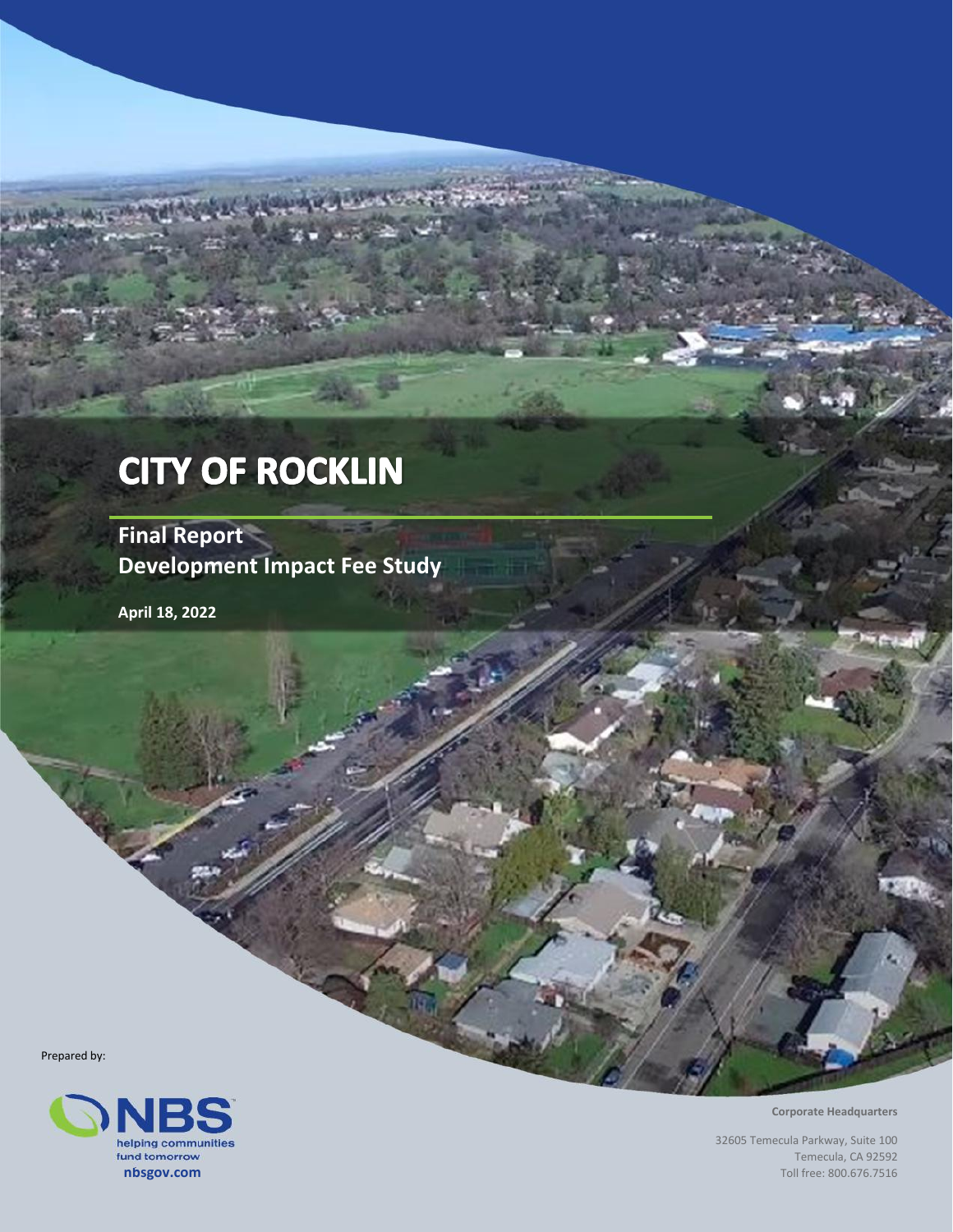# **Table of Contents**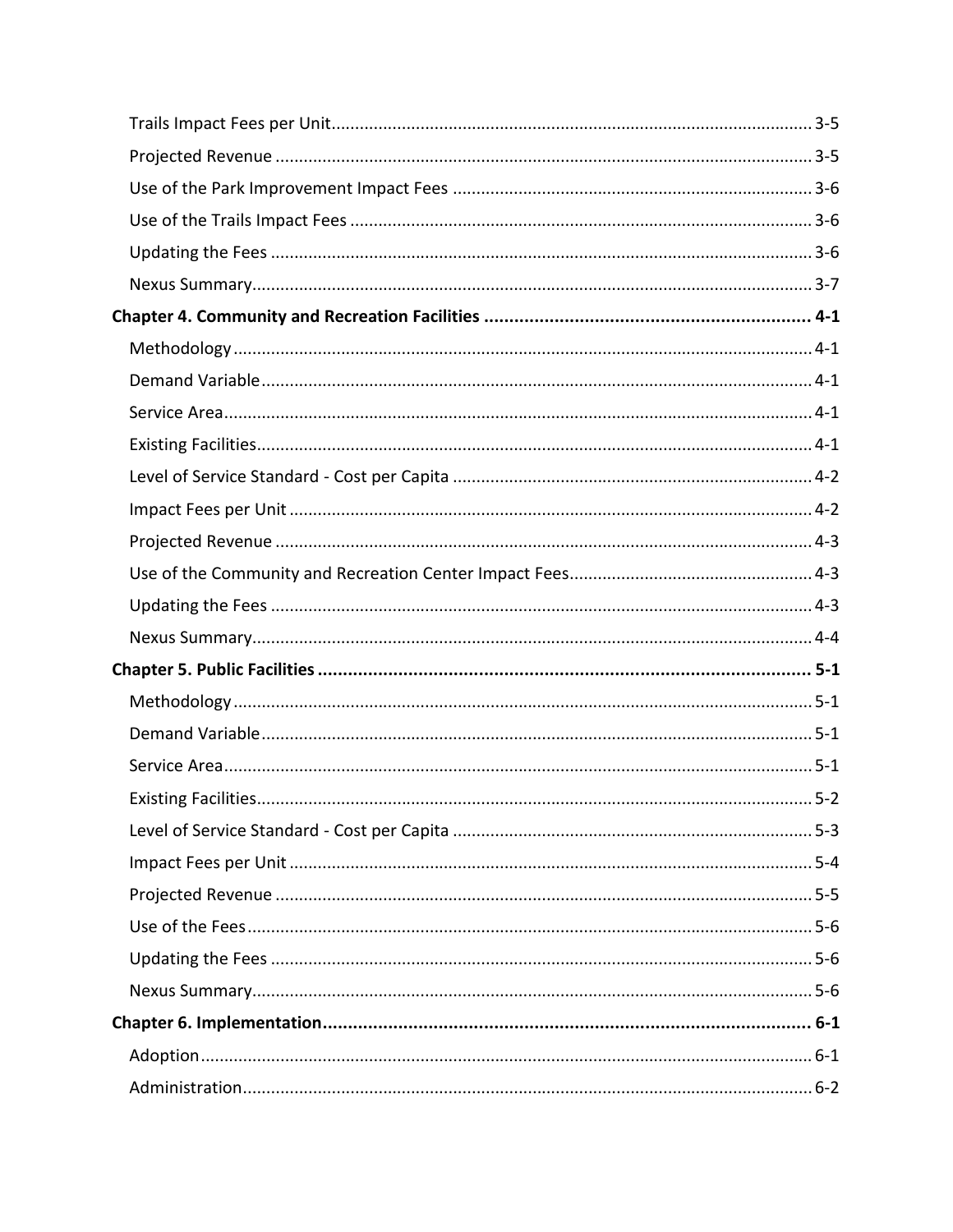#### **Appendices**

Comparative Fee Survey **Appendix A** Appendix A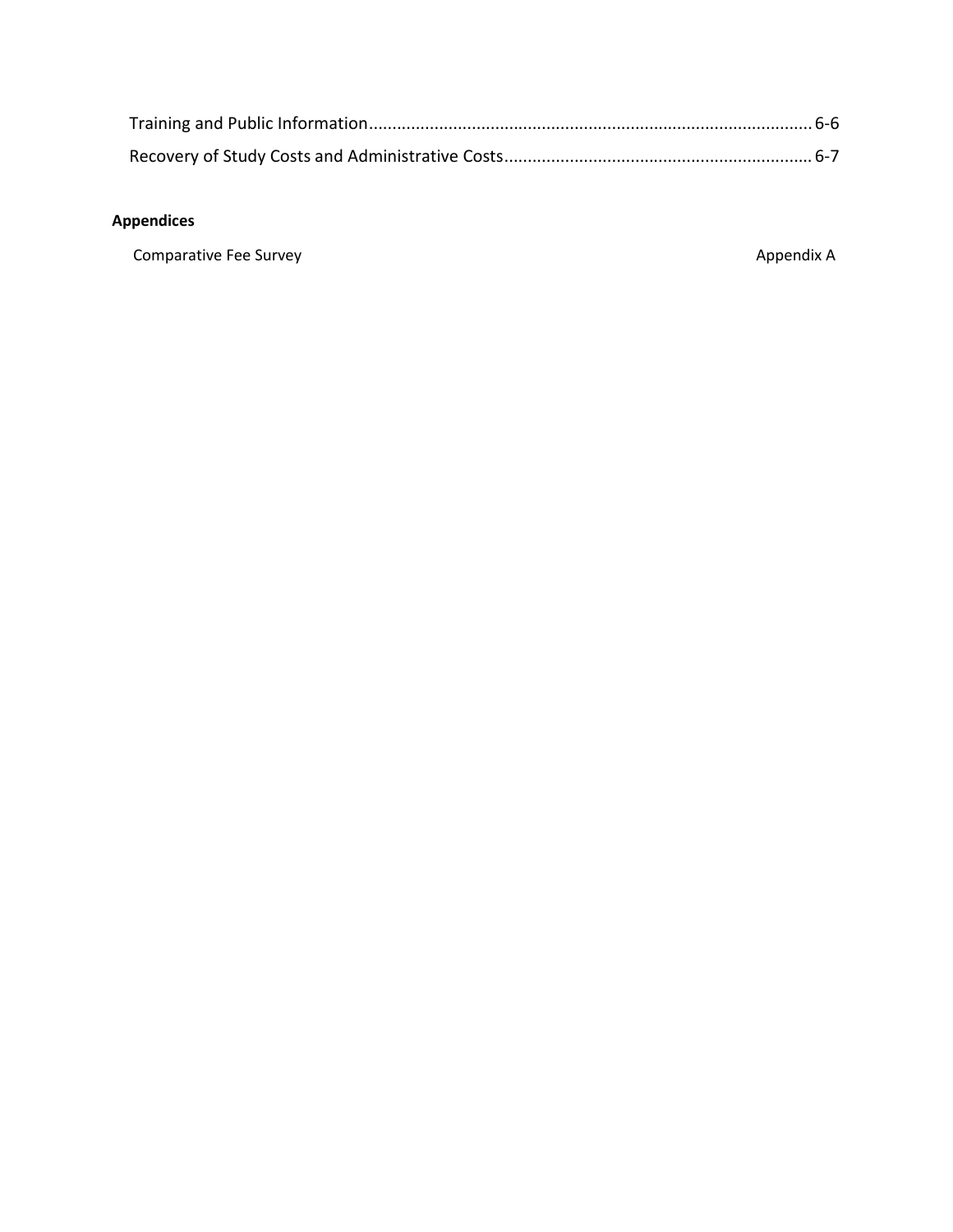## **Executive Summary**

The City of Rocklin has retained NBS Government Finance Group to prepare this study to analyze the impacts of new development on certain types of City facilities and to calculate impact fees based on that analysis. The methods used in this study are intended to satisfy all legal requirements of the U. S. Constitution, the California Constitution and the California Mitigation Fee Act (Government Code Sections 66000 *et seq*.).

### **Organization of the Report**

Chapter 1 of this report provides an overview of the legal requirements for establishing and imposing such fees, and methods that can be used to calculate impact fees.

Chapter 2 contains data on existing and future development that is used in this report.

Chapters 3 through 5 analyze the impacts of development on specific types of facilities and calculate impact fees for those facilities. The facilities addressed in this report are listed by chapter below:

> Chapter 3. Park Improvements and Trails Chapter 4. Community and Recreation Facilities Chapter 5. Public Facilities (Police, Fire and General Government)

Chapter 6 contains recommendations for adopting and implementing impact fees, including suggested findings to satisfy the requirements of the Mitigation Fee Act.

### **Development Projections**

Chapter 2 of this report presents estimates of existing development in Rocklin and projections of future development in the City out to 2040.

Future development projected in Chapter 2 indicates that the City's population could increase by about 22% to just over 88,000, as undeveloped residential land in the City is built out.

The potential for non-residential development, such as retail commercial, office and industrial development as measured by the number of jobs in the City could increase by roughly 54%.

It is important to note that, unlike the City's existing fee structure, the residential impact fees calculated in this report are based on unit size rather than development type (e.g., single-family or multi-family residential development). The exception is age-restricted residential development for which impact fees are the same, regardless of unit size.

### **Impact Fee Analysis**

The impact fee analysis for each type of facility addressed in this report is presented in Chapters 3, 4 and 5. In each case, the relationship between development and the need for a particular type of facility is defined in a way that allows the impact of additional development on facility needs to be quantified. The impact fees are based on the cost of facilities and other capital assets needed to mitigate the impacts of new development.



*City of Rocklin Page S-1 Parks, Recreation and Public Facilities Impact Fee Study April 18, 2022*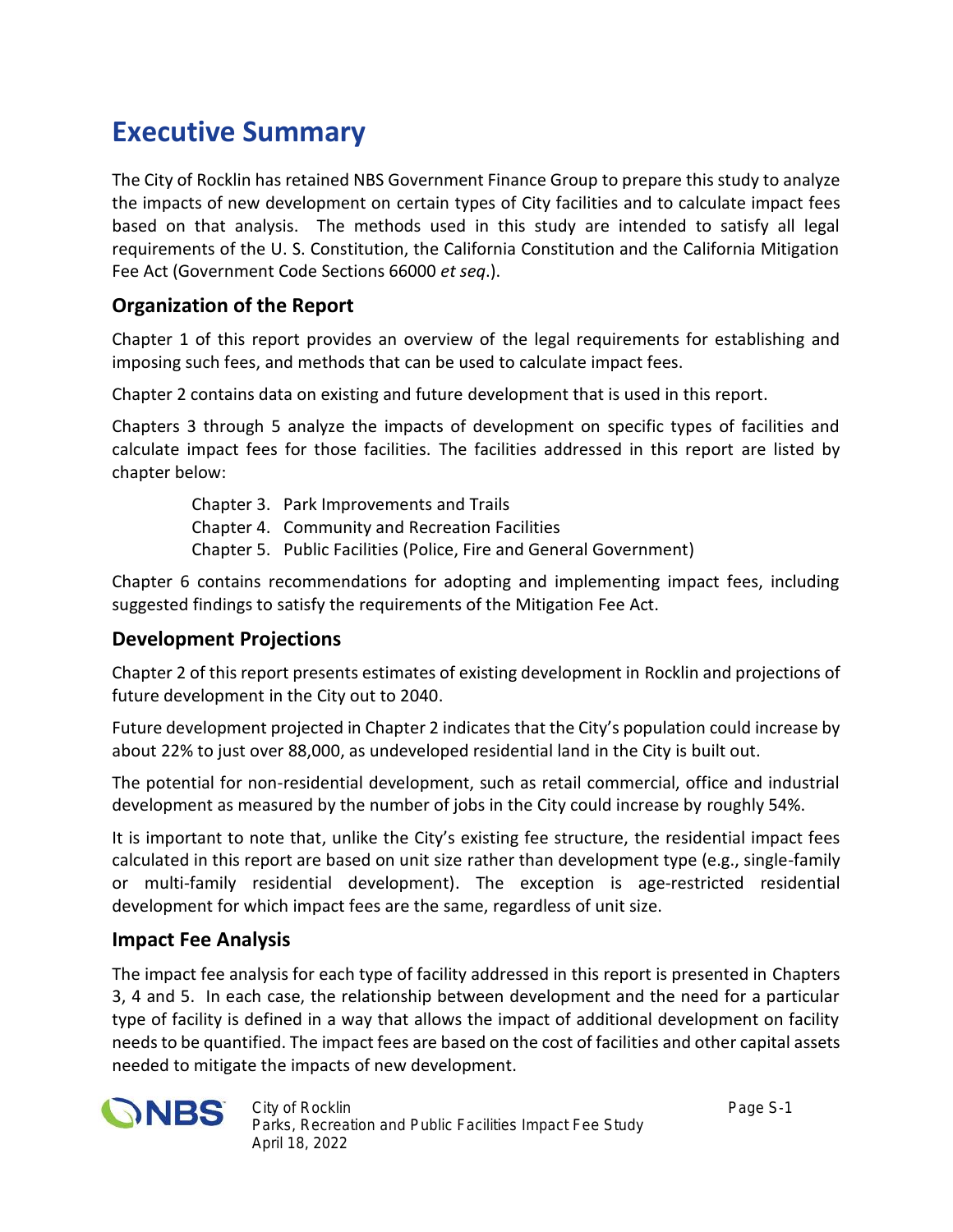All of the fees calculated in this report are based on capital costs and may be spent only for capital facilities and other capital assets identified in this report. The following paragraphs briefly discuss the approach used to calculate impact fees for each type of facility addressed in this study.

**Chapter 3 - Impact Fees for Park Improvements and Trails.** Chapter 3 of this report calculates impact fees for park Improvements and trails. This report does not address park land acquisition because the city has an existing Park Development Fee to fund park land acquisition for new development. Because parks and trails are intended to serve residents of the City, the impact fees calculated in Chapter 3 will apply only to residential development.

The park improvement impact fees calculated in this report would replace the City's existing Community Park Fees. The park improvement impact fees calculated in this report are based on the City's existing ratio of improved park acres to population, which is 3.48 acres per 1,000 residents. The park improvement cost used in the calculations is \$545,891 per acre, which is a weighted average of recent costs for community and neighborhood parks in Rocklin. A cost per capita based on those factors is used to establish impact fees per unit for each type of residential development defined in this report.

The Trails Impact Fees are based on the City's existing per-capita investment in Class I trails. The cost of Class II bike lanes is covered by the City's Street Impact Fees. The estimated replacement cost of the City's existing Class I trails is divided by the existing population to derive a cost per capita. That cost per capita is then multiplied by the population per dwelling unit for each type of residential development defined in this report to establish the impact fees per unit.

See Chapter 3 for more detail on the calculation of impact fees for park improvements and trails. Table S.1, later in this Executive Summary shows the amounts of the impact fees calculated in this report.

**Chapter 4 – Impact Fees for Community and Recreation Facilities.** Chapter 4 calculates impact fees for community and recreation facilities. At present, the City's public facilities impact fees cover those facilities as well as facilities for police, fire and general government. In this report, we separated impact fees for community and recreation facilities from impact fees for police, fire and general government facilities, which are covered in Chapter 5.

The community and recreation facilities impact fees are based on the City's existing per-capita investment in those facilities. The estimated replacement cost of the City's existing community and recreation facilities is divided by the existing population to derive a cost per capita. That cost per capita is then multiplied by the population per dwelling unit for each type of residential development defined in this report to establish the impact fees per unit. Because community and recreation facilities are intended to serve residents of the City, this fee applies only to residential development.

See Chapter 4 for more detail on the calculation of impact fees for community and recreation facilities. Table S.1, later in this Executive Summary shows the amounts of the impact fees calculated in this report.

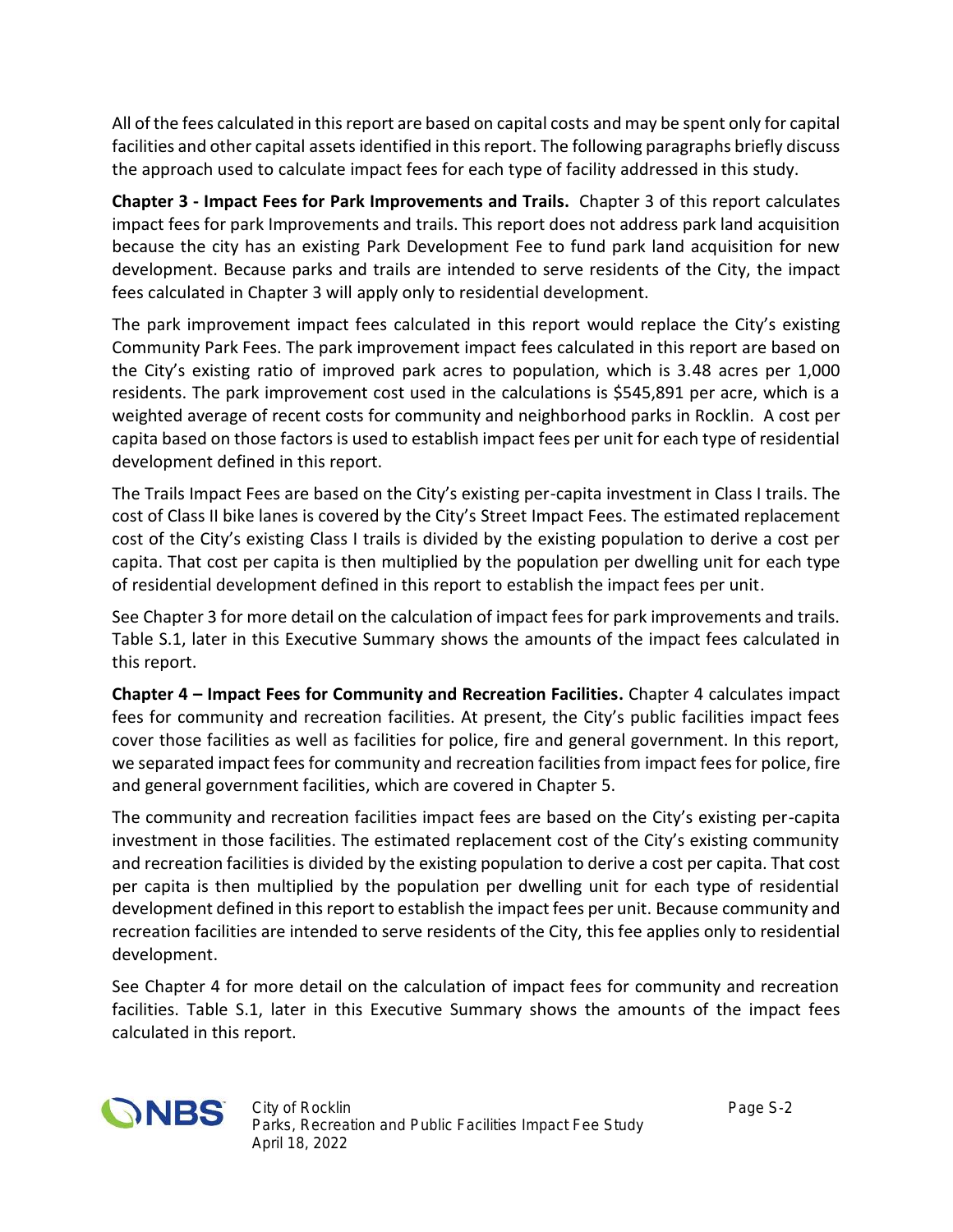**Chapter 5 - Impact Fees for Public Facilities**. Chapter 5 calculates public facilities impact fees for police, fire and general government. In Chapter 5, NBS defined two groups of facilities. Group 1 consists of facilities that are effectively at capacity and will have to be expanded or replicated to serve additional development. Group 2 consists of facilities that have capacity to serve both existing development and future development through 2040. As explained below, those two groups are treated differently in the impact fee analysis.

Unlike the other impact fees discussed above, costs for public facilities are not allocated to development based on population alone. These public facilities serve both residential and non residential development, while population represents only residential development. So, costs for public facilities are allocated using "service population."

Service population is a weighted composite of population (representing residential development) and employees (representing non-residential development). See Chapter 2 for a detailed explanation of how the service population used in this study is constructed.

In calculating the public facilities impact fees, the estimated replacement cost for Group 1 facilities is divided by the existing service population to get a cost per capita. The estimated replacement cost for Group 2 facilities is divided by the projected 2040 service population, including both existing and future development, to get a cost per capita. The cost per capita used to calculate the public facilities impact fees is the sum of those two numbers.

The combined cost per capita for Group 1 and Group 2 facilities is multiplied by the service population per unit of development for each type of development defined in this report to establish the impact fees per unit. The public facilities impact fees are intended to apply to all types of future development in the City.

### **Recovery of Study Costs**

In this report, the impact fee calculations include a 2% administrative charge designed to recover costs for complying with administrative and reporting requirements of the Mitigation Fee Act and for periodic updates to the impact fee study.

### **Impact Fee Summary**

Impact fees per unit calculated in this report are summarized in Table S.1, on the next page. The Park Improvement Impact Fees have the same purpose as the City's existing Community Parks Fee. The City has no existing Trails Impact Fees. This study calculates a separate impact fee for community and recreation facilities, which are included in the existing Public Facilities Impact Fees. A comparison of Rocklin's impact fees with those of several other cities is shown in Appendix A.

As noted earlier the residential impact fee categories, except for the age-restricted residential category, are defined by unit-size ranges in square feet. That is a change from the structure of the City's existing impact fees which use categories based on the type of development (e.g., single-family residential or multi-family residential).

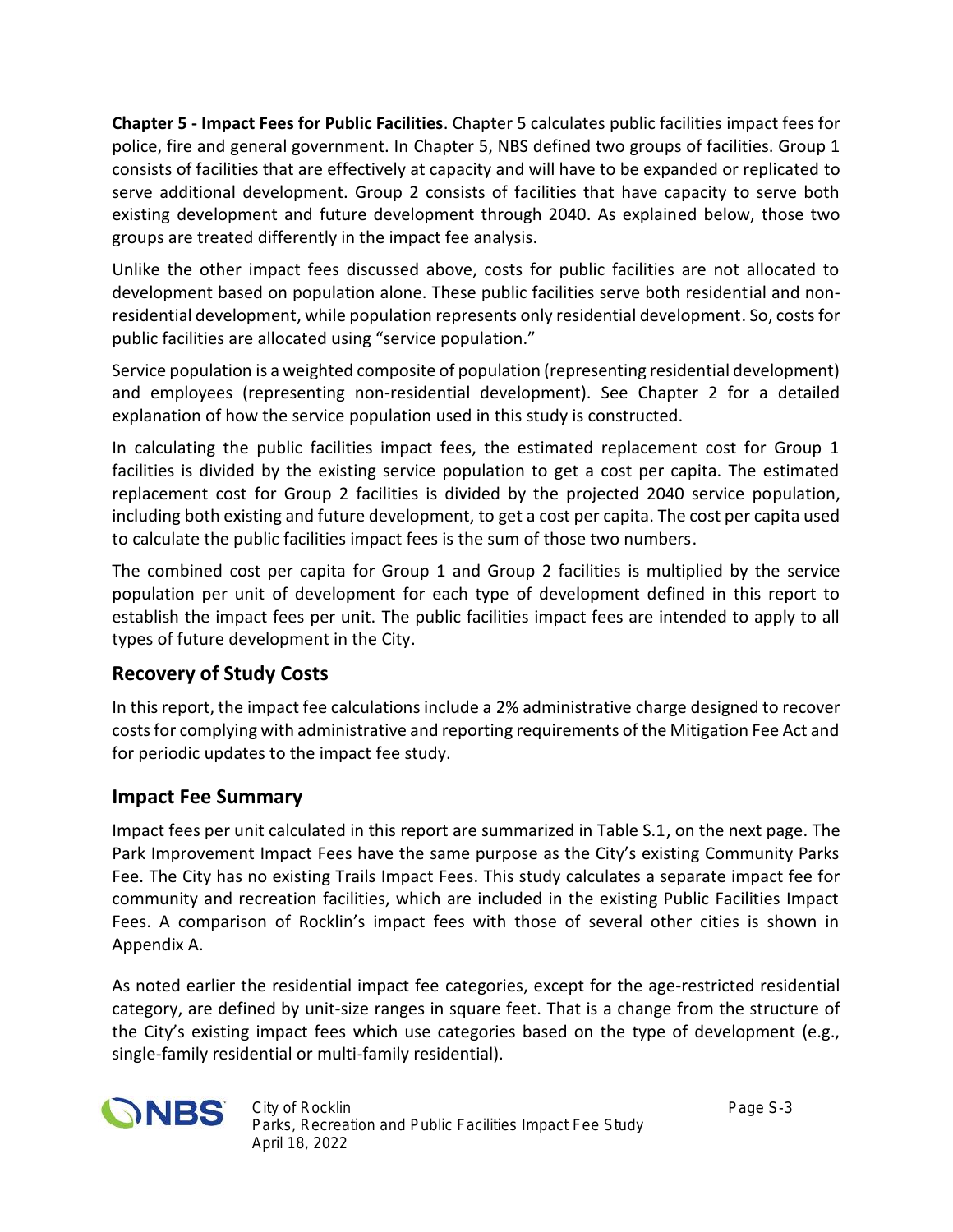| Development                          |            | Park         |                     | Comm/Recr               | Public                  |              |
|--------------------------------------|------------|--------------|---------------------|-------------------------|-------------------------|--------------|
| <b>Type</b>                          | Units $1$  | Imprvmts $2$ | Trails <sup>2</sup> | Facilities <sup>3</sup> | Facilities <sup>4</sup> | Total        |
| Residential <600 Square Feet         | DU         | \$1,954.43   | 87.00<br>Ś.         | Ś<br>377.45             | 835.43<br>Ŝ.            | \$3,254.32   |
| Residential 600-1,000 Square Feet    | DU         | \$2,399.50   | 106.82<br>Ś         | Ś<br>463.41             | \$1,025.67              | \$3,995.40   |
| Residential >1,000-1,500 Square Feet | DU         | \$3,831.46   | 170.56<br>S         | Ś<br>739.96             | \$1,637.77              | \$6,379.76   |
| Residential >1,500-2,500 Square Feet | DU         | \$5,340.83   | 237.75<br>Ś.        | 1,031.46<br>S           | \$2,282.95              | \$8,892.99   |
| Residential >2,500-3,500 Square Feet | DU         | \$6,269.67   | 279.10<br>Ś.        | 1,210.85<br>s           | \$2,679.99              | \$10,439.60  |
| Residential 3,500+ Square Feet       | DU         | \$8,127.35   | 361.80<br>S         | 1,569.61<br>s           | \$3,474.06              | \$13,532.82  |
| Residential - Age Restricted         | DU         | \$2,805.87   | 124.91<br>Ś         | 541.89<br>Ś             | \$1,199.38              | \$4,672.04   |
| <b>Convalescent Care</b>             | DU         |              |                     |                         | \$1,110.28              | \$1,110.28   |
| Retail                               | <b>KSF</b> |              |                     |                         | Ś.<br>1,865.27          | \$1,865.27   |
| Office                               | <b>KSF</b> |              |                     |                         | Ś.<br>1,498.87          | \$1,498.87   |
| Office-Medical                       | <b>KSF</b> |              |                     |                         | \$1,199.10              | \$1,199.10   |
| Industrial                           | <b>KSF</b> |              |                     |                         | \$<br>499.62            | 499.62<br>S  |
| Industrial-High Tech                 | <b>KSF</b> |              |                     |                         | \$<br>999.25            | 999.25<br>S  |
| Church, Other Assembly <sup>5</sup>  | <b>KSF</b> |              |                     |                         | Ś<br>133.23             | 133.23<br>S. |
| Hotel                                | Room       |              |                     |                         | \$<br>466.32            | 466.32<br>S  |
| <b>Community College</b>             | Student    |              |                     |                         | \$<br>133.23            | 133.23<br>s  |

#### **Table S.1: Impact Fees per Unit Calculated in this Report**

Note: All impact fees include a 2% administrative charge

 $^1$  Units of development: DU = dwelling unit; KSF = 1,000 square feet of building area; room = guest room or suite

2 See Chapter 3

<sup>3</sup> See Chapter 4

4 See Chapter 5

<sup>5</sup> Refers to a church or other place of assembly for community services as defined in the Rocklin Municipal Code (see note on page 2-2)

Rocklin's existing Impact fees per unit for similar facilities are shown in Table S.2, below. The existing fee schedule breaks down development into fewer development types than the proposed impact fee schedule shown in Table S.1.

#### **Table S.2: Existing Impact Fees per Unit**

| Development                 |            | Park          |            | Comm/Recr               | Public                  |              |
|-----------------------------|------------|---------------|------------|-------------------------|-------------------------|--------------|
| Type                        | Units $1$  | Imprvmts $^2$ | Trails $3$ | Facilities <sup>4</sup> | Facilities <sup>5</sup> | <b>Total</b> |
| Residential -Multi-Family   | DU         | 569.00        | 0.00       | 0.00                    | \$2,130.00              | \$2.699.00   |
| Residential - Single-Family | DU         | 711.00        | 0.00       | 0.00                    | \$4,187.00              | \$4.898.00   |
| Retail                      | <b>KSF</b> |               |            |                         | \$1,120.00              | \$1,120.00   |
| Office                      | <b>KSF</b> |               |            |                         | \$1,490.00              | \$1,490.00   |
| Industrial                  | <b>KSF</b> |               |            |                         | 740.00                  | 740.00<br>S  |

<sup>1</sup> Units of development: DU = dwelling unit; KSF = 1,000 square feet of building area

<sup>2</sup> The existing Community Parks Fee covers park improvement costs; Northwest Rocklin has its own Community Commuity Park Fees under a development agreement

<sup>3</sup> Rocklin has no existing Trails Impact Fees

4 Community and recreation facilities are included the existing Public Facilities Impact Fee

5 The existing Public Facilities Impact Fee addresses facilities for general government, police and fire protection facilities, as well as community and recreation facilities

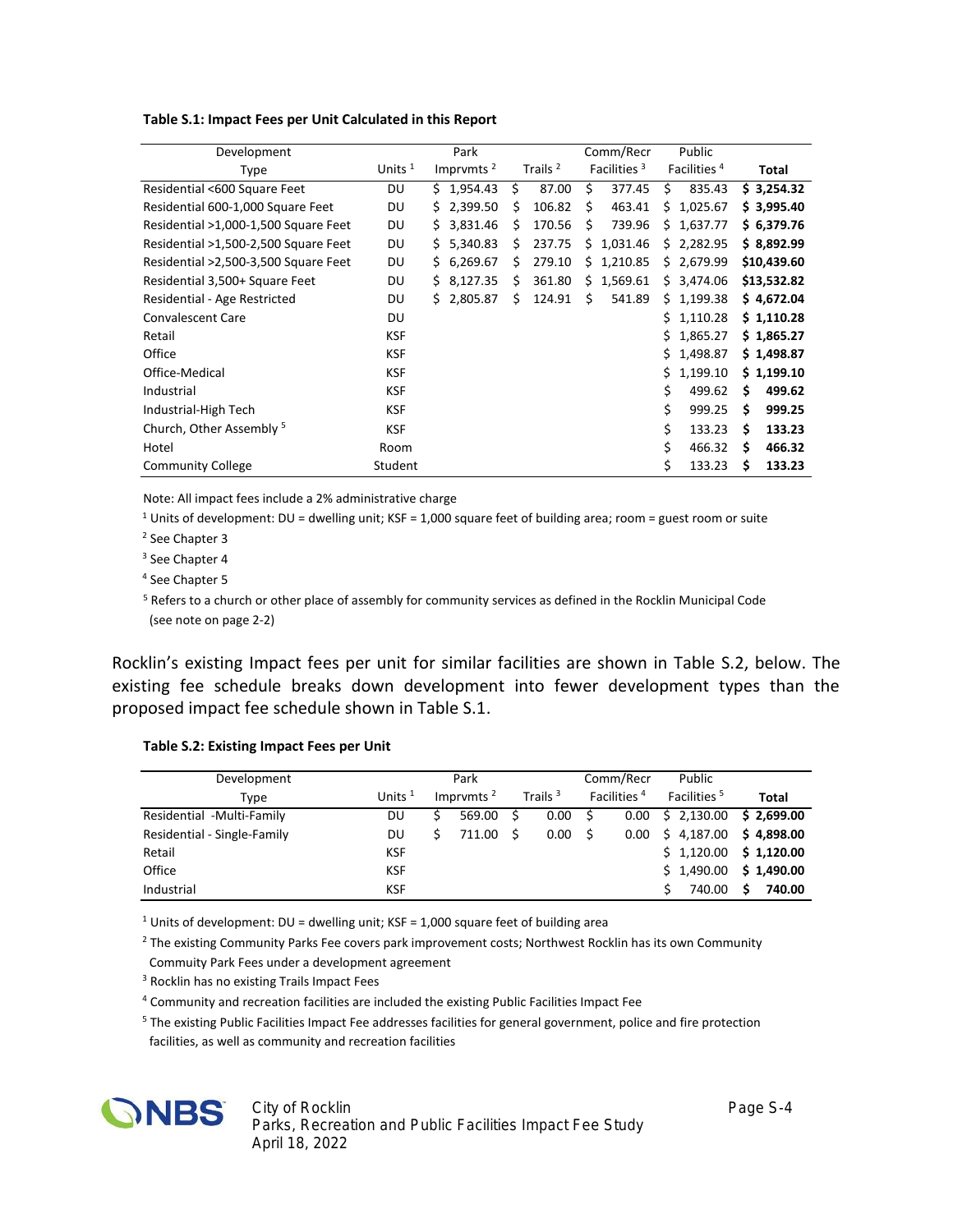Table S.3 shows the difference between proposed impact fees and the existing impact fees, where there are existing fees to compare. Figures in parentheses indicate that the proposed fees are lower than the existing fees. Because the definition of residential development types in the proposed fee schedule is different than the types used in the existing schedule, it is difficult to make useful comparisons between the existing and proposed impact fees for residential development.

In Table S.3, the existing impact fees for multi-family development are compared with the proposed fees for the 600-1,000 square foot category. Existing impact fees for single-family development are compared with proposed impact fees for the >2,500-3,500 square foot category.

| Table S.3: Difference Between Proposed Impact Fees and Existing Impact Fees per Unit |
|--------------------------------------------------------------------------------------|
|--------------------------------------------------------------------------------------|

| Development                          |                  | Park        |              | Comm/Recr                                    | Public                           |              |
|--------------------------------------|------------------|-------------|--------------|----------------------------------------------|----------------------------------|--------------|
| Type                                 | Units $^{\rm 1}$ | Imprymts    | Trails       | <b>Facilities</b>                            | <b>Facilities</b>                | Total        |
| Residential 600-1,000 Square Feet    | DU               | \$1.830.50  | 106.82<br>S. | Ŝ.                                           | 463.41 \$ (1,104.33) \$ 1,296.40 |              |
| Residential >2,500-3,500 Square Feet | DU               | \$ 5.558.67 | S.           | 279.10 \$ 1,210.85 \$ (1,507.01) \$ 5,541.60 |                                  |              |
| Retail                               | KSF              |             |              |                                              | 745.27                           | 745.27<br>-S |
| Office                               | <b>KSF</b>       |             |              |                                              | 8.87                             | 8.87<br>-S   |
| Industrial                           | <b>KSF</b>       |             |              |                                              | $(240.38)$ \$                    | (240.38)     |

<sup>1</sup> Units of development: DU = dwelling unit; KSF = 1,000 square feet of building area

Note: proposed impact fees for the Residential 600-1,000 square foot are compared with existing impact fees for the multi-family residential category; proposed impact fees for the >2,500-3,500 square foot category are compared with existing impact fees for the single-family residential category

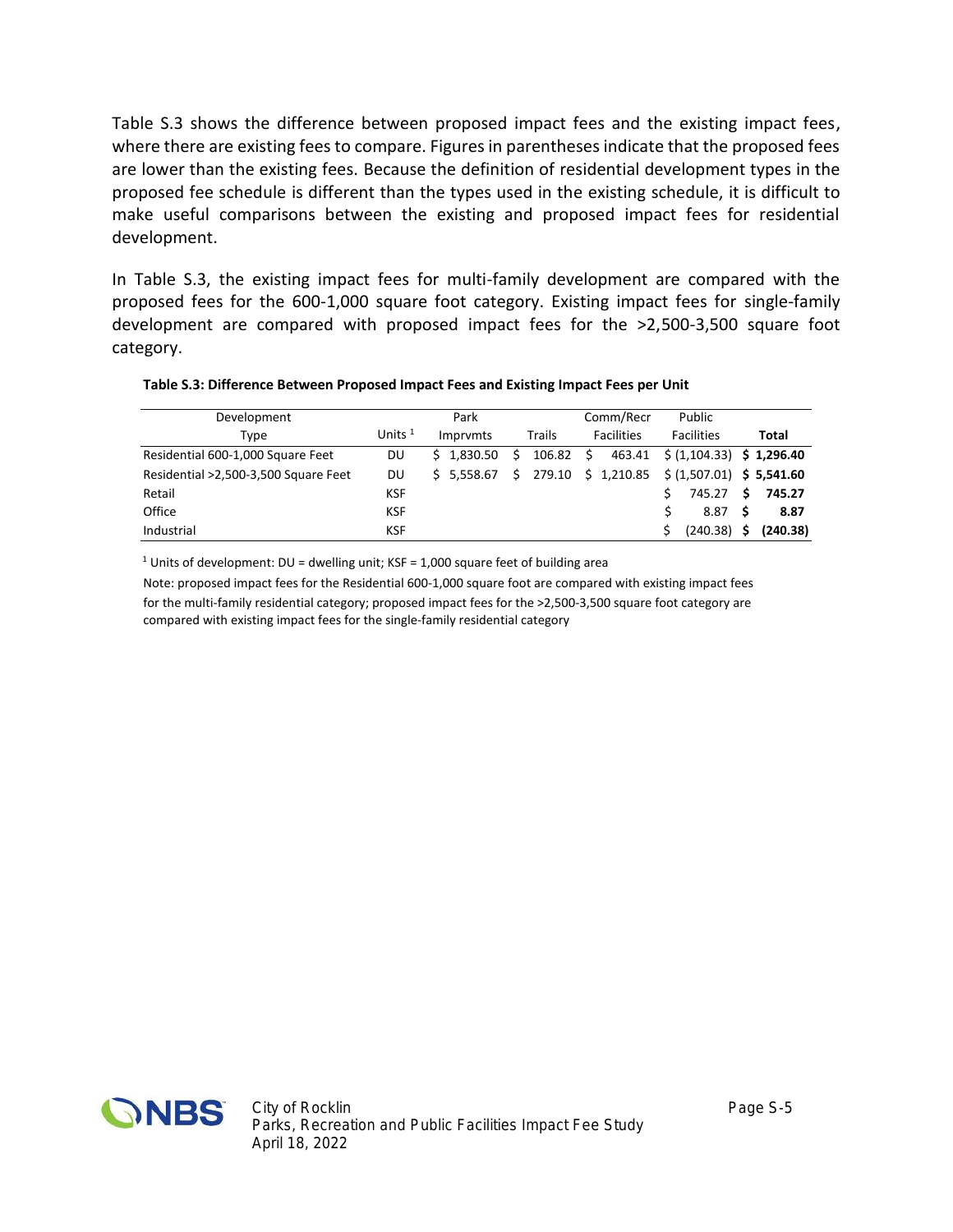## **Chapter 1. Introduction**

#### **Purpose**

The purpose of this study is to analyze the impacts of development on the need for several types of public facilities provided by the City of Rocklin. This report documents the approach, data and methodology used in the analysis of impact fees in this study.

The methods used to calculate impact fees in this report are intended to satisfy all legal requirements governing such fees, including provisions of the U. S. Constitution, the California Constitution and the California Mitigation Fee Act (Government Code Sections 66000-66025.

#### **Legal Framework for Developer Fees**

This brief summary of the legal framework for development fees is intended as a general overview. This summary was not prepared by an attorney and should not be treated as legal advice.

**U. S. Constitution.** Like all land use regulations, development exactions, including impact fees, are subject to the 5th Amendment prohibition on taking of private property for public use without just compensation. Both state and federal courts have recognized the imposition of impact fees on development as a legitimate form of land use regulation, provided the fees meet standards intended to protect against "regulatory takings." A regulatory taking occurs when regulations unreasonably deprive landowners of property rights protected by the Constitution.

In two landmark cases dealing with exactions, the U. S. Supreme Court has held that when a government agency requires the dedication of land or an interest in land as a condition of development approval or imposes ad hoc exactions as a condition of approval on a single development project that do not apply to development generally, a higher standard of judicial scrutiny applies. To meet that standard, the agency must demonstrate an "essential nexus" between such exactions and the interest being protected (See *Nollan v. California Coastal Commission,* 1987) and make an" individualized determination" that the exaction imposed is "roughly proportional" to the burden created by development (See *Dolan v. City of Tigard,* 1994).

Until recently, it was widely accepted that legislatively enacted impact fees that apply to all development in a jurisdiction are not subject to the higher standard of judicial scrutiny flowing from the Nollan and Dolan decisions. But after the U. S. Supreme Court decision in *Koontz v. St. Johns Water Management District (2013),* state courts have reached conflicting conclusions on that issue.

In light of that uncertainty, the methods used in this study are intended to demonstrate a nexus and ensure proportionality in the calculation of impact fees.

**Defining the "Nexus."** While courts have not been entirely consistent in defining the nexus required to justify exactions and impact fees, that term can be thought of as having the three elements discussed below. We think proportionality is logically included as one element of that

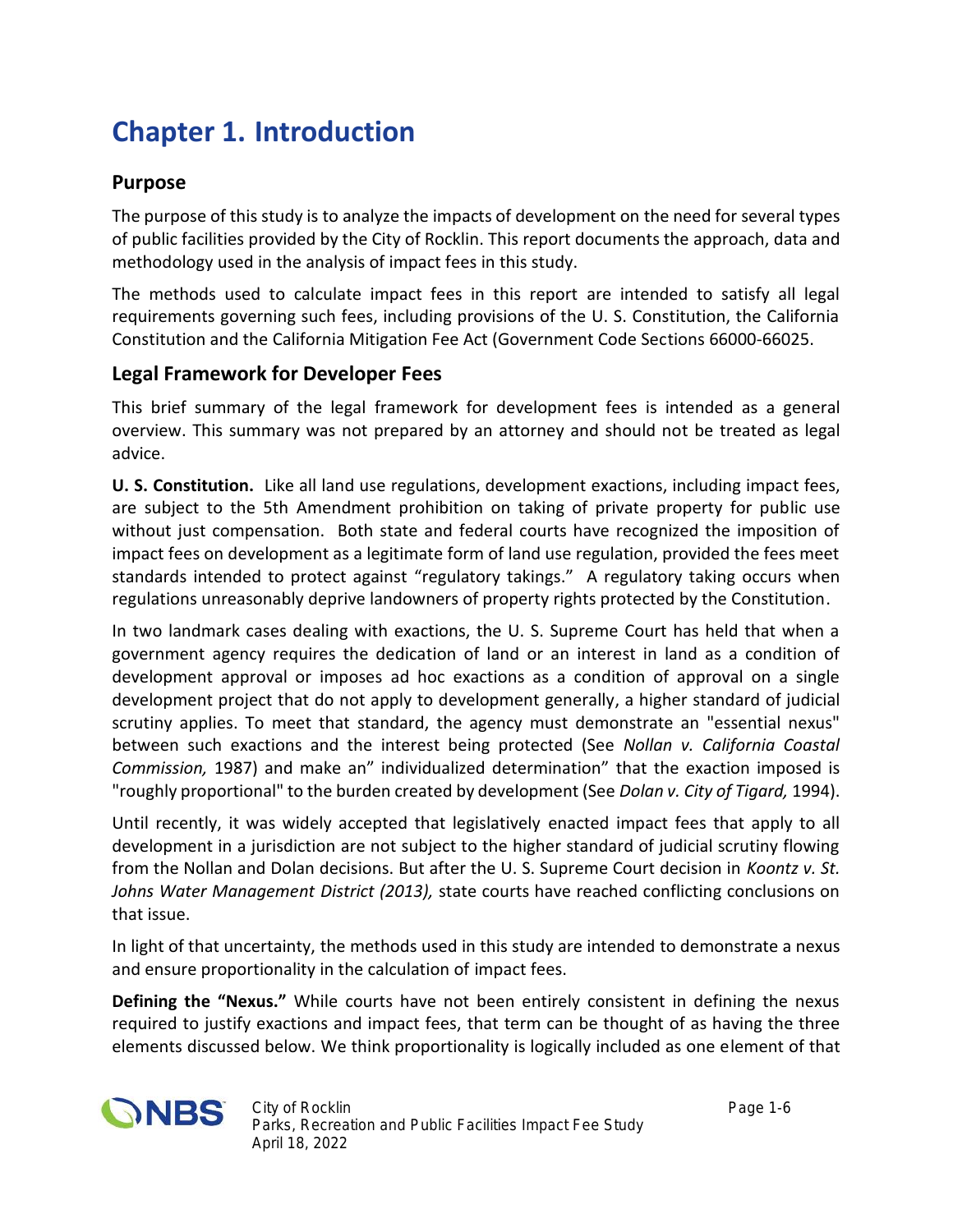nexus, even though it was discussed separately in *Dolan v. Tigard.* The elements of the nexus discussed below mirror the three "reasonable relationship" findings required by the Mitigation Fee Act for establishment and imposition of impact fees.

Need or Impact**.** Development must create a need for the facilities to be funded by impact fees. All new development in a community creates additional demands on some or all public facilities provided by local government. If the capacity of facilities is not increased to satisfy the additional demand, the quality or availability of public services for the entire community will deteriorate. Impact fees may be used to recover the cost of development-related facilities, but only to the extent that the need for facilities is created by the development project subject to the fees.

The *Nollan* decision reinforced the principle that development exactions may be used only to mitigate impacts created by the development projects upon which they are imposed. In this study, the impact of development on facility needs is analyzed in terms of quantifiable relationships between various types of development and the demand for public facilities based on applicable level-of-service standards. This report contains all of the information needed to demonstrate compliance with this element of the nexus.

Benefit. Development must benefit from facilities funded by impact fees. With respect to the benefit relationship, the most basic requirement is that facilities funded by impact fees be available to serve the development paying the fees. A sufficient benefit relationship also requires that impact fee revenues be segregated from other funds and expended in a timely manner on the facilities for which the fees were charged. Nothing in the U.S. Constitution or California law requires that facilities paid for with impact fee revenues be available exclusively to development projects paying the fees.

Procedures for earmarking and expenditure of fee revenues are mandated by the Mitigation Fee Act, as are procedures to ensure that the fees are either expended expeditiously or refunded. Those requirements are intended to ensure that developments benefit from the impact fees they are required to pay. Thus, over time, procedural issues as well as substantive issues can come into play with respect to the benefit element of the nexus.

Proportionality. Impact fees must be proportional to the impact created by a particular development project. Proportionality in impact fees depends on properly identifying development-related facility costs and calculating the fees in such a way that those costs are allocated in proportion to the facility needs created by different types and amounts of development. The section on impact fee methodology, below, describes methods used to allocate facility costs and calculate impact fees that meet the proportionality standard.

**California Constitution.** The California Constitution grants broad police power to local governments, including the authority to regulate land use and development. That police power is the source of authority for local governments in California to impose impact fees on development. Some impact fees have been challenged on grounds that they are special taxes imposed without voter approval in violation of Article XIIIA. However, that objection is valid only if the fees charged to a project exceed the cost of providing facilities needed to serve the project. In that case, the fees would also run afoul of the U. S. Constitution and the Mitigation Fee Act.

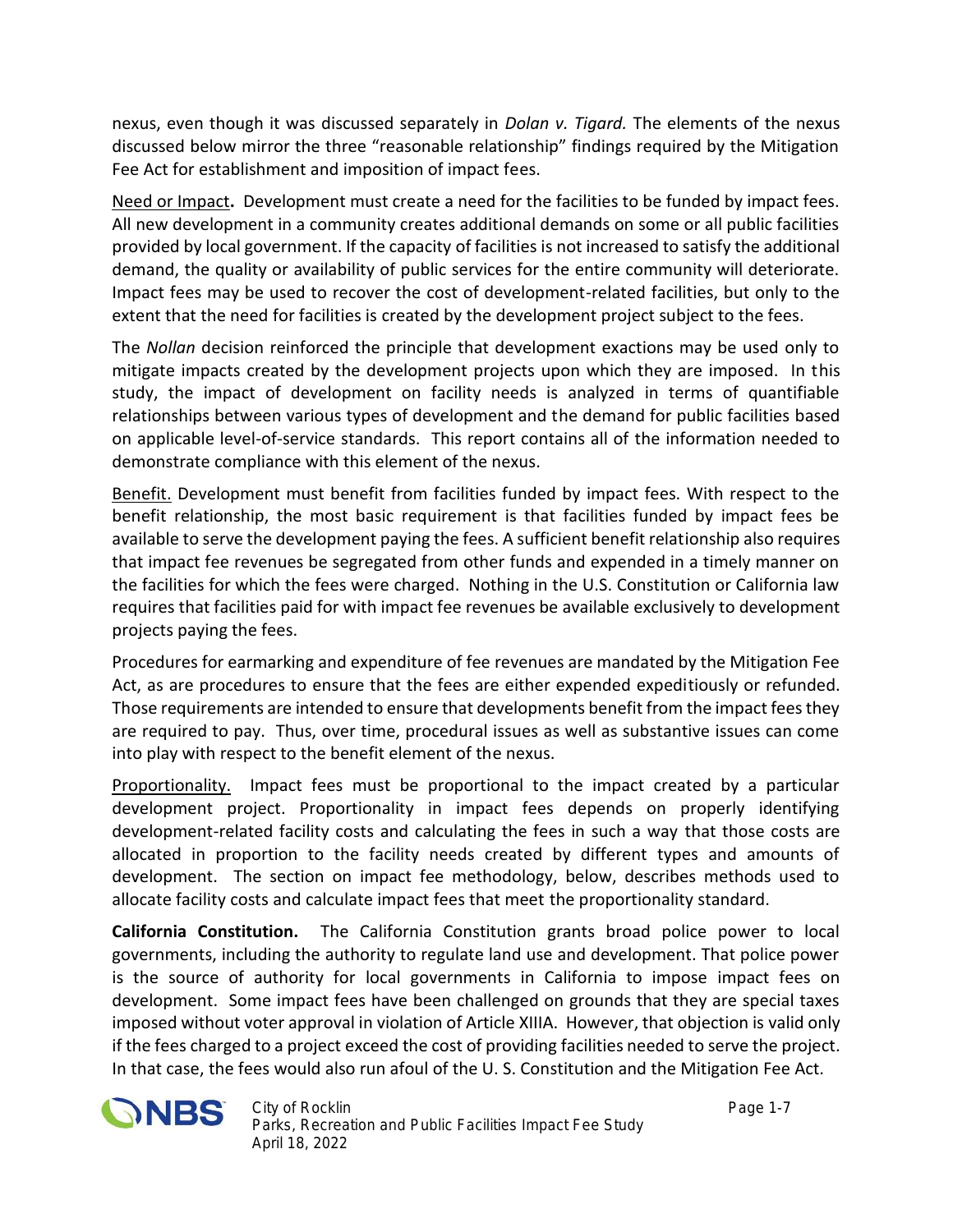Articles XIIIC and XIIID, added to the California Constitution by Proposition 218 in 1996, require voter approval for some "property-related fees," but exempt "the imposition of fees or charges as a condition of property development."

**The Mitigation Fee Act.** California's impact fee statute originated in Assembly Bill 1600 during the 1987 session of the Legislature and took effect in January 1989. AB 1600 added several sections to the Government Code, beginning with Section 66000. Since that time, the impact fee statute has been amended from time to time, and in 1997 was officially titled the "Mitigation Fee Act." Unless otherwise noted, code sections referenced in this report are from the Government Code.

The Mitigation Fee Act does not limit the types of capital improvements for which impact fees may be charged. It defines public facilities very broadly to include "public improvements, public services and community amenities." Although the issue is not specifically addressed in the Mitigation Fee Act, it is clear both in case law and statute (see Government Code Section 65913.8) that impact fees may not be used to pay for maintenance or operating costs. Consequently, the fees calculated in this report are based on the cost of capital assets only.

The Mitigation Fee Act does not use the term "mitigation fee" except in its official title. Nor does it use the more common term "impact fee." The Act simply uses the word "fee," which is defined as "a monetary exaction, other than a tax or special assessment…that is charged by a local agency to the applicant in connection with approval of a development project for the purpose of defraying all or a portion of the cost of public facilities related to the development project …."

To avoid confusion with other types of fees, this report uses the widely-accepted terms "impact fee" and "development impact fee" which both should be understood to mean "fee" as defined in the Mitigation Fee Act.

The Mitigation Fee Act contains requirements for establishing, increasing and imposing impact fees. They are summarized below. It also contains provisions that govern the collection and expenditure of fees and requires annual reports and periodic re-evaluation of impact fee programs. Those administrative requirements are discussed in the implementation chapter of this report.

Required Findings**.** Section 66001 requires that an agency establishing, increasing or imposing impact fees, must make findings to:

- 1. Identify the purpose of the fee;
- 2. Identify the use of the fee; and,
- 3. Determine that there is a reasonable relationship between:
	- a. The use of the fee and the development type on which it is imposed;
	- b. The need for the facility and the type of development on which the fee is imposed; and

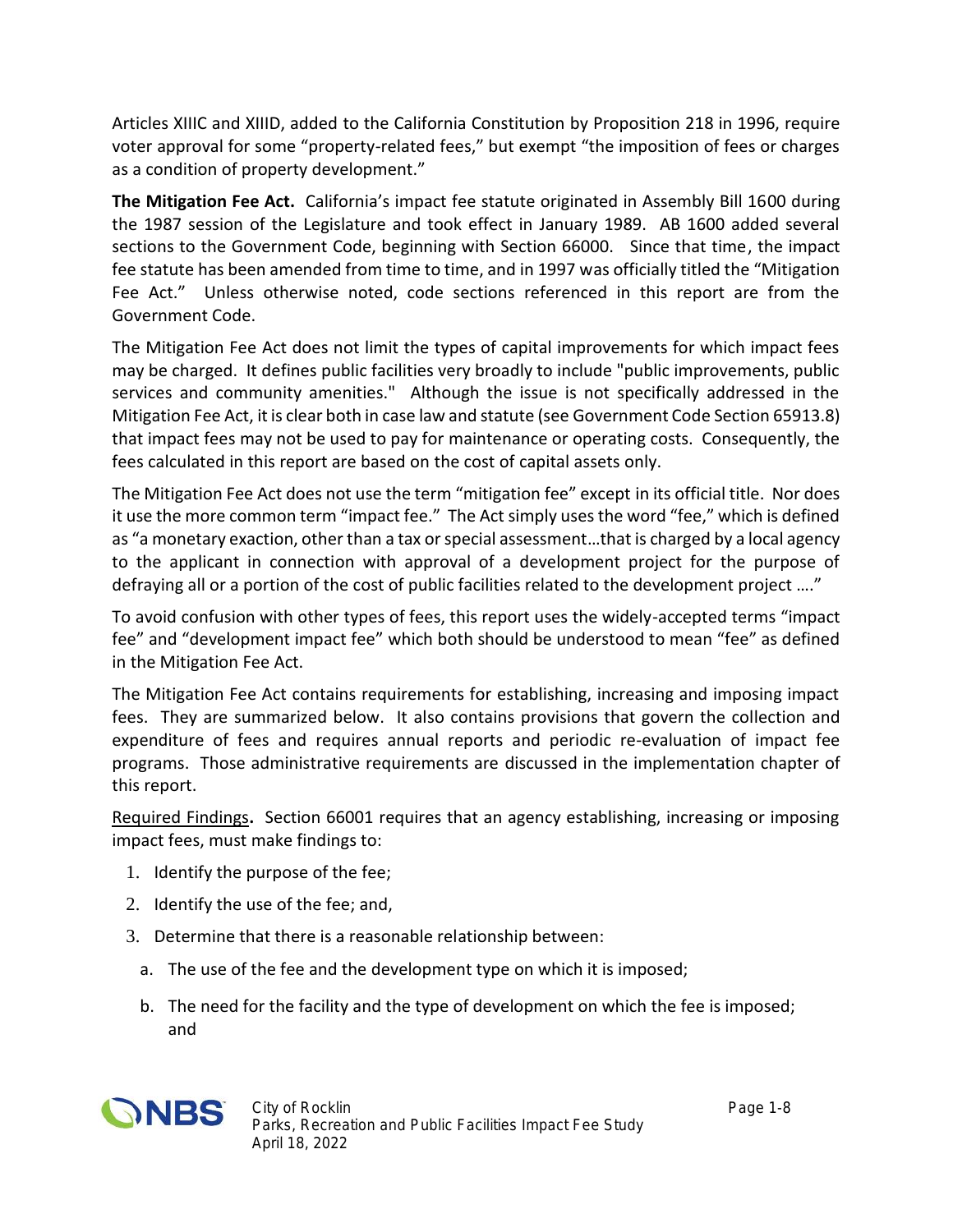c. The amount of the fee and the facility cost attributable to the development project. (Applies when fees are imposed on a specific project.)

Each of those requirements is discussed in more detail below.

Identifying the Purpose of the Fees. The broad purpose of impact fees is to protect public health, safety and general welfare by providing for adequate public facilities. The specific purpose of the fees calculated in this study is to fund construction of certain capital improvements that will be needed to mitigate the impacts of planned new development on City facilities, and to maintain an acceptable level of public services as the City grows.

This report recommends that findings regarding the purpose of an impact fee should define the purpose broadly, as providing for the funding of adequate public facilities to serve additional development.

Identifying the Use of the Fees. According to Section 66001, if a fee is used to finance public facilities, those facilities must be identified. Prior to January 1, 2022, the Mitigation Fee Act provided that a capital improvement plan may be used to identify the use of fees subject to the Mitigation Fee Act but is not mandatory if the facilities are identified in a General Plan, a Specific Plan, or in other public documents. We routinely recommended that the impact fee study be used to identify the use of the fees. However, in 2021, AB 602 added a requirement in Section 65015.5 that "large jurisdictions," meaning counties with a population of 250,000 and cities within those counties must adopt a capital improvement plan as part of an impact fee nexus study. The new law is not specific about how the capital improvement plan must relate to the nexus study.

Reasonable Relationship Requirement. As discussed above, Section 66001 requires that, for fees subject to its provisions, a "reasonable relationship" must be demonstrated between:

- 1. the use of the fee and the type of development on which it is imposed;
- 2. the need for a public facility and the type of development on which a fee is imposed; and,
- 3. the amount of the fee and the facility cost attributable to the development on which the fee is imposed.

These three reasonable relationship requirements, as defined in the statute, mirror the nexus and proportionality requirements often cited in court decisions as the standard for defensible impact fees. The term "dual rational nexus" is often used to characterize the standard used by courts in evaluating the legitimacy of impact fees. The "duality" of the nexus refers to (1) an impact or need created by a development project subject to impact fees, and (2) a benefit to the project from the expenditure of the fees.

Although proportionality is reasonably implied in the dual rational nexus formulation, it was explicitly required by the Supreme Court in the *Dolan* case, and we prefer to list it as the third element of a complete nexus.

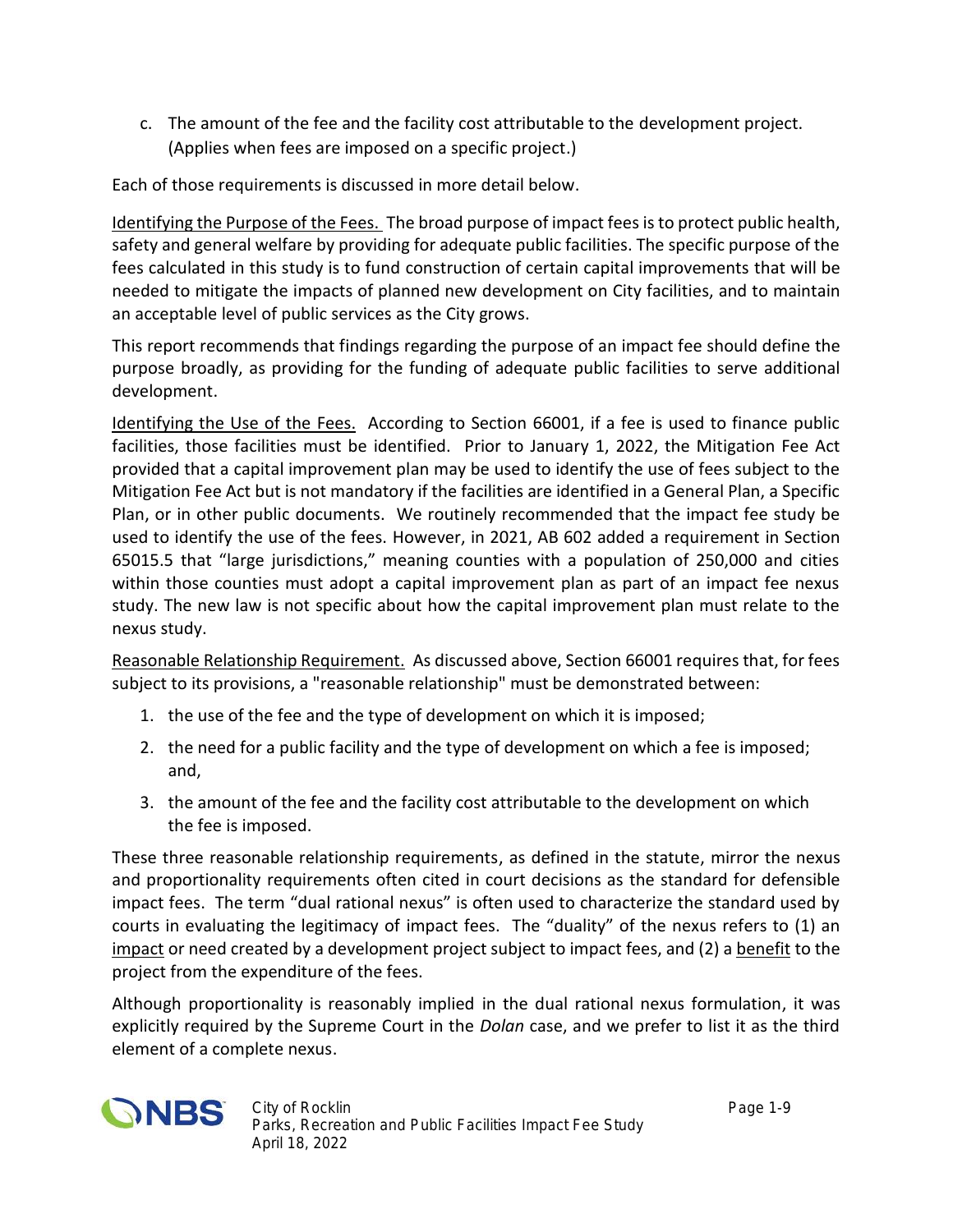Development Agreements and Reimbursement Agreements. The requirements of the Mitigation Fee Act do not apply to fees collected under development agreements (see Govt. Code Section 66000) or reimbursement agreements (see Govt. Code Section 66003). The same is true of fees in lieu of park land dedication imposed under the Quimby Act (see Govt. Code Section 66477).

Existing Deficiencies*.* In 2006, Section 66001(g) was added to the Mitigation Fee Act (by AB 2751) to clarify that impact fees "shall not include costs attributable to existing deficiencies in public facilities,..." The legislature's intent in adopting this amendment, as stated in the bill, was to codify the holdings of *Bixel v. City of Los Angeles* (1989), *Rohn v. City of Visalia* (1989), and *Shapell Industries Inc. v. Governing Board* (1991).

That amendment does not appear to be a substantive change. It is widely understood that other provisions of law make it improper for impact fees to include costs for correcting existing deficiencies.

However, Section  $66001(g)$  also states that impact fees "may include the costs attributable to the increased demand for public facilities reasonably related to the development project in order to *(1) refurbish existing facilities to maintain the existing level of service or (2) achieve an adopted level of service that is consistent with the general plan.*" (Emphasis added.)

**Impact Fees for Existing Facilities.** Impact fees may be used to recover costs for existing facilities to the extent that those facilities are needed to serve additional development and have the capacity to do so. In other words, it must be possible to show that fees used to pay for existing facilities meet the need and benefit elements of the nexus.

### **Recent Legislation**

Several new laws enacted by the State of California since 2019 to facilitate development of affordable housing will affect the implementation of impact fees calculated in this study. Below are brief overviews of some key bills passed since 2019.

**SB 330 – The Housing Crisis Act of 2019.** Amendments to existing law contained in SB 330 prohibit the imposition of new approval requirements on a housing development project once a preliminary application has been submitted. That provision applies to increases in impact fees and in-lieu fees, except when the resolution or ordinance establishing the fee authorizes automatic, inflationary adjustments to the fee or exaction.

**AB 1483 – Housing Data: Collection and Reporting.** AB 1483 requiresthat a city, county orspecial district must post on its website a current schedule of itsfees and exactions, as well as associated nexus studies and annual reports. Updates must be posted within 30 days.

**SB 13 – Accessory Dwelling Units.** SB 13 prohibits the imposition of impact fees on accessory dwelling units (ADUs) smaller than 750 square feet and provides that impact fees for ADUs of 750 square feet or more must be proportional to the square footage of the primary dwelling unit. In our opinion, the proportionality requirement means that impact fees for ADUs of 750 square feet or more must be calculated on a case-by-case basis during the approval process.

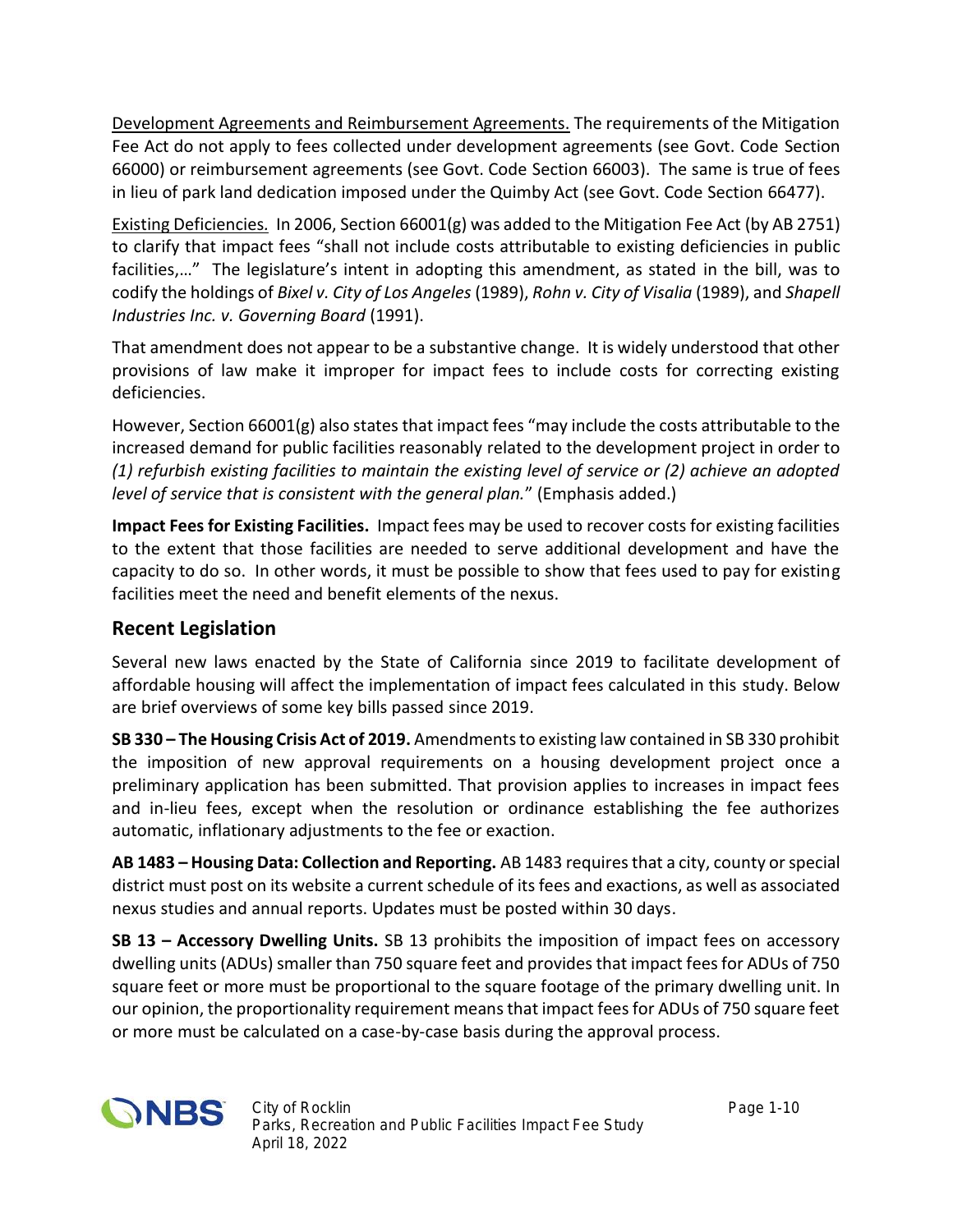Existing law requires a water or sewer connection fee or capacity charge for an accessory dwelling unit requiring a new or separate utility connection to be based on either the accessory dwelling unit's size or the number of its plumbing fixtures. SB 13 revises the basis for calculating the connection fee or capacity charge to either the accessory dwelling unit's size in square feet relative to the size of the primary unit, or the number of drainage fixture units added by the ADU.

**AB 602 – Amendments to the Planning and Land Use Law and the Mitigation Fee Act.** AB 602, which was passed and signed in 2021, adds section 65940.1 to the Planning and Land Use Law requiring cities, counties and special districts that have internet websites to post schedules of fees, exactions and affordability requirements, annual fee reports, and an archive of nexus studies on that website, and to update that information within 30 days after any changes.

AB 602 also adds Section 66016.5 to the Mitigation Fee Act imposing several new requirements for impact fees that go into effect on January 1, 2022, including:

- A nexus study must identify the existing level of service for each facility, identify the proposed new level of service (if any), and explain why the new level of service is appropriate.
- If a nexus study supports an increase in an existing fee the local agency shall review the assumptions of the nexus study supporting the original fee and evaluate the amount of the fees collected under the original fee.
- **Large jurisdictions (counties over 250,000 and cities within those counties) must adopt a** capital improvement plan as part of the nexus study.
- All impact fee nexus studies shall be adopted at a public hearing with at least 30 days' notice, and the local agency shall notify any member of the public that requests notice of intent to begin and impact fee nexus study of the date of the hearing.
- Nexus studies shall be updated at least every eight years, from the period beginning on January 1, 2022.
- A nexus study adopted after July 1, 2022, shall calculate a fee imposed on a housing development project proportionately to the square footage of proposed units in the development. A nexus study is not required to comply with this requirement if the local agency makes certain findings specified in the law. A local agency that imposes a fee proportionately to the square footage of units in the development shall be deemed to have used a valid method to establish a reasonable relationship between the fee charged and the burden posed by the development.
- Authorizes any member of the public, including an applicant for a development project, to submit evidence that impact fees proposed by an agency fail to comply with the Mitigation Fee Act, and requires the legislative body of the agency to consider such evidence and adjust the proposed fee if deemed necessary.

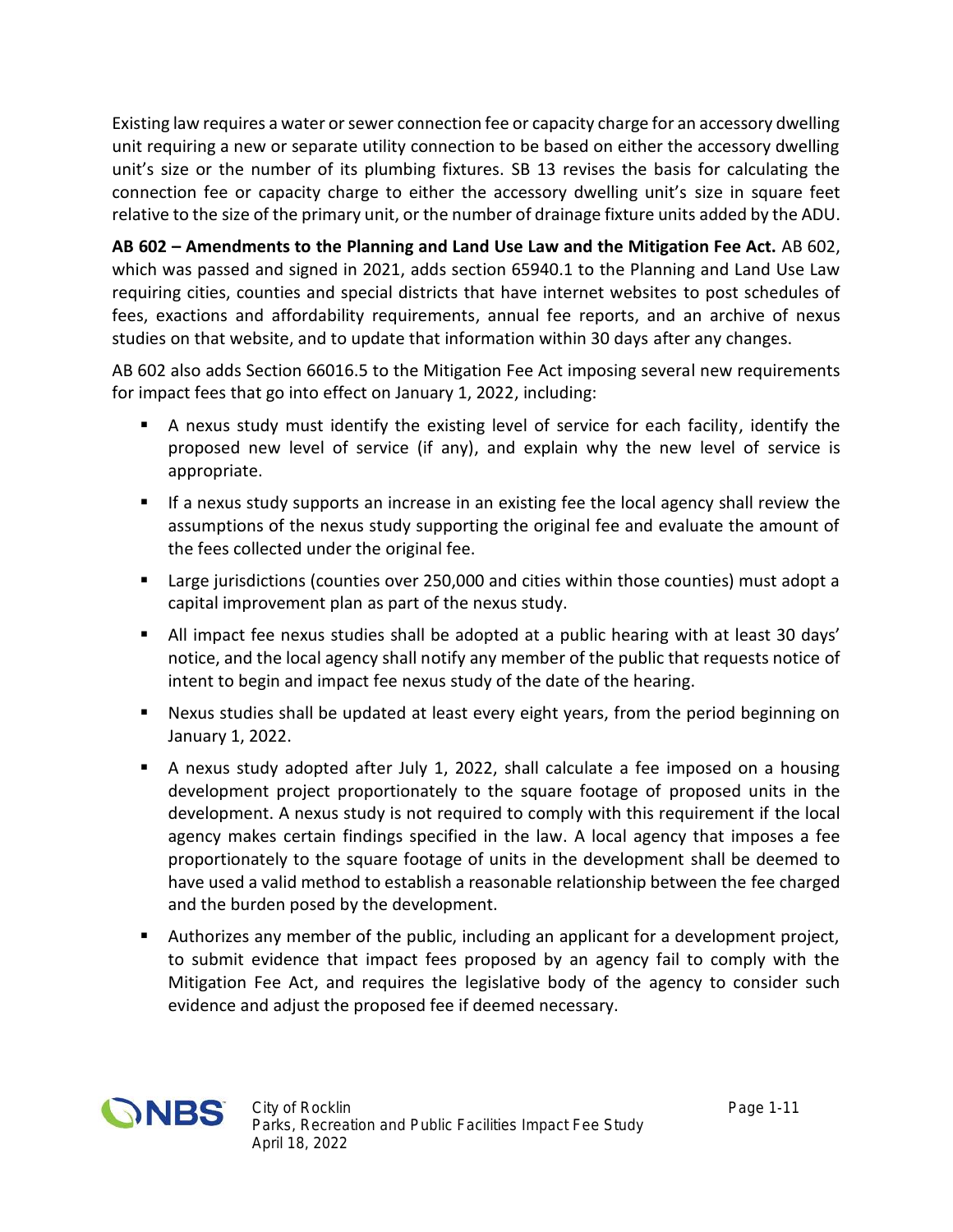### **Impact Fee Calculation Methodology**

Any one of several legitimate methods may be used to calculate impact fees. The choice of a particular method depends primarily on the service characteristics of, and planning requirements for, the facility type being addressed. Each method has advantages and disadvantages in a particular situation. To some extent they are interchangeable, because they all allocate facility costs in proportion to the needs created by development.

Allocating facility costs to various types and amounts of development is central to all methods of impact fee calculation. Costs are allocated by means of formulas that quantify the relationship between development and the need for facilities. In a cost allocation formula, the impact of development is represented by some measurable attribute of development such as added population or added vehicle trips that represent the impacts created by different types and amounts of development.

**Plan-Based or Improvements-Driven Method.** Plan-based impact fee calculations are based on the relationship between a specified set of improvements and a specified increment of development. The improvements are typically identified in a facility plan, while the development is identified in a land use plan that forecasts potential development by type and quantity.

Using this method, facility costs are allocated to various categories of development in proportion to the service demand created by each type of development. To calculate plan-based impact fees, it is necessary to determine what facilities will be needed to serve a particular increment of new development.

With this method, the total cost of eligible facilities is divided by the total units of additional demand to calculate a cost per unit of demand (e.g., a cost per vehicle trip for street improvements). Then, the cost per unit of demand is multiplied by factors representing demand per unit of development (e.g., vehicle trips per unit) to arrive at a cost per unit of development.

This method is somewhat inflexible in that it is based on the relationship between a specific facility plan and a specific land use plan. If either plan changes significantly the fees will have to be recalculated.

**Capacity-Based or Consumption-Driven Method**. This method calculates a cost per unit of capacity based on the relationship between total cost and total capacity of a system. It can be applied to any type of development, provided the capacity required to serve each increment of development can be estimated and the facility has adequate capacity available to serve the development. Since the cost per unit of demand does not depend on the particular type or quantity of development to be served, this method is flexible with respect to changing development plans.

In this method, the cost of unused capacity is not allocated to development. Capacity-based fees are most commonly used for water and wastewater systems, where the cost of a system component is divided by the capacity of that component to derive a unit cost. However, a similar analysis can be applied to other types of facilities. To produce a schedule of impact fees based on standardized units of development (e.g. dwelling units or square feet of non-residential



*City of Rocklin Page 1-12 Parks, Recreation and Public Facilities Impact Fee Study April 18, 2022*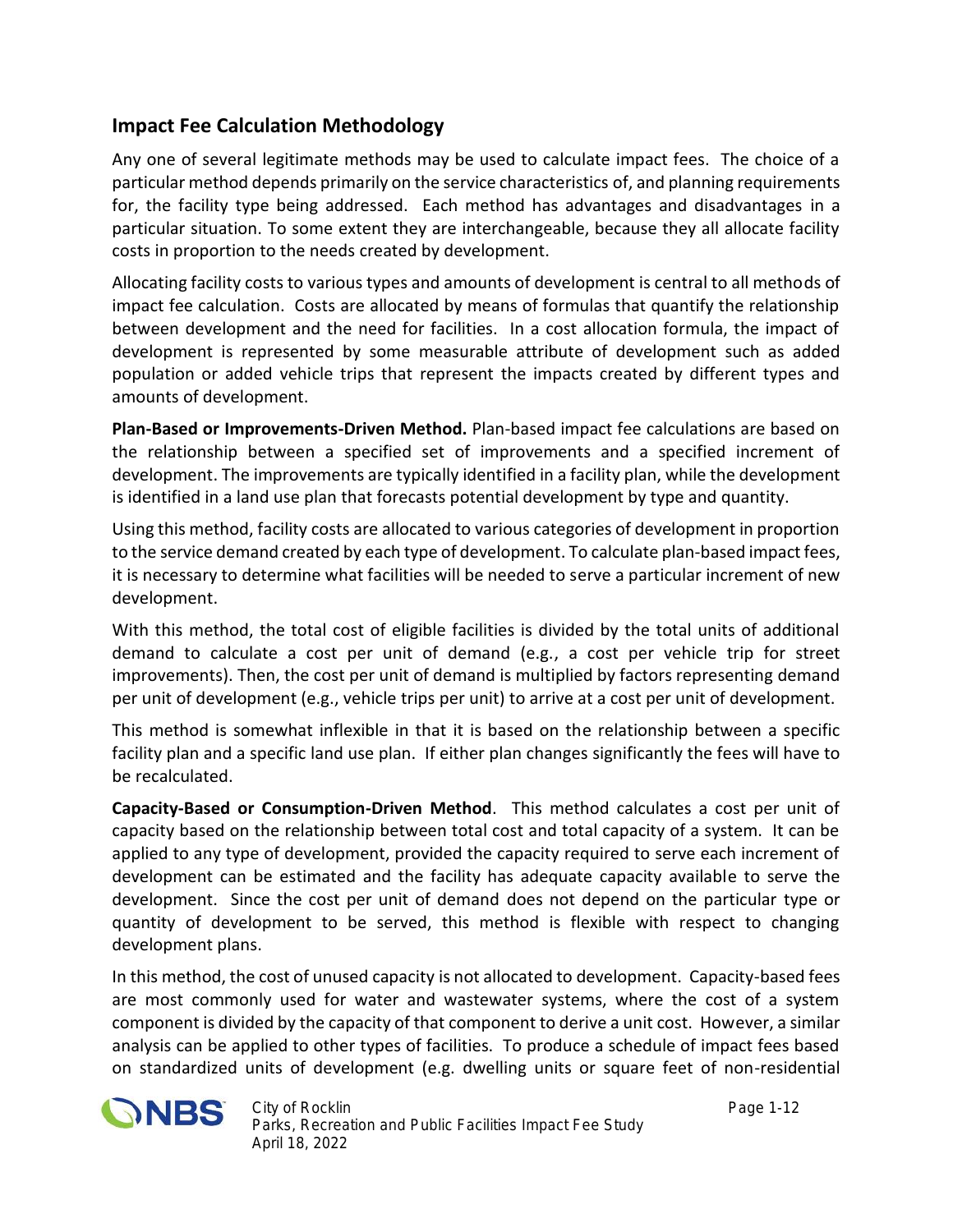building area), the cost per unit of capacity is multiplied by the amount of capacity required to serve a typical unit of development in each of several land use categories.

**Standard-Based or Incremental Expansion Method.** Standard-based fees are calculated using a specified relationship or standard that determines the number of service units to be provided for each unit of development. The standard can be established as a matter of policy or it can be based on the level of service being provided to existing development in the study area.

Using the standard-based method, costs are defined on a generic unit-cost basis and then applied to development according to a standard that sets the number of service units to be provided for each unit of development.

Park impact fees are commonly calculated this way. The level of service standard for parks is typically stated in terms of acres of parks per thousand residents. A cost-per-acre for park land or park improvements can usually be estimated without knowing the exact size or location of a particular park. The ratio of park acreage to population and the cost per acre for parks is used to calculate a cost per capita. The cost per capita can then be converted into a cost per unit based on the average population per dwelling unit for various types of residential development.

#### **Buy-In or Recoupment Fees**

Impact fees with a buy-in component can be calculated as a variation of the Plan-Based or Capacity-based methods. Such fees are used to recover some or all of the cost of previously constructed capital facilities which have capacity available to serve additional development.

Some facilities, such as water and sewer systems must be constructed before development can occurs. For other types of facilities, it may be cost effective to build projects including excess capacity to serve future development. In either situation, the agency providing the facilities can use impact fees to recoup the cost of facilities funded in advance for the benefit of development that will occur later.

### **Facilities Addressed in this Study**

Impact fees for the following types of facilities are addressed in this report:

- Park Improvements
- **Trails**
- **EX Community and Recreation Centers**
- Public Facilities

Impact fees for those facilities are calculated in Chapters 3, 4 and 5 of this report. Chapter 2 presents data on existing and future development used in the impact fee analysis.

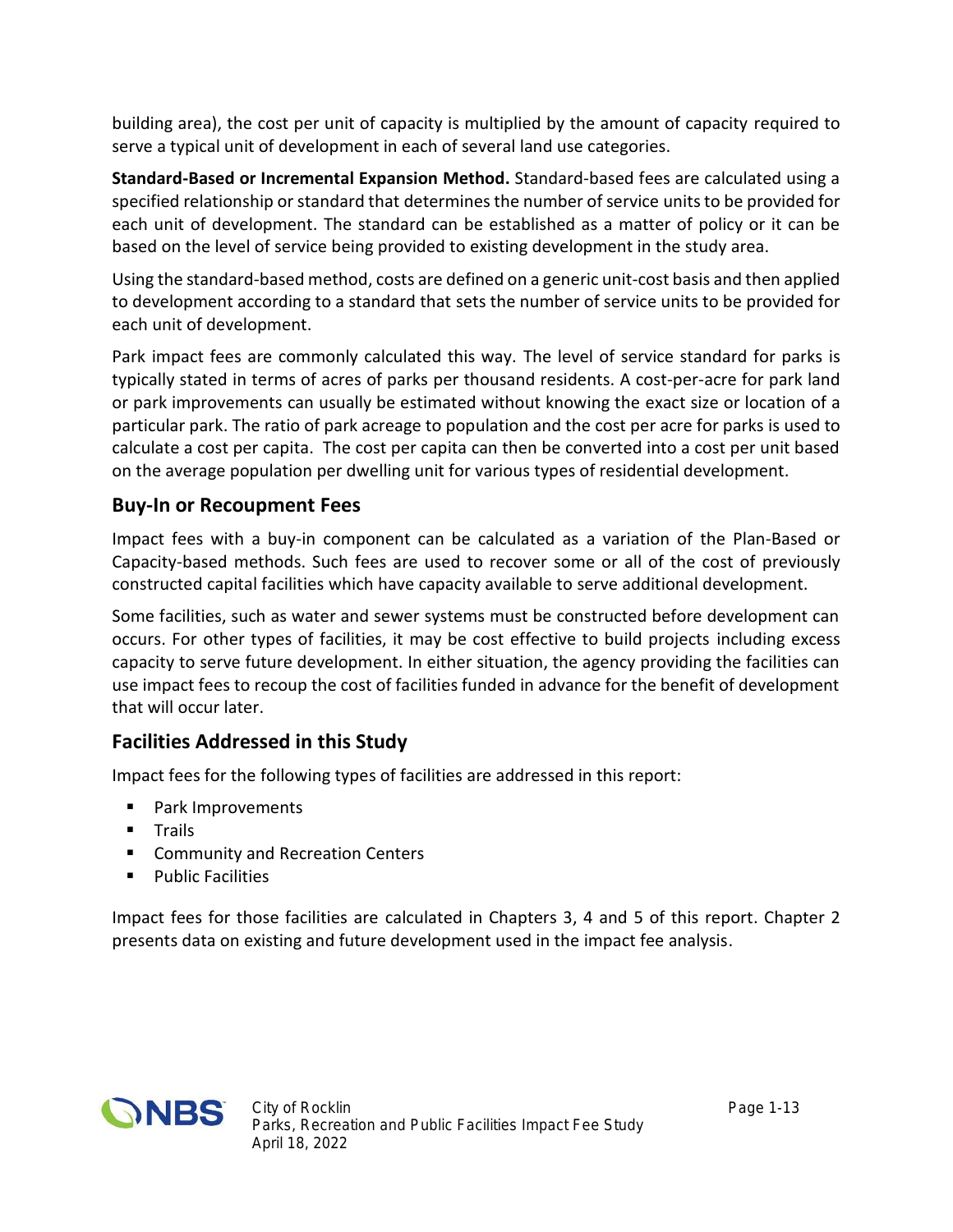# **Chapter 2. Development Data**

This chapter presents development data that will be used to calculate impact fees in subsequent chapters of this report.

The information in this chapter is used to establish levels of service, analyze facility needs, and/or allocate the cost of capital facilities between existing and future development and among various types of new development.

#### **Recent Growth**

This graph shows the California Department of Finance (DOF) January 1 population estimates for Rocklin for the years from 2011 through 2019 and the 2020 Census population. The 2021 population shown in the chart is estimated by NBS. Since 2011, Rocklin has grown at an average rate of about 2.3% per year.



The population figures shown

above include both household population and population in group quarters. Rocklin's estimated population in group quarters in 2021 is 497, about 0.6% of the City's total population. For purposes of assessing the impacts of development, this report uses only household population.

### **Study Area and Development Projections**

The study area for this impact fee study is the planning area defined in the Rocklin General Plan. Future development in this study is projected out to a target date of 2040. However, the timing of future development does not factor into the impact fee calculations. The impact fee calculations address the quantity and mix of future development projected in this study, regardless of when that development occurs.

### **Development Types**

In this study, most categories of residential development are defined by unit size. The exception is the age-restricted residential category, which applies to units in age-restricted developments, regardless of square footage. To qualify as an age-restricted development, a project must satisfy the City's requirements for age-restricted developments.

Non-residential development types defined in this study are intended to reflect actual land uses rather than zoning or general plan land use designations. The following breakdown of development types is used in this study:

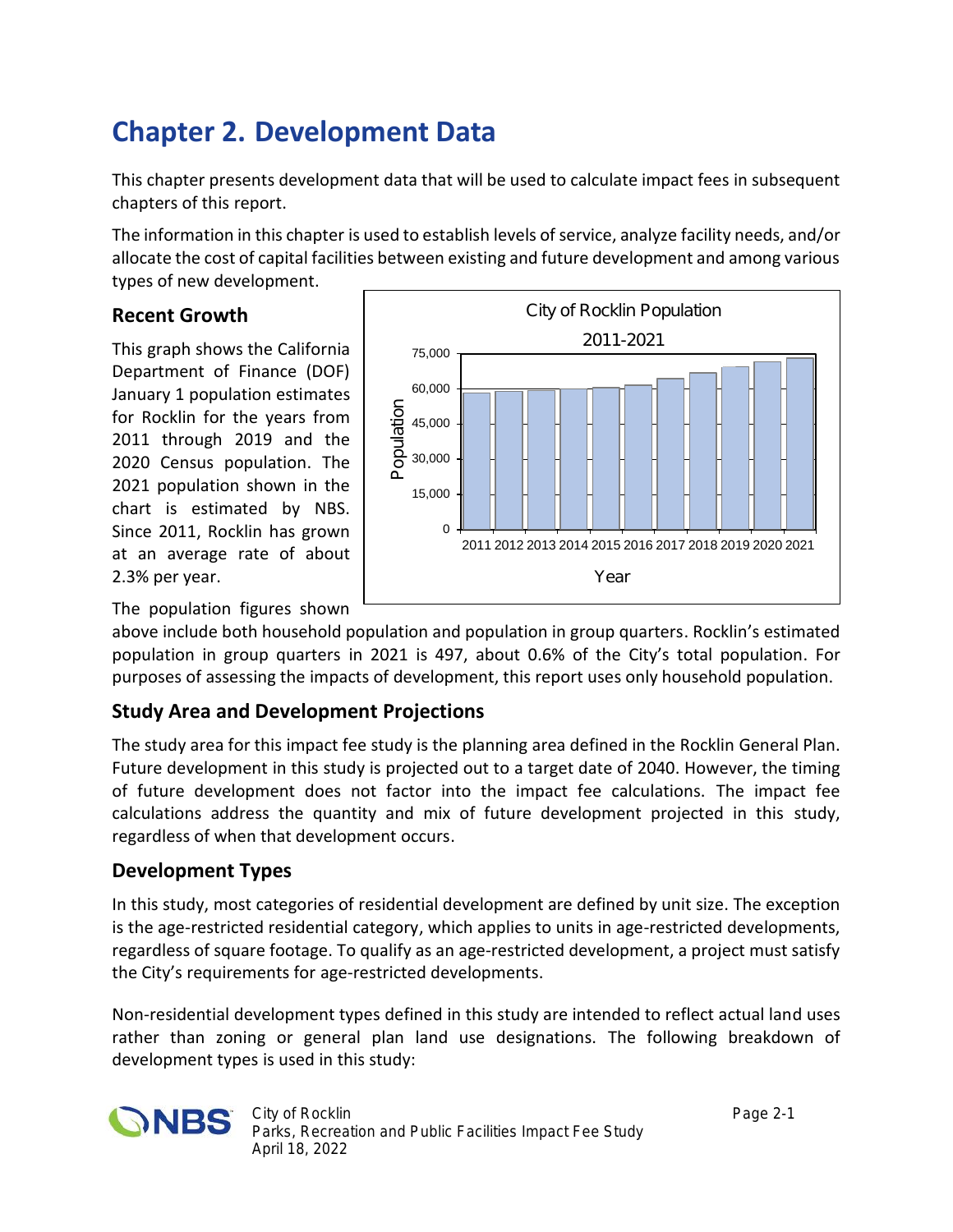- Residential <600 Square Feet
- Residential  $600 1,000$  Square Feet
- Residential  $>1,000 1,500$  Square Feet
- Residential  $>1,500 2,500$  Square Feet
- Residential  $>2,500 3,500$  Square Feet
- Residential >3,500 Square Feet
- Residential Age-Restricted
- Convalescent Care
- **Retail**
- Office
- **•** Office-Medical
- **Industrial**
- **Industrial-High Tech**
- **E** Church, Other Assembly
- **-** Hotel
- **Schools/Community Colleges**

Note: The development type titled "Church, Other Assembly" in the list above refers to a church or other place of assembly for community services, which is defined in the Rocklin Municipal Code as "a facility to accommodate the meetings and related functions of civic, fraternal, religious, and/or charitable nonprofit organizations."

#### **Demand Variables**

In calculating impact fees, the relationship between facility needs and development must be quantified in cost allocation formulas. Some measurable attribute of development (e.g., population) is used as a "demand variable" in those formulasto represent the impact of different types of development on the need for additional facilities.

Demand variables are selected either because they directly measure the service demand created by various types of development, or because they are reasonably correlated with that demand. The two demand variables used in this study are discussed below.

**Population***.* Resident population is used in this study to represent the need for parks, trails and community and recreation facilities. Those facilities are intended to serve residents of the City, and while there is likely to be some incidental use by non-residents, their purpose is to serve residents of Rocklin. Because added population is associated with residential development, impact fees based on population apply only to residential development.

**Service Population.** This study calculates impact fees for public facilities, including police facilities, fire protection facilities and general government facilities. All of those facilities serve both residential and non-residential development in the City, so population alone does not represent all of the impacts of development on those facilities. A variable called service population is used in this study to represent the impact of various types of development on public facilities.

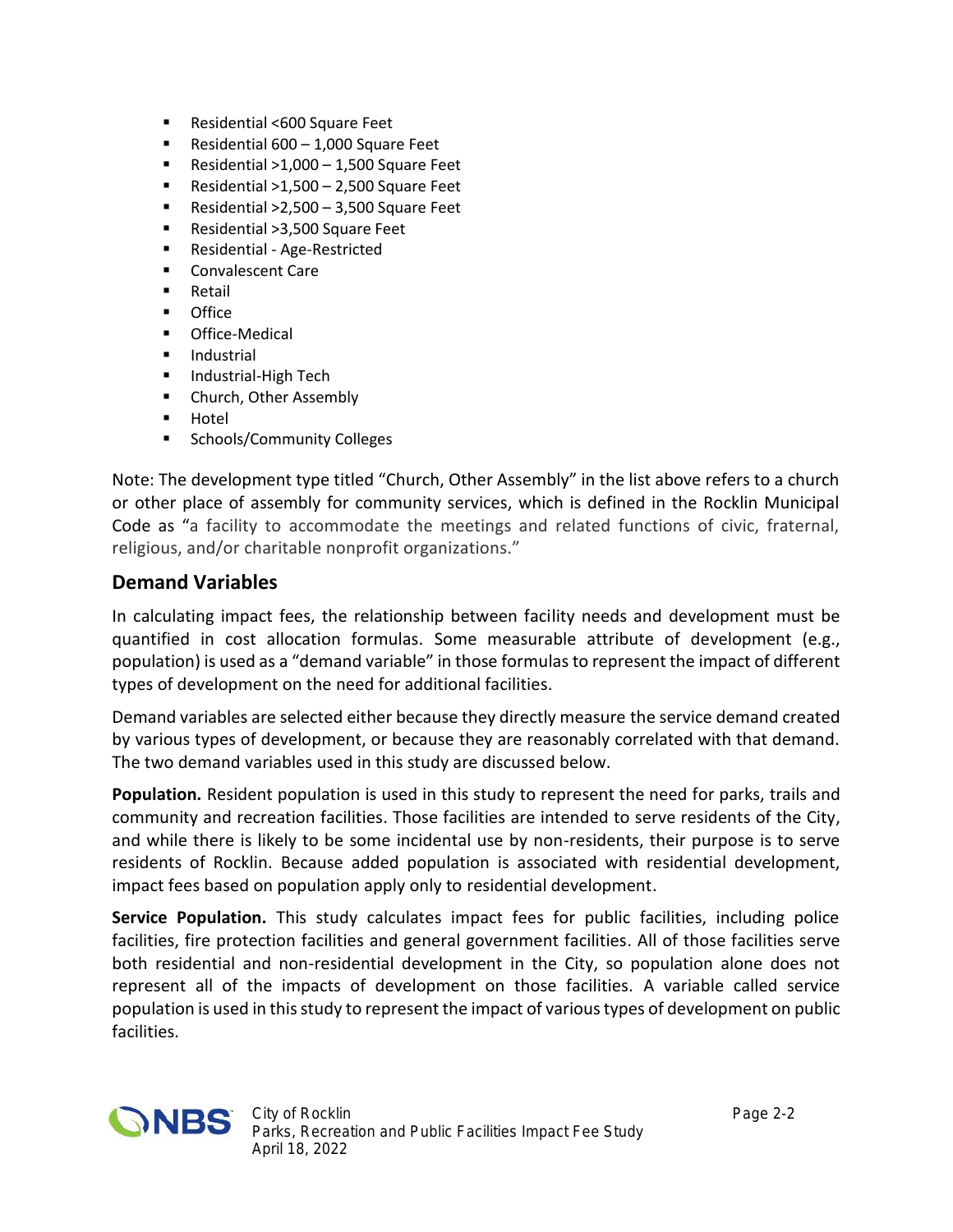Service population is a composite variable that includes both residents of the City and employees of businesses in Rocklin. Residents are included to represent the impacts of residential development and employees are included to represent the impacts of non-residential development (retail, office, industrial, etc.). Demand associated with community colleges is represented by student numbers. K-12 students are not shown in the land use tables because they are all assumed to be residents.

Because the impact of one new resident is not necessarily the same as the impact of one new employee or student, each component of the service population is given a weight relative to a base weight of 1.0.

For residents other than those in age-restricted residential development, service population weighting is based on analysis of data on how many residents are employed, and how many commute to work outside the City. Census Bureau data for 2019 show that 77.6% of Rocklin residents between ages 20 and 64 are employed, and that 72.6% of employed residents work outside the City.

This study assumes that out-commuters spend 47.5 hours a week (9.5 hours per day) outside the City for work and another 4 hours a week for shopping and recreation, so the average number of hours per week in the City for out-commuters is 116.5 For non-working residents and those working in the City, we assume that four hours per week are spent outside the City for shopping and recreation, which means they spend 164 hours out of 168 hours per week in the City. The overall average for all residents is 149 hours per week in the City. Dividing that number by 168 hours per week results in an overall weight of 0.887 for residents.

The weights assigned to employees of businesses associated with various types of non-residential development are based on the number of employees per unit (the unit used in this study for most non-residential development is building area in thousands of square feet, abbreviated as KSF), and the number of hours a week that a certain type of business would be expected to operate.

So, for example, a typical retail business may be open 12 hours a day, 7 days a week, while offices and industrial uses may operate only 9 hours a day, 5 days a week. Medical and dental offices are assumed to operate only 4 days a week. The weighting factor for hotels assumes that most of their occupancy is concentrated in 12 hours a day, seven days a week. The weighting factor for churches assumes their primary activities are concentrated in 12 hours per week, and the factor for community college assumes students spend 12 hours per week on campus.

The actual factors used to weight employees for each type of development are based on the hours per week estimates. For example, we are assuming that retail businesses operate 12 hours a day 7 days a week, which is 84 hours or one-half of the total hours in a week. It follows, then, that the base weight for employees in the retail category is 0.5. Service population factors for other types of development are calculated in a similar fashion.

Next, non-residential service population factors are adjusted to achieve a reasonable allocation of service population between residential and non-residential development. In this study a scaling factor of 2.0 is applied to the base weights for non-residential development types. After

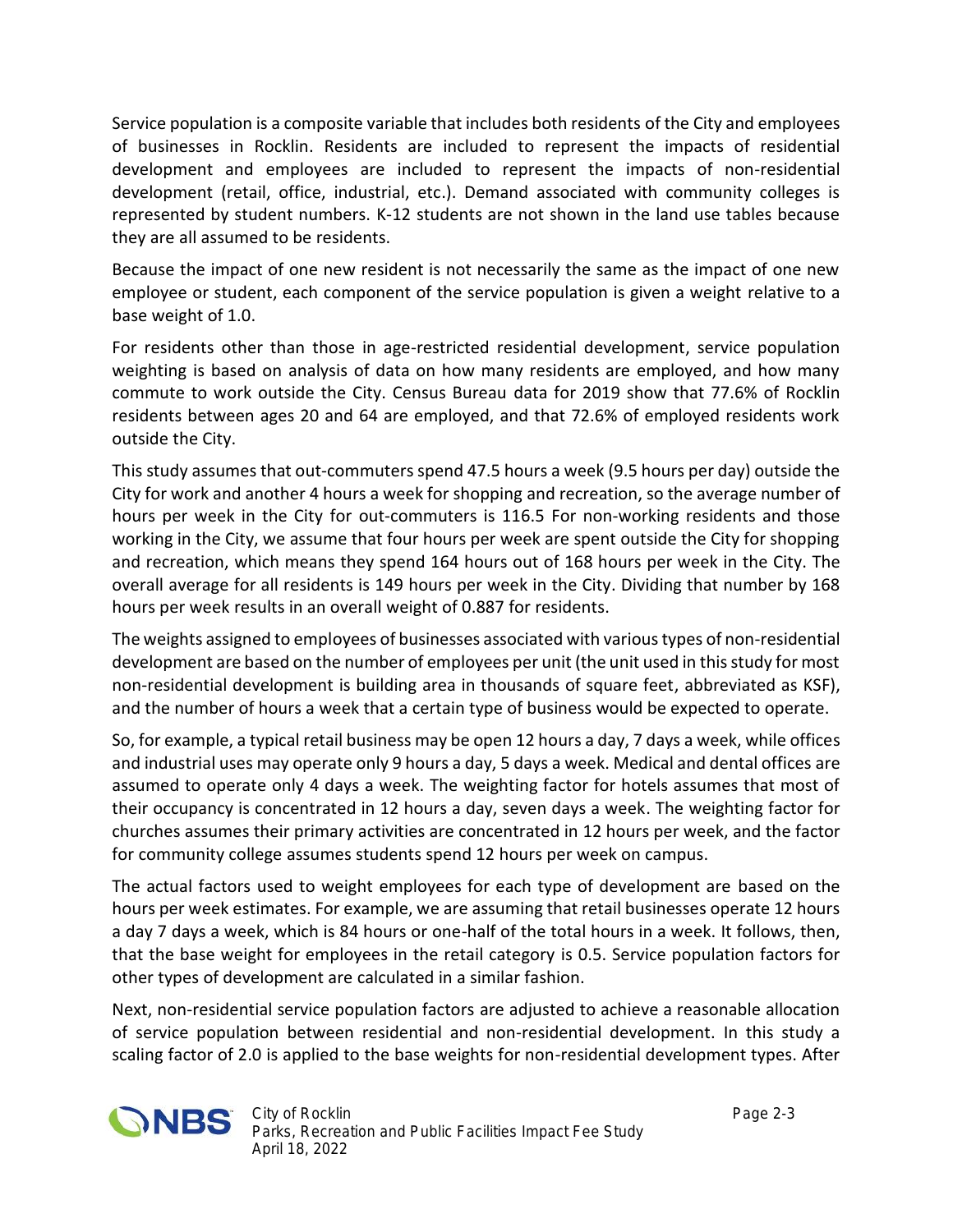that adjustment, existing non-residential service population represents about 18% of the total service population used to allocate costs for public facilities in this report, increasing to about 22% in 2040.

Finally, all of the service population weights are divided by the initial residential weight of 0.887 to standardize the resident population weight at 1.0. That adjustment does not change the proportional relationship among the weights for all types of development.

Table 2.1 on page 2-6 shows the service population per unit factors based on that approach along with population per unit and employees per unit factors used in this study.

#### **Demand Factors**

Each demand variable discussed in the previous section has a specific value per unit for each type of development. Those values are called demand factors in this study.

**Residential Unit-Size Ranges**. In Table 2.1 and in the impact fee tables in later chapters of this report, residential development categories other than age-restricted residential development are defined by unit size in square feet. To define the unit-size ranges, NBS used 2019 data from the Census Bureau's American Community Survey (ACS) on the distribution of residential units in Rocklin by number of bedrooms. The number of bedrooms per unit was used as a proxy for square footage in establishing a fee structure based on unit-size ranges in square feet.

Table 2.0 on the next page shows the breakdown of unit-size ranges based on square footage and number of bedrooms per unit, and shows the estimated population per unit for each range after adjusting for unit size. The overall average population per unit based on data in this table is 2.81. The adjusted population-per-unit factors in the second column from right were estimated by NBS to reflect expected differences in population per unit among units of different sizes. As a control, those factors were adjusted so that the average population per unit and the total population in the right-hand column remain very close to the original average and total population numbers.

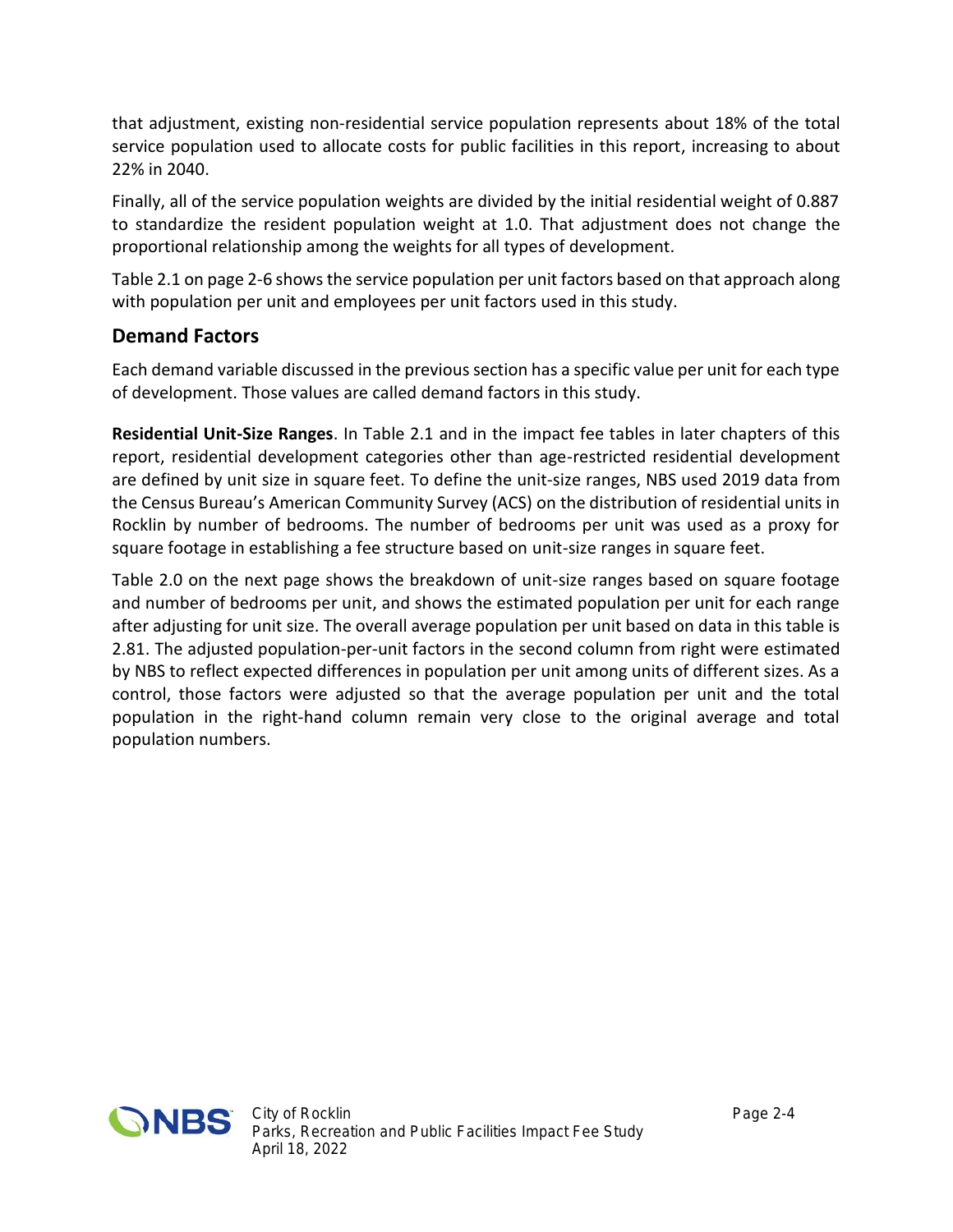| Unit Size            | No. of        | No. of             | % of   | Pop at 2.80           | Adj Pop               | Adjusted |
|----------------------|---------------|--------------------|--------|-----------------------|-----------------------|----------|
| in Sq Ft $^1$        | <b>Bedrms</b> | Units <sup>2</sup> | Units  | per Unit <sup>3</sup> | per Unit <sup>4</sup> | Pop $5$  |
| < 600                | 0             | 177                | 0.7%   | 496                   | 1.01                  | 179      |
| 600-1,000            | 1             | 2,211              | 9.1%   | 6,191                 | 1.24                  | 2,742    |
| >1,000-1,500         | $\mathcal{P}$ | 3,875              | 15.9%  | 10,850                | 1.98                  | 7,673    |
| $>1,500-2,500$       | 3             | 6,846              | 28.0%  | 19,169                | 2.76                  | 18,895   |
| $>2,500-3,500$       | 4             | 8,973              | 36.8%  | 25,124                | 3.24                  | 29,073   |
| >3,500               | 5+            | 2,334              | 9.6%   | 6,535                 | 4.20                  | 9,803    |
| <b>Total/Average</b> |               | 24.416             | 100.0% | 68,365                | 2.80                  | 68,363   |

**Table 2.0 - Population per Unit by Unit Size**

<sup>1</sup> Estimated square-feet-per-unit ranges based on number of bedrooms

 $^{\text{2}}$  Distribution of units by number of bedrooms from American Community Survey Table B25041, 2019 1-Year Estimates

 $3$  Population for all units in each square-footage range if all units were occupied by the overall average of 2.8 persons per unit shown in the CA Department of Finance 2019 E-5 report

<sup>4</sup> Adjusted population per unit based on unit size estimated by NBS; average population in the Total/Average row = total adjusted population / total units

 $<sup>5</sup>$  Adjusted population = number of units X adjusted population per unit</sup>

Table 2.1 on the next page shows the values for population per unit, employees per unit and service population per unit, as well as the service population factors used to convert population and employees to service population. It should be noted that, although the Convalescent Care category shows a value in the population column of Table 2.1, it is not classified as a residential use in this study.

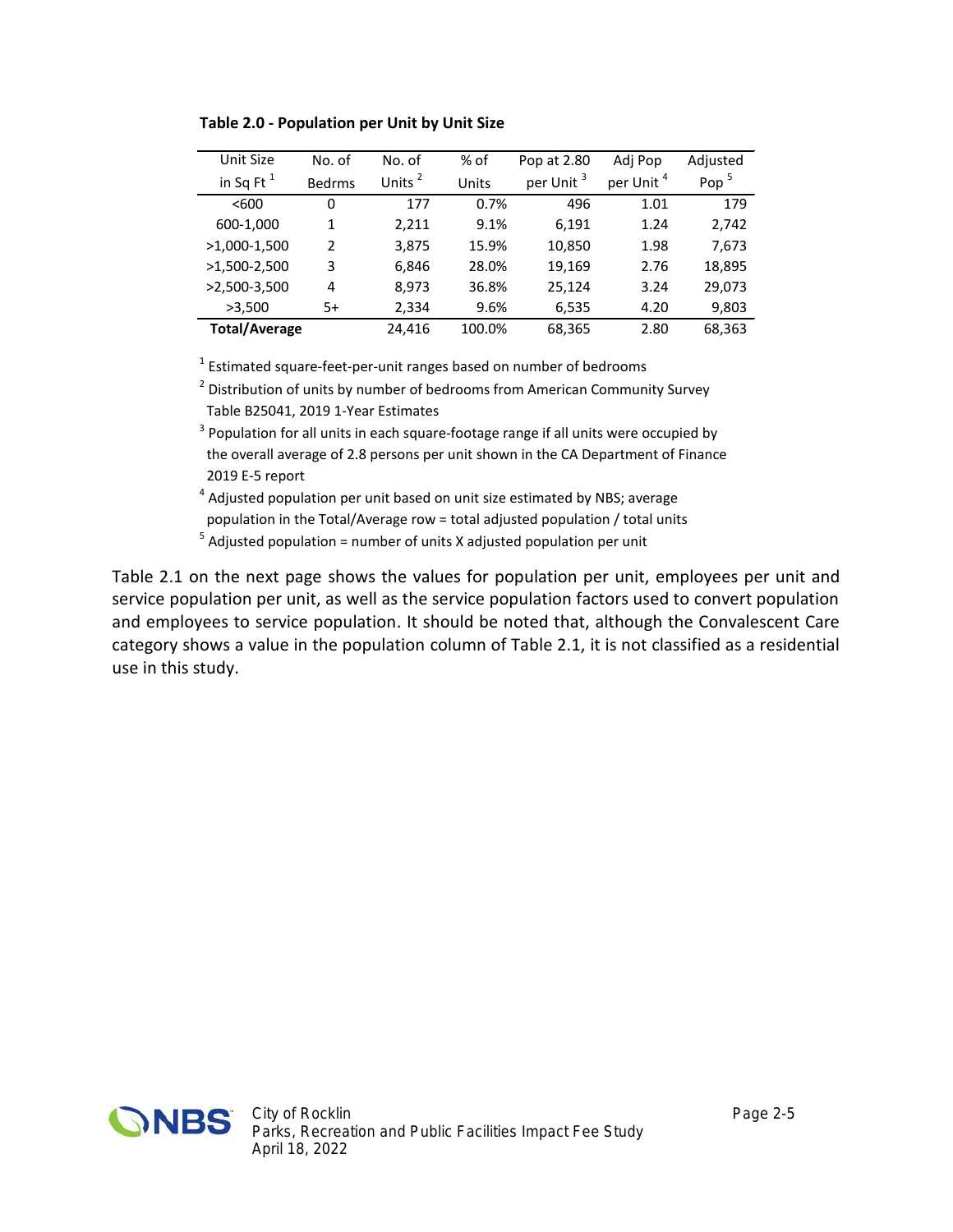| Development                          | Dev        | Population            | <b>Employees</b>      | Svc Pop             | Svc Pop               |
|--------------------------------------|------------|-----------------------|-----------------------|---------------------|-----------------------|
| Type                                 | Unit $1$   | per Unit <sup>2</sup> | per Unit <sup>3</sup> | Factor <sup>4</sup> | per Unit <sup>5</sup> |
| Residential <600 Square Feet         | DU         | 1.01                  |                       | 1.000               | 1.010                 |
| Residential 600-1,000 Square Feet    | DU         | 1.24                  |                       | 1.000               | 1.240                 |
| Residential >1,000-1,500 Square Feet | DU         | 1.98                  |                       | 1.000               | 1.980                 |
| Residential >1,500-2,500 Square Feet | DU         | 2.76                  |                       | 1.000               | 2.760                 |
| Residential >2,500-3,500 Square Feet | DU         | 3.24                  |                       | 1.000               | 3.240                 |
| Residential 3,500+ Square Feet       | DU         | 4.20                  |                       | 1.000               | 4.200                 |
| Residential - Age Restricted         | DU         | 1.45                  |                       | 1.000               | 1.450                 |
| <b>Convalescent Care</b>             | DU         | 1.25                  |                       | 1.074               | 1.342                 |
| Retail                               | <b>KSF</b> |                       | 2.000                 | 1.128               | 2.255                 |
| Office                               | <b>KSF</b> |                       | 3.000                 | 0.604               | 1.812                 |
| Office-Medical                       | <b>KSF</b> |                       | 3.000                 | 0.483               | 1.450                 |
| Industrial                           | <b>KSF</b> |                       | 1.000                 | 0.604               | 0.604                 |
| Industrial-High Tech                 | <b>KSF</b> |                       | 2.000                 | 0.604               | 1.208                 |
| Church, Other Assembly <sup>6</sup>  | <b>KSF</b> |                       | 1.000                 | 0.161               | 0.161                 |
| Hotel                                | Room       |                       | 0.500                 | 1.128               | 0.564                 |
| <b>Community College</b>             | Student    |                       | 1.000                 | 0.161               | 0.161                 |

#### **Table 2.1: Demand Factors Used in This Study**

<sup>1</sup> Units of development: DU = dwelling unit; KSF = 1,000 square feet of building area; room = guest room or suite

<sup>2</sup> Population per unit for residential units from Table 2.0'

- <sup>3</sup> Employees per unit factors from Fehr and Peers 2016 Travel Demand Model and the Rocklin Economic and Community Development Department; note that the number shown for community colleges in the employees per unit column represents students rather than employees
- <sup>4</sup> Service population factor; see discussion in text
- <sup>5</sup> Service population per unit = population, employees or students per unit X the service population factor
- $^6$  Refers to a church or other place of assembly for community services as defined in the Rocklin Municipal Code (see note on page 2-2)

#### **Development Data and Growth Assumptions**

Table 2.2 shows estimates of 2021 development in Rocklin. 2021 dwelling units are based on the California Department of Finance (DOF) January 2021 estimates. Units in the convalescent care category were provided by the City of Rocklin. 2021 population is based on the 2020 Census population, which is increased by 2% for 2021. Note that in the following tables, all residential development is grouped into a single category because it is not possible to classify existing or future residential units into the unit-size categories used in this study.

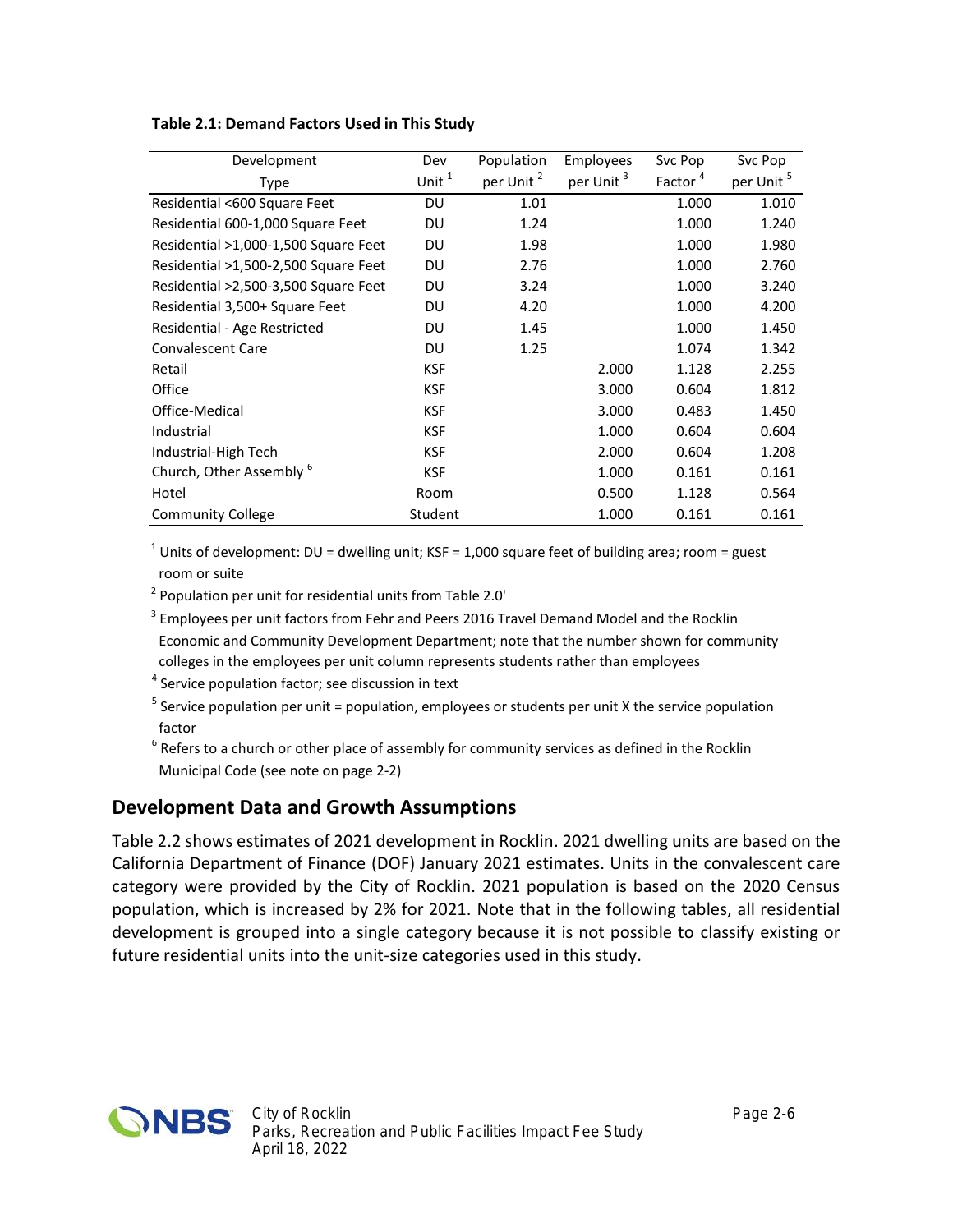Non-residential units and employees shown in Table 2.2 are based on data from the 2016 Rocklin Travel Demand Model and are extrapolated to 2021. Service population is calculated as units multiplied by service population per unit from Table 2.1.

| Development                         | Dev        | Residential        | Popula-  | Non-Res            |                        | Service          |
|-------------------------------------|------------|--------------------|----------|--------------------|------------------------|------------------|
| <b>Types</b>                        | Unit $1$   | Units <sup>2</sup> | tion $3$ | Units <sup>4</sup> | Employees <sup>5</sup> | Pop <sup>6</sup> |
| All Residential                     | DU         | 26,720             | 71,968   |                    |                        | 71,968           |
| Convalescent Care                   | DU         | 444                | 555      |                    |                        | 596              |
| Retail                              | <b>KSF</b> |                    |          | 4,296.5            | 8,593                  | 9,689            |
| Office                              | <b>KSF</b> |                    |          | 1,795.8            | 5,387                  | 3,254            |
| Office-Medical                      | <b>KSF</b> |                    |          | 216.5              | 650                    | 314              |
| Industrial                          | <b>KSF</b> |                    |          | 1,886.5            | 1,887                  | 1,139            |
| Industrial-High Tech                | <b>KSF</b> |                    |          | 1,208.5            | 2,417                  | 1,460            |
| Church, Other Assembly <sup>7</sup> | <b>KSF</b> |                    |          | 290.5              | 291                    | 47               |
| Hotel                               | Room       |                    |          | 530.0              | 265                    | 299              |
| <b>Community College</b>            | Student    |                    |          | 16,200             |                        | 2,609            |
| <b>Total</b>                        |            | 27,164             | 72,523   |                    | 19,489                 | 91,375           |

**Table 2.2: City of Rocklin - Existing Development -January 1, 2021**

<sup>1</sup> Units of development: DU = dwelling unit; KSF = 1,000 gross square feet of building area; Room = guest room or suite

<sup>2</sup> Estimated existing residential units based on the 2021 California Department of Finance E-5 report; convalescent care units estimated by the City of Rocklin

 $3$  Estimated 2021 population  $=$  based on 2020 Census population increased 2% to 2021

<sup>4</sup> Estimated existing non-residential units based on data from the 2016 Rocklin Travel Demand Model Update extrapolated to January 1, 2021

 $<sup>5</sup>$  Estimated existing employees = non-residential units X employees per unit from Table 2.1</sup>

 $^6$  Estimated existing service population = units X the service population per unit factors from Table 2.1

 $^7$  Refers to a church or other place of assembly for community services as defined in the Rocklin Municipal Code (see note on page 2-2)

Table 2.3 shows projected new development in the City from 2021 to 2040. The numbers in that table represent the difference between 2040 development in Table 2.4 and 2021 development in Table 2.2.

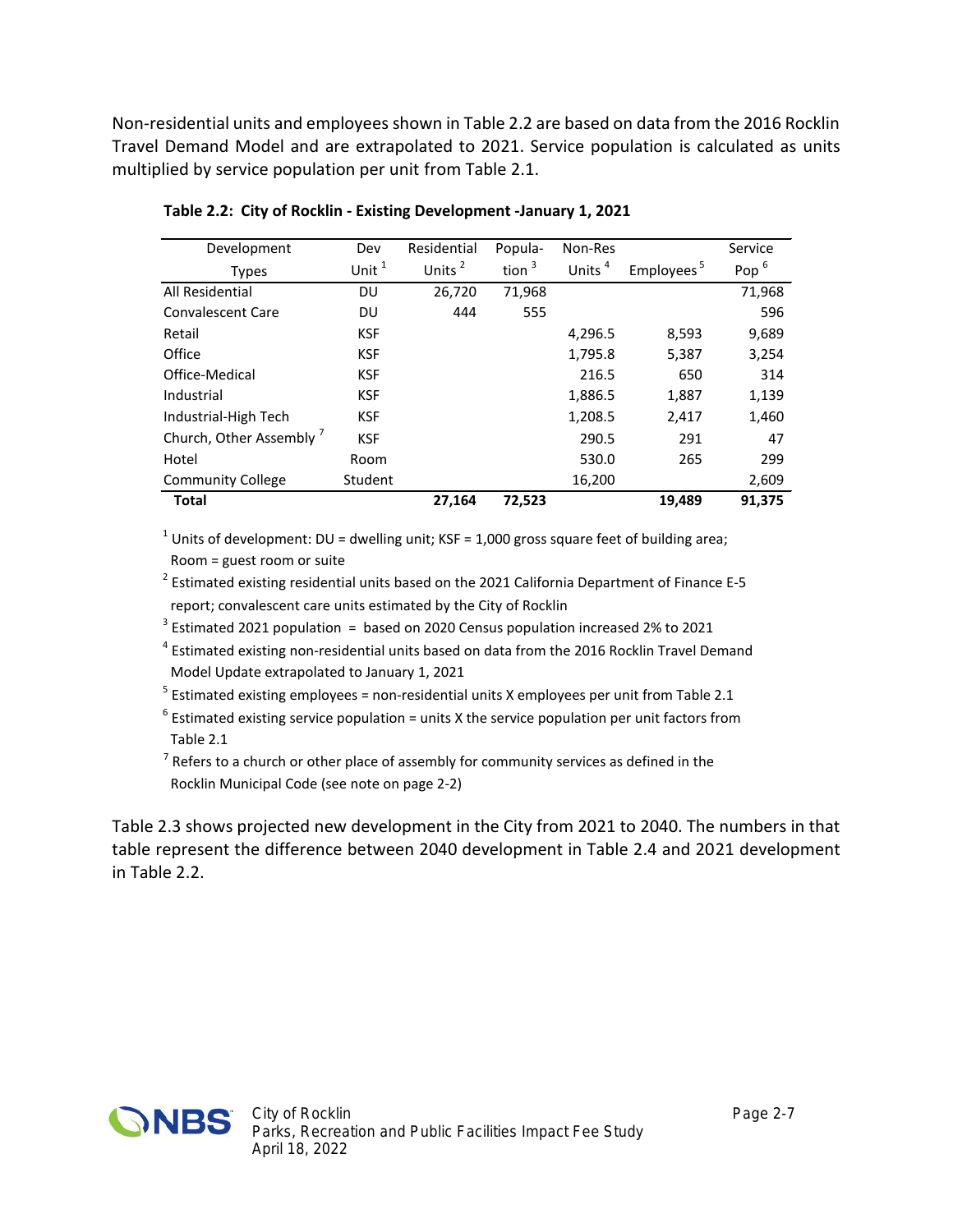| Development              | Dev        | Residential        | Popula-  | Non-Res            |                        | Service          |
|--------------------------|------------|--------------------|----------|--------------------|------------------------|------------------|
| <b>Types</b>             | Unit $1$   | Units <sup>2</sup> | tion $2$ | Units <sup>2</sup> | Employees <sup>2</sup> | Pop <sup>2</sup> |
| All Residential          | DU         | 6,548              | 15,091   |                    |                        | 15,962           |
| Convalescent Care        | DU         | 444                | 555      |                    |                        | 596              |
| Retail                   | <b>KSF</b> |                    |          | 2,324              | 4,647                  | 5,240            |
| Office                   | <b>KSF</b> |                    |          | 1,562              | 4,687                  | 2,831            |
| Office-Medical           | <b>KSF</b> |                    |          | 77                 | 230                    | 111              |
| Industrial               | <b>KSF</b> |                    |          | 104                | 104                    | 63               |
| Industrial-High Tech     | <b>KSF</b> |                    |          | 374                | 747                    | 451              |
| Church, Other Assembly 3 | <b>KSF</b> |                    |          | 32                 | 32                     | 5                |
| Hotel                    | Room       |                    |          | 0                  | 0                      | 0                |
| <b>Community College</b> | Student    |                    |          | 9,600              |                        | 1,546            |
| Total                    |            | 6,992              | 15,646   |                    | 10,445                 | 26,804           |

#### **Table 2.3: Projected Future Development in Rocklin to 2040**

<sup>1</sup> Units of development: DU = dwelling unit; KSF = 1,000 gross square feet of building area; Room = one guest room or suite

 $^2$  The figures in this table represent the difference between buildout development in Table 2.4 and existing development in Table 2.2

 $3$  Refers to a church or other place of assembly for community services as defined in the Rocklin Municipal Code (see note on page 2-2)

Table 2.4 shows the projected total development in Rocklin in 2040. In that table, residential and non-residential units are based on projections from the 2016 Rocklin Travel Demand Model with the exception of the convalescent care units which were adjusted by NBS based on updated 2021 data for existing units in that category. 2040 population and employees are projected as 2040 residential and non-residential units multiplied by the population-per-unit or employees-per-unit factors Table 2.1. 2040 service population is calculated as units multiplied by service population per unit from Table 2.1.

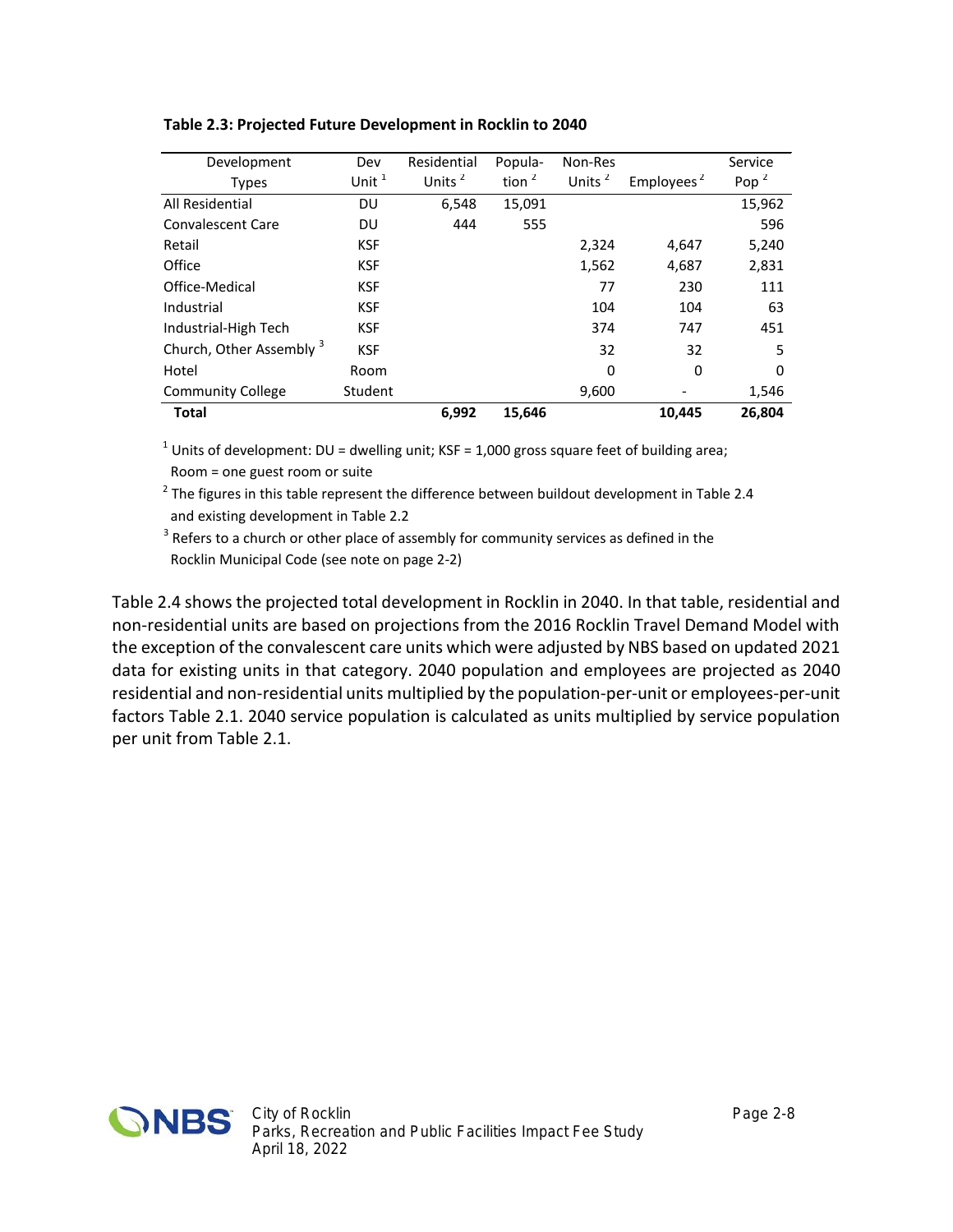| Development              | Dev             | Residential | Popula-  | Non-Res            |                        | Service          |
|--------------------------|-----------------|-------------|----------|--------------------|------------------------|------------------|
| <b>Types</b>             | Unit $1$        | Units $2$   | tion $3$ | Units <sup>4</sup> | Employees <sup>5</sup> | Pop <sup>6</sup> |
| All Residential          | DU              | 33,268      | 87,059   |                    |                        | 87,930           |
| Convalescent Care        | DU              | 888         | 1,110    |                    |                        | 1,192            |
| Retail                   | <b>KSF</b>      |             |          | 6,620              | 13,240                 | 14,928           |
| Office                   | <b>KSF</b>      |             |          | 3,358              | 10,074                 | 6,085            |
| Office-Medical           | <b>KSF</b>      |             |          | 293                | 879                    | 425              |
| Industrial               | <b>KSF</b>      |             |          | 1,990              | 1,990                  | 1,202            |
| Industrial-High Tech     | <b>KSF</b>      |             |          | 1,582              | 3,164                  | 1,911            |
| Church, Other Assembly   | <b>KSF</b>      |             |          | 322                | 322                    | 52               |
| Hotel                    | Room            |             |          | 530                | 265                    | 299              |
| <b>Community College</b> | <b>Students</b> |             |          | 25,800             |                        | 4,156            |
| <b>Total</b>             |                 | 34,156      | 88,169   |                    | 29.934                 | 118.179          |

**Table 2.4: Total 2040 Development in Rocklin**

<sup>1</sup> Units of development: DU = dwelling unit; KSF = 1,000 gross square feet of building area; Room = guest room or suite

 $^2$  2040 residential units based on data from the 2016 Rocklin Travel Demand Model

 $3$  2040 population = 2040 residential units (including convalescent care) X population per unit from Table 2.1

<sup>4</sup> 2040 non-residential units based on data from the 2016 Rocklin Travel Demand Model

 $^5$  2040 employment = 2040 non-residential units X employees per unit from Table 2.1

 $^6$  2040 service population = units X service population per unit factors from Table 2.1.

 $^7$  Refers to a church or other place of assembly for community services as defined in the Rocklin Municipal Code (see note on page 2-2)

Rocklin's 2012 adopted General Plan estimated Rocklin's ultimate residential development at 29,383 housing units with an assumption of 2.6 persons per household, resulting in a projected population of 76,136 residents at buildout.

However, since the adoption of the 2012 General Plan there have been a number of additional General Plan Land Use Designation changes that have increased the potential number of housing units that could ultimately be developed. Persons per household projections have also increased to an average of 2.81 persons per unit. The current estimated buildout population in Rocklin for purposes of this study is 88,169.

The effect of the post-2012 land-use designation changes completed to date have not yet been reflected in the text of the current General Plan Land Use Element but are accounted for in Tables 2.3 and 2.4 above.

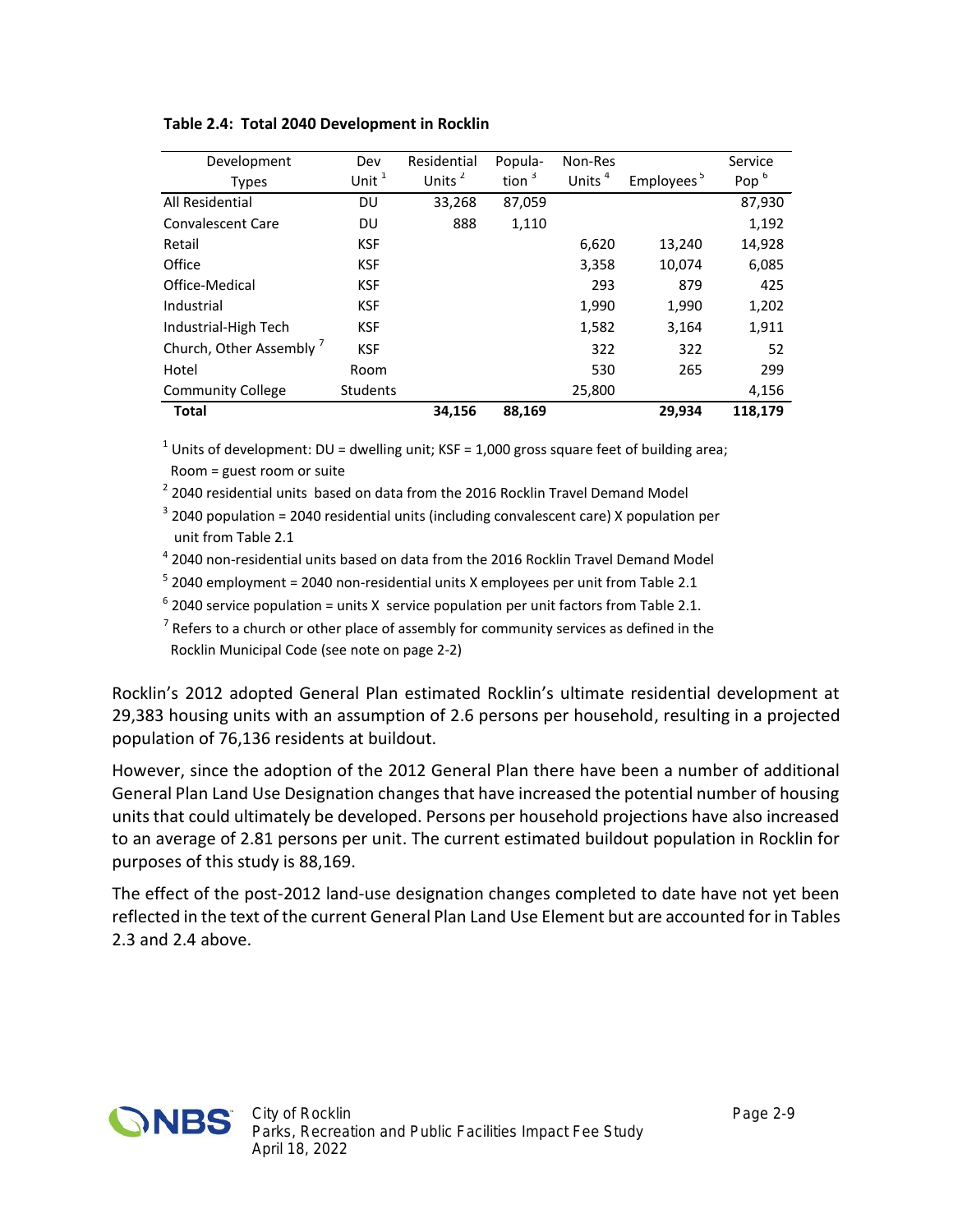## **Chapter 3. Park Improvements and Trails**

The City of Rocklin currently imposes two types of park fees on new development. The Park Development Fee and the Community Park Fee. The Park Development Fee is a fee in-lieu of park land dedication as authorized by the Quimby Act. That fee is not addressed in this report.

The City's existing Community Park Fee is intended to pay for park improvements for both neighborhood and community parks. This chapter will calculate impact fees for both park improvements and trails, and those fees will be referred to as Park Improvement Impact Fees and Trails Impact Fees.

#### **Methodology**

The method used to calculate impact fees in this chapter is the standard-based method discussed in Chapter 1. That method calculates impact fees based on current levels of service in Rocklin which, in this case, are the existing ratio of improved park acres to population and the existing ratio of trail miles to population in Rocklin.

#### **Demand Variable**

A demand variable is a measurable attribute of development that is used in impact fee calculation formulas to represent the impact of development on a particular type of facility. The need for parks is almost universally defined in terms of the population to be served, so the demand variable used to calculate park improvement impact fees in this chapter is added population. The same method will be used to calculate impact fees for trails.

Because the impact of development on the need for parks and trails is created by an increase in population associated with new residential development, the fees calculated in this chapter will apply only to new residential development.

#### **Service Area**

Rocklin's parks and trails serve the entire City, so the impact fees are calculated in this chapter on a citywide basis. It is important to note that Northwest Rocklin (Whitney Ranch/Sunset Ranchos and the Highway 65 Planning Areas) where a large share of Rocklin's future development will occur is subject to a development agreement with the City that stipulates the amount of the Community Park Fees to be paid by development within that area. Community Park Fee revenue generated in that area is committed to the development of certain parks in Northwest Rocklin.

Nevertheless, all of the parks and trails in the City, including those in Northwest Rocklin, are available to all residents of the City, including residents of Northwest Rocklin. Therefore, the park improvement and trails impact fees are calculated on a citywide basis.

### **Existing Parks**

In order to calculate a ratio of existing park acreage to population, it is necessary to start with an inventory of the City's existing parks and trails. Table 3.1 on the next page lists Rocklin's existing

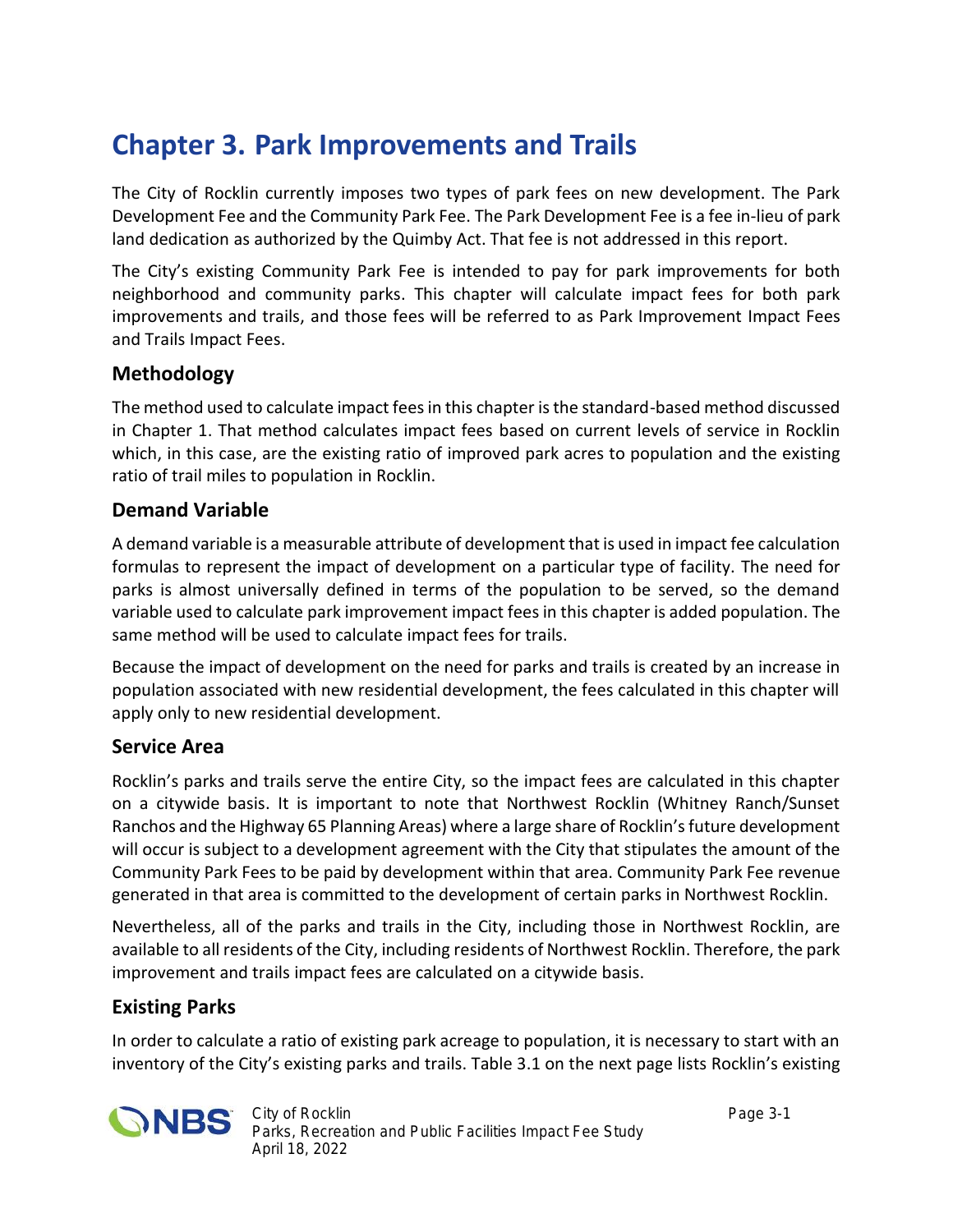parks and shows the total acres, developed acres, undeveloped acres and habitat acres for each park. This list does not include special use facilities such as Quarry Park Adventure or the Sunset Whitney Recreation Area which are not addressed in these impact fee calculations.

| Park                           | Park         | Total     | Developed | Undev              | Habitat   |
|--------------------------------|--------------|-----------|-----------|--------------------|-----------|
| Name                           | Type         | Acres $1$ | Acres $1$ | Acres <sup>1</sup> | Acres $1$ |
| Johnson Springview Park        | Community    | 133.88    | 56.30     | 40.37              | 37.21     |
| Kathy Lund (Lone Tree) Park    | Community    | 30.21     | 18.86     | 11.35              |           |
| Margaret Azevedo Park          | Community    | 24.10     | 12.81     | 11.29              |           |
| <b>Quarry Park</b>             | Community    | 16.42     | 11.66     | 4.76               |           |
| <b>Twin Oaks Park</b>          | Community    | 30.28     | 26.31     | 3.97               |           |
| <b>Whitney Park</b>            | Community    | 39.57     | 21.00     | 18.57              |           |
| <b>Bolton Park</b>             | Neighborhood | 2.99      | 2.99      |                    |           |
| <b>Boulder Ridge Park</b>      | Neighborhood | 10.73     | 10.25     | 0.48               |           |
| <b>Breen Park</b>              | Neighborhood | 5.90      | 4.95      |                    | 0.95      |
| Brigham and Hawes Park         | Neighborhood | 3.57      | 1.89      | 1.68               |           |
| <b>Christine Anderson Park</b> | Neighborhood | 0.89      | 0.89      |                    |           |
| Clark Dominguez                | Neighborhood | 8.02      | 8.02      |                    |           |
| Clover Valley Park             | Neighborhood | 3.72      | 2.39      |                    | 1.33      |
| Corral Alva Park               | Neighborhood | 5.29      | 3.12      | 1.17               |           |
| Deer Creek Park                | Neighborhood | 1.05      | 1.05      |                    |           |
| Gayaldo Park                   | Neighborhood | 2.62      | 2.06      | 0.56               |           |
| Joe Hernandez Park             | Neighborhood | 3.52      | 3.52      |                    |           |
| <b>Mansion Oaks Park</b>       | Neighborhood | 5.84      | 2.43      | 1.12               | 2.29      |
| <b>Memorial Park</b>           | Neighborhood | 1.11      | 1.11      |                    |           |
| Monte Verde Park               | Neighborhood | 4.04      | 1.43      |                    | 2.61      |
| <b>Monument Park</b>           | Neighborhood | 7.28      | 2.03      | 5.25               |           |
| Night Ridge Park               | Neighborhood | 4.01      | 4.01      |                    |           |
| Pebble Creek Park              | Neighborhood | 4.68      | 4.17      | 0.51               |           |
| Pernu Park                     | Neighborhood | 1.39      | 1.39      |                    |           |
| Pernu Park II                  | Neighborhood | 3.85      | 3.85      |                    |           |
| Heritage (Old Timers) Park     | Neighborhood | 10.34     | 5.60      | 4.74               |           |
| Pleasant Valley Creek Park     | Neighborhood | 9.80      | 3.58      | 0.81               | 5.41      |
| Ruhkala Park                   | Neighborhood | 4.98      | 4.98      |                    |           |
| Sasaki Park                    | Neighborhood | 1.68      | 1.68      |                    |           |
| Sierra Meadows Park            | Neighborhood | 4.82      | 3.24      | 1.58               |           |
| Sonora Park                    | Neighborhood | 7.71      | 4.64      | 3.07               |           |
| <b>Sunset East Park</b>        | Neighborhood | 6.93      | 1.12      | 2.15               | 3.66      |
| Vista Grande Park              | Neighborhood | 6.15      | 4.14      | 2.01               |           |
| <b>Wesley Park</b>             | Neighborhood | 7.83      | 5.03      | 2.80               |           |
| Wickman Park                   | Neighborhood | 2.23      | 2.23      |                    |           |
| <b>Willard Park</b>            | Neighborhood | 4.79      | 4.79      |                    |           |
| Woodside Park                  | Neighborhood | 3.56      | 2.52      | 1.04               |           |
| Total                          |              | 425.78    | 252.04    | 119.28             | 53.46     |

**Table 3.1: Existing Community and Neighborhood Parks**

 $<sup>1</sup>$  Acreages provided by the City of Rocklin Parks and Recreation Department</sup>

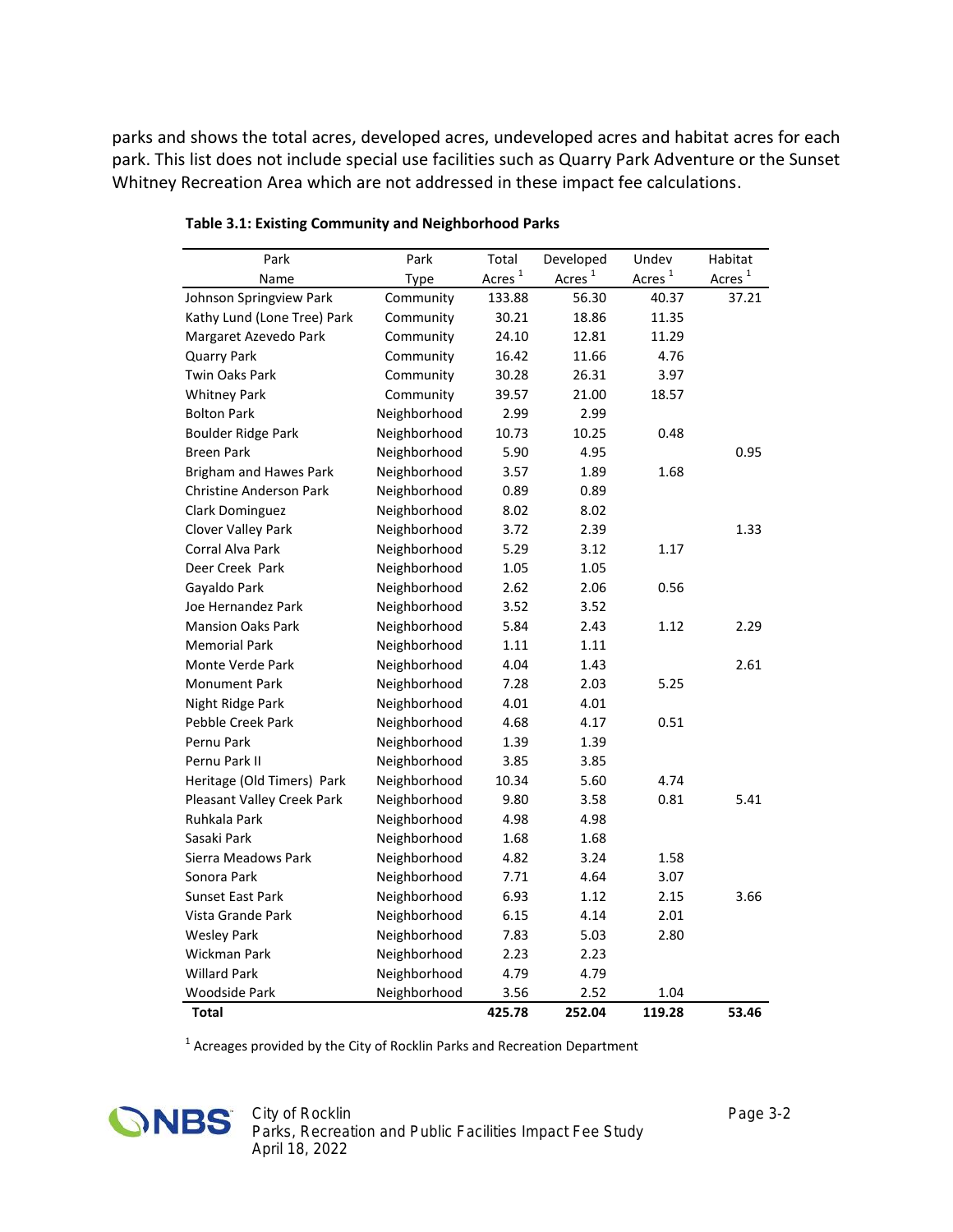## **Existing Level of Service – Park Improvements**

The level of service standard used to calculate park improvement impact fees in this chapter is the existing ratio of improved park acres to population. Table 3.2 calculates the current acres per capita using the acres of improved parks from Table 3.1 and the City's existing population from Table 2.2 in Chapter 2. The ratio is also shown as acres per 1,000 population, because the ratio is most commonly stated in that form.

| Existing Improved       | Existing                | Acres per           | Acres per         |
|-------------------------|-------------------------|---------------------|-------------------|
| Park Acres <sup>+</sup> | Population <sup>2</sup> | Capita <sup>3</sup> | 1000 <sup>4</sup> |
| 252.04                  | 72.523                  | 0.00348             | 3.48              |

#### **Table 3.2: Existing Level of Service - Park Improvements**

 $<sup>1</sup>$  See Table 3.1</sup>

<sup>2</sup> See Table 2.2

 $3$  Acres per capita = existing acres / 2020 population

 $4$  Acres per 1,000 population = acres per capita X 1,000

#### **Cost Per Capita – Park Improvements**

Table 3.3 converts the acres-per-capita factor from Table 3.2 into a cost per capita using a weighted average cost per acre for community and neighborhood park improvements. Community parks represent 58.3% of the City's existing developed park acres. Neighborhood parks represent 41.7%.

#### **Table 3.3: Cost per Capita - Park Improvements**

| Cost per          | Acres per           | Cost per            |
|-------------------|---------------------|---------------------|
| Acre <sup>+</sup> | Capita <sup>2</sup> | Capita <sup>3</sup> |
| \$545,891         | 0.00348             | \$1,897.14          |

 $^1$  Cost per acre is the weighted average improvement cost per acre for community and neighborhood parks based on existing park acres and recent costs for park development in Rocklin; community park cost = \$689,756 per acre; neighborhood park cost = \$344,753 per acre

<sup>2</sup> See Table 3.2

 $3$  Cost per capita = cost per acre X acres per capita

#### **Park Improvement Impact Fees per Unit**

Table 3.4 calculates park improvement impact fees per unit by development type based on the cost per capita from Table 3.3 and the population per dwelling unit from Table 2.1. A 2% administrative charge is added to the impact fees to cover the cost of administrative activities mandated by the Mitigation Fee Act and the cost of periodic impact fee update studies.

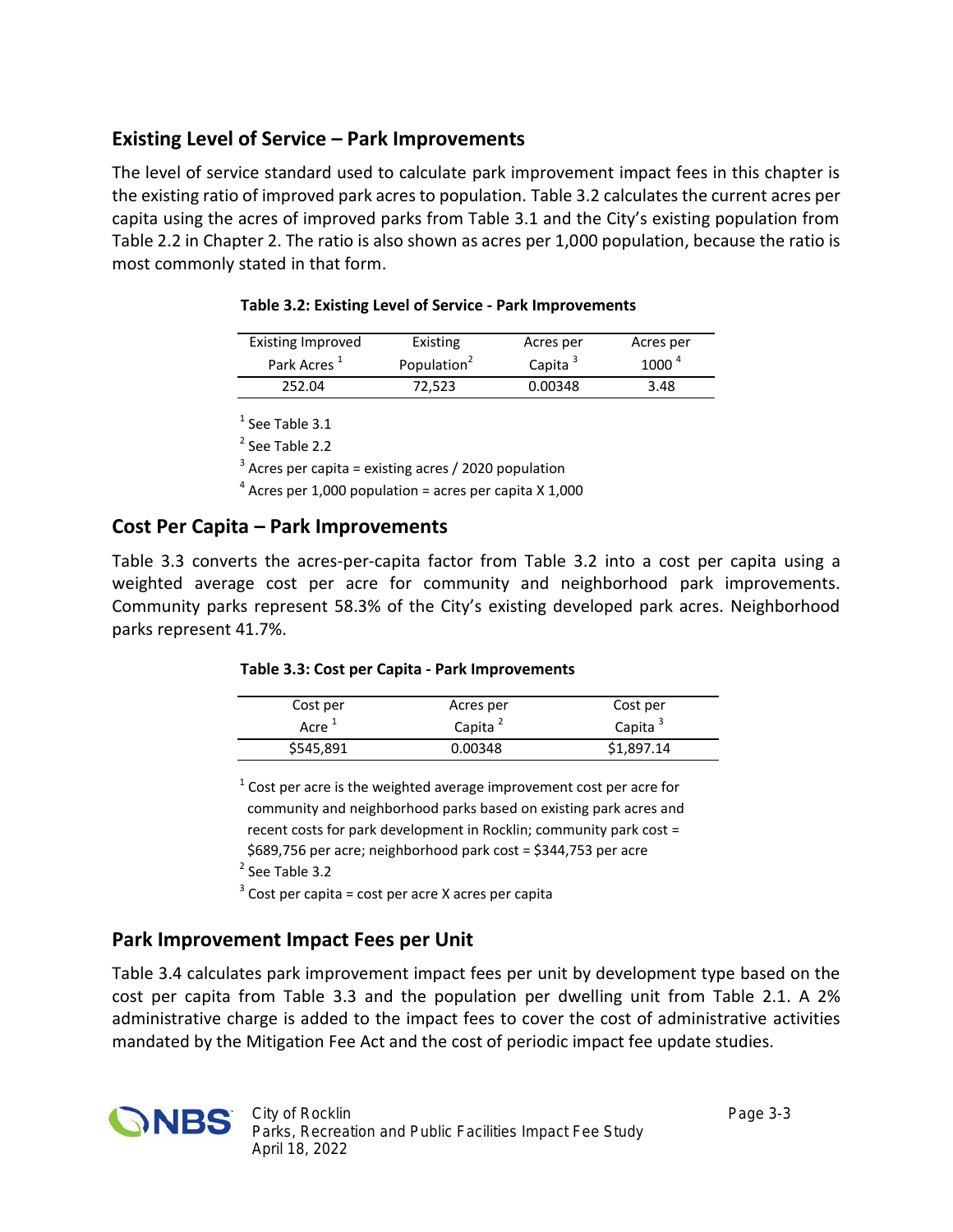| Table 3.4: Park Improvement Impact Fees per Unit |
|--------------------------------------------------|
|--------------------------------------------------|

| Development                          |           | Cost per            | Population          | Cost                  | Admin               | Impact Fee            |
|--------------------------------------|-----------|---------------------|---------------------|-----------------------|---------------------|-----------------------|
| Type                                 | Units $1$ | Capita <sup>2</sup> | per DU <sup>3</sup> | per Unit <sup>4</sup> | Charge <sup>5</sup> | per Unit <sup>6</sup> |
| Residential <600 Square Feet         | DU        | \$1.897.14          | 1.01                | \$1.916.11            | 38.32<br>S.         | \$1.954.43            |
| Residential 600-1,000 Square Feet    | DU        | \$1,897.14          | 1.24                | \$2.352.45            | 47.05<br>S.         | \$2,399.50            |
| Residential >1,000-1,500 Square Feet | DU        | \$1.897.14          | 1.98                | \$3.756.34            | Ś.<br>75.13         | \$3.831.46            |
| Residential >1,500-2,500 Square Feet | DU        | \$1.897.14          | 2.76                | \$5.236.11            | \$104.72            | \$5.340.83            |
| Residential >2,500-3,500 Square Feet | DU        | \$1.897.14          | 3.24                | \$6.146.73            | \$122.93            | \$6.269.67            |
| Residential 3,500+ Square Feet       | DU        | \$1.897.14          | 4.20                | \$7.967.99            | \$159.36            | \$8.127.35            |
| Residential - Age Restricted         | DU        | \$1,897.14          | 1.45                | \$2.750.85            | 55.02<br>Ś          | \$2.805.87            |

 $1$  Units of development: DU = dwelling unit

<sup>2</sup> See Table 3.3

 $3$  See Table 2.1

 $4$  Cost per unit = cost per capita X population per dwelling unit

<sup>5</sup> Administrative charge based on 2% of the cost per unit; see discussion in text

 $^6$  Impact fee per unit = cost per unit + the 2% administrative charge

The impact fees per unit in Table 3.4 represent a substantial increase over the City's current Community Park Fees, which are set at \$711.00 for single family (detached) units and \$569.00 for multi-family (attached) units. However, the current fees have not been increased in over 20 years.

#### **Existing Trails**

Table 3.5 summarizes Rocklin's existing trails and calculates the replacement cost for those trails. Replacement cost is used here as an indication of the cost of building additional trails to serve future development.

| Trail              | Trail            | Trail      | Trails               | Repl Cost                | <b>Existing Trails</b> |
|--------------------|------------------|------------|----------------------|--------------------------|------------------------|
| Tvpe               | Miles $^{\perp}$ | Width (Ft) | Sq Feet <sup>2</sup> | per Sq Foot <sup>3</sup> | Repl Cost <sup>4</sup> |
| Class I Bike Trail | 11.60            | 10         | 612.480              | \$10.00                  | 6,124,800              |
| <b>TOTAL</b>       |                  |            |                      |                          | 6,124,800              |

| <b>Table 3.5: Existing Trails</b> |  |
|-----------------------------------|--|
|-----------------------------------|--|

<sup>1</sup> Existing Class I bike trail miles from the Rocklin GIS Department, August, 2021

<sup>2</sup> Trails square feet = trail miles X 5,280 feet per mile X trail width in feet

 $3$  Replacement cost per square foot estimated by the City of Rocklin

<sup>4</sup> Existing trails eplacement cost = trails square feet X replacement cost per square foot

### **Existing Level of Service/Cost per Capita – Trails**

The level of service standard used to calculate trails impact fees in this chapter is the per-capita cost of the City's existing trails. That cost is calculated by dividing the replacement cost of existing trails by the City's existing population. That calculation is shown in Table 3.6.

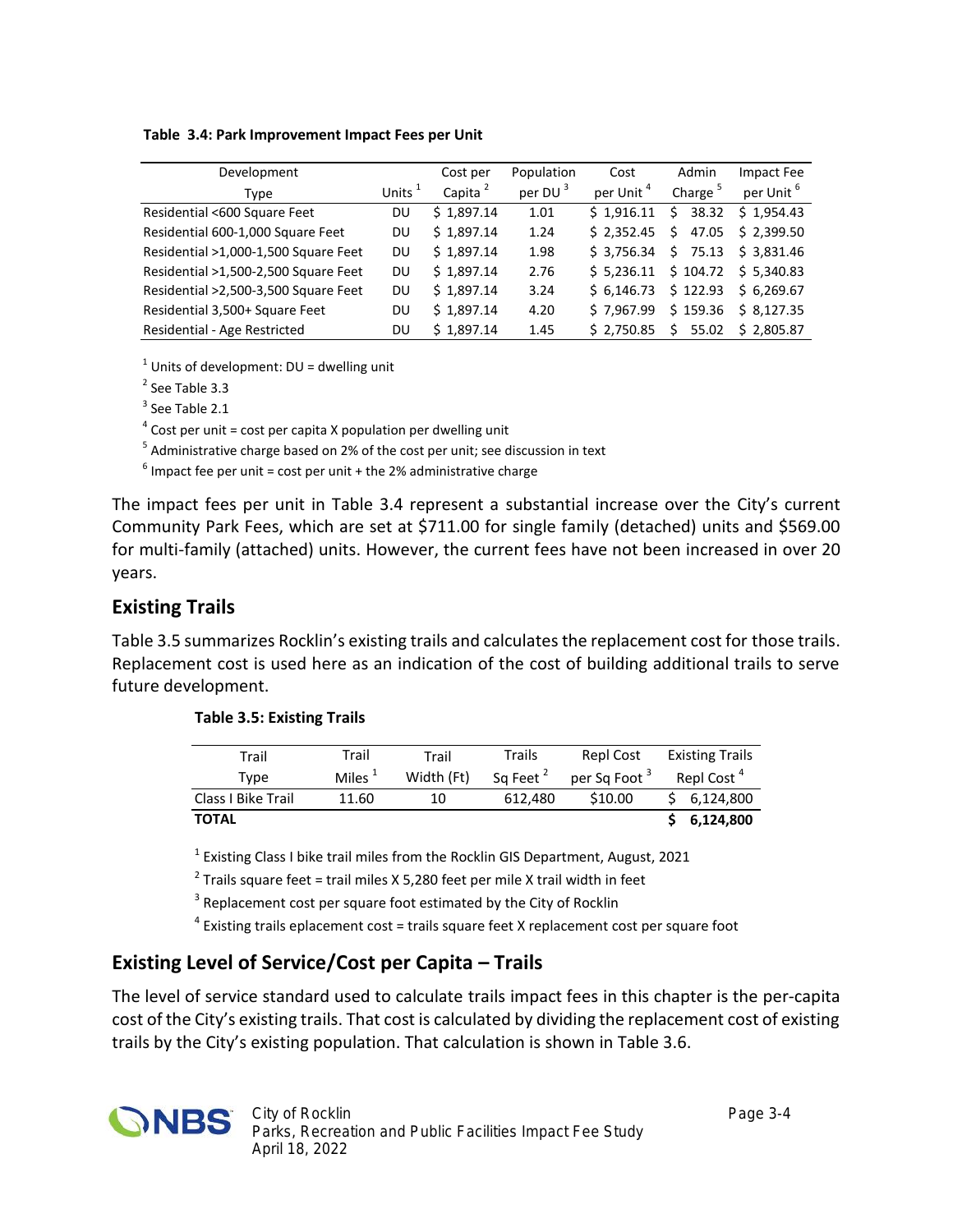| <b>Existing Trails</b> | Existing                | Cost per   |
|------------------------|-------------------------|------------|
| Repl Cost <sup>1</sup> | Population <sup>2</sup> | Capita $3$ |
| \$6,124,800            | 72,523                  | 84.45      |

| Table 3.6: Existing Level of Service - Trails |  |
|-----------------------------------------------|--|
|-----------------------------------------------|--|

 $<sup>1</sup>$  See Table 3.5</sup>

<sup>2</sup> See Table 2.2

 $3$  Cost per capita = existing trails replacement cost / 2020 population

#### **Trails Impact Fees per Unit**

Table 3.7 calculates trails impact fees per unit by development type based on the cost per capita from Table 3.6 and the population per dwelling unit from Table 2.1. A 2% administrative charge is added to the impact fees to cover the cost of administrative activities mandated by the Mitigation Fee Act and the cost of periodic impact fee update studies.

#### **Table 3.7: Trails Impact Fees per Unit**

| Development                          |           | Cost per            | Pop        | Cost                  | Admin               | Impact Fee            |
|--------------------------------------|-----------|---------------------|------------|-----------------------|---------------------|-----------------------|
| Type                                 | Units $1$ | Capita <sup>2</sup> | per DU $3$ | per Unit <sup>4</sup> | Charge <sup>5</sup> | per Unit <sup>6</sup> |
| Residential <600 Square Feet         | DU        | 84.45<br>S          | 1.01       | 85.30<br>S.           | 1.71<br>S           | 87.00<br>Ŝ            |
| Residential 600-1,000 Square Feet    | DU        | 84.45<br>S.         | 1.24       | $5\quad 104.72$       | 2.09<br>S           | S<br>106.82           |
| Residential >1,000-1,500 Square Feet | DU        | 84.45<br>Ś.         | 1.98       | $5\quad 167.22$       | 3.34<br>Ś.          | Ŝ.<br>170.56          |
| Residential >1,500-2,500 Square Feet | DU        | 84.45<br>Ś.         | 2.76       | 5233.09               | 4.66<br>Ŝ.          | S.<br>237.75          |
| Residential >2,500-3,500 Square Feet | DU        | 84.45<br>S.         | 3.24       | $5\,273.63$           | 5.47<br>Ś           | Ś<br>279.10           |
| Residential 3,500+ Square Feet       | DU        | 84.45<br>Ś.         | 4.20       | \$354.70              | 7.09<br>Ś.          | Ś<br>361.80           |
| Residential - Age Restricted         | DU        | 84.45               | 1.45       | 122.46                | ς<br>2.45           | ς<br>124.91           |

 $1$  Units of development: DU = dwelling unit

<sup>2</sup> See Table 3.6

 $3$  See Table 2.1

 $4$  Cost per unit = cost per capita X population per dwelling unit

<sup>5</sup> Administrative charge based on 2% of the cost per unit; see discussion in text

 $<sup>6</sup>$  Impact fee per unit including administrative charge</sup>

### **Projected Revenue**

Table 3.8 shows projected revenue for the park improvement impact fees calculated in this chapter. Projected revenue is a product of the cost per capita from Table 3.3 and the added population projected to 2040. However, because Northwest Rocklin is subject to separate community park impact fees defined in a development agreement, the added population shown in Table 3.8 is intended to exclude the added population attributable to future development in that area. It is a rough estimate and provides a very general indication of the revenue potential of the park improvement impact fees.

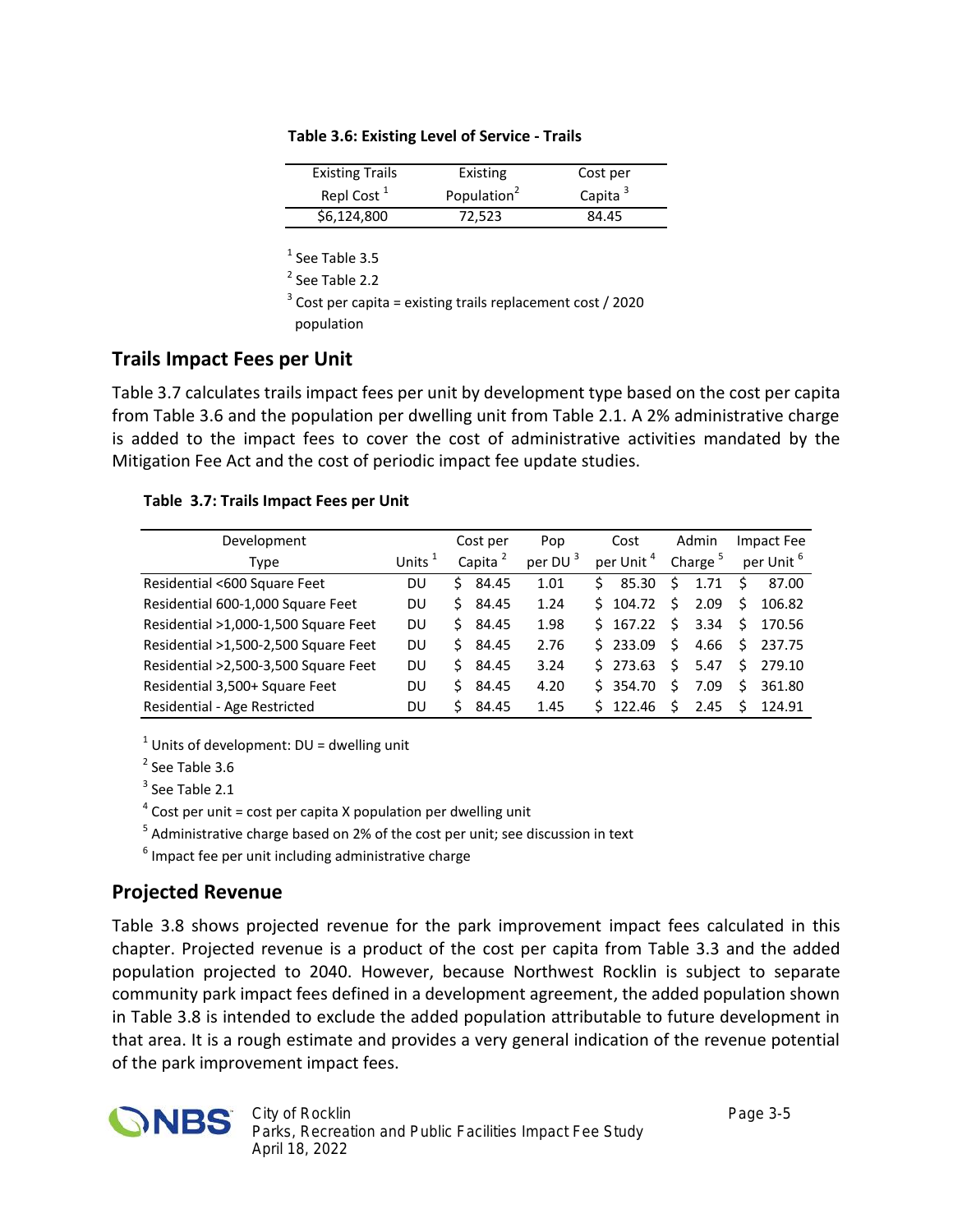| Added                   | Cost per            | Projected            |
|-------------------------|---------------------|----------------------|
| Population <sup>1</sup> | Capita <sup>2</sup> | Revenue <sup>3</sup> |
| 8,000                   | \$1,897.14          | \$15,177,120         |

|  |  |  | Table 3.8: Projected Revenue from Park Improvement Impact Fees |  |
|--|--|--|----------------------------------------------------------------|--|
|--|--|--|----------------------------------------------------------------|--|

 $^1$  Estimate of added future population in the City of Rocklin excluding Northwest Rocklin

<sup>2</sup> See Table 3.3

 $3$  Projected revenue = added population X cost per capita

Table 3.9 shows projected revenue for the trails impact fees calculated in this chapter. Projected revenue is a product of the cost per unit and the added population to 2040.

| Table 3.9: Projected Revenue from Trails Impact Fees |  |
|------------------------------------------------------|--|
|------------------------------------------------------|--|

| Added                   | Cost per            | Projected            |
|-------------------------|---------------------|----------------------|
| Population <sup>+</sup> | Capita <sup>2</sup> | Revenue <sup>3</sup> |
| 15,646                  | \$84.45             | \$1,321,355          |

<sup>1</sup> See Table 2.3

<sup>2</sup> See Table 3.6

 $3$  Projected revenue = added population X cost per capita

The revenue projections shown in Tables 3.8 and 3.9 assume that future development occurs as projected in Chapter 2. Those projections do not include revenue from the administrative charge included in the impact fees.

## **Use of the Park Improvement Impact Fees**

The City of Rocklin owns over 200 acres of unimproved park land. The revenue projected in Table 3.8 from park improvement impact fees would cover the cost of improving about 28 acres of parks at the estimated cost per acre shown in Table 3.3. Revenue from the park improvement impact fees will be expended for construction of neighborhood parks in areas of the City where it is collected or for community parks which serve the entire City.

### **Use of the Trails Impact Fees**

The average replacement cost per mile for the existing trails shown in Table 3.5 is about \$528,000. Based on the projected revenue of \$1,321,355 Table 3.9, the impact fees calculated in this chapter would allow the City to build about 2.5 miles of additional trails, of the same type.

## **Updating the Fees**

The impact fees calculated in this chapter are based on costs for recently constructed parks in Rocklin. We recommend that these fees be reviewed periodically and adjusted as needed to keep

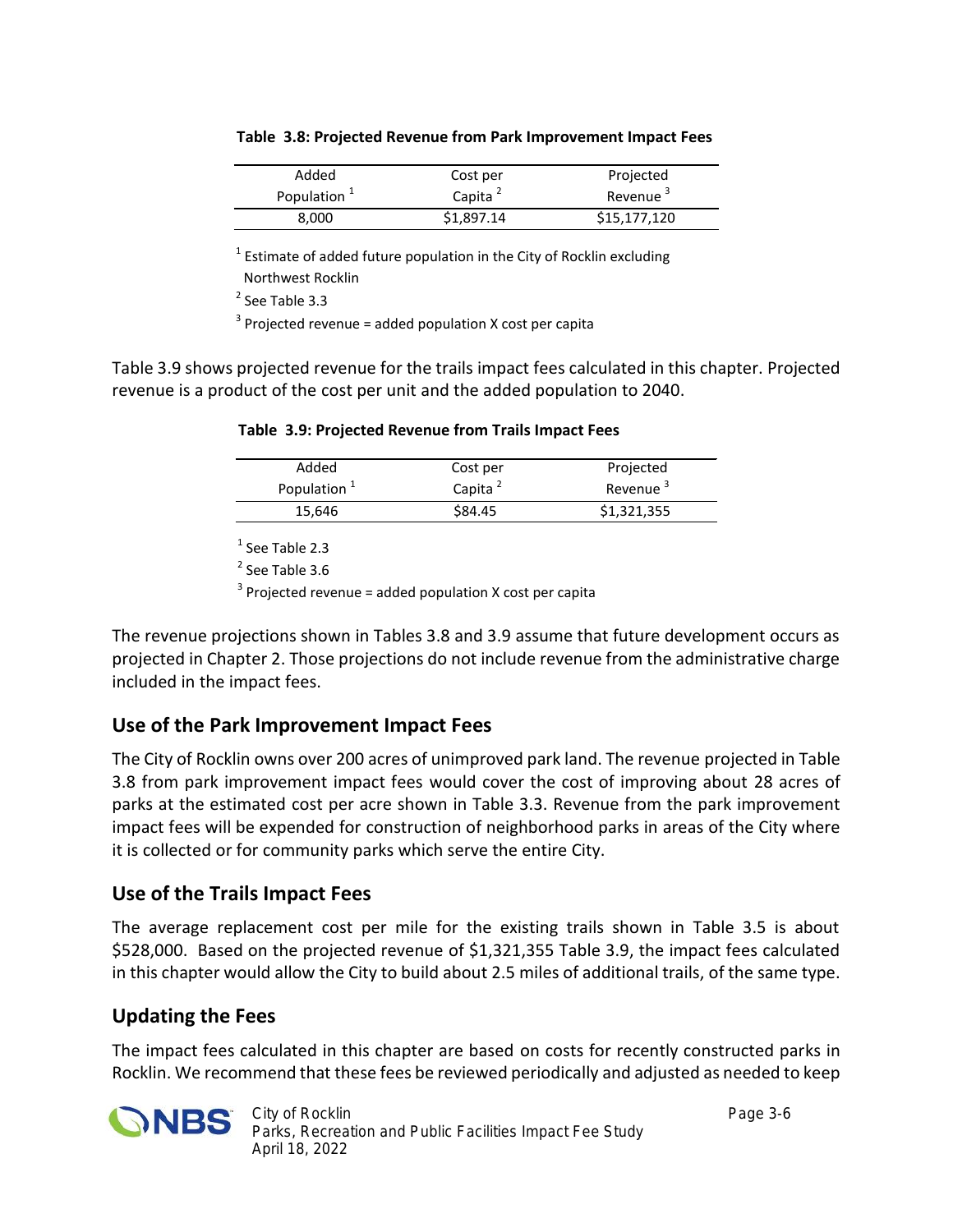pace with actual construction costs. The fees can be updated using local cost data or an index such as the *Engineering News Record* Construction Cost Index (CCI)

#### **Nexus Summary**

As discussed in Chapter 1 of this report, Section 66001 of the Mitigation Fee Act requires that an agency establishing, increasing or imposing impact fees, must make findings to:

Identify the purpose of the fee;

Identify the use of the fee; and,

Determine that there is a reasonable relationship between:

- a. The use of the fee and the development type on which it is imposed;
- b. The need for the facility and the type of development on which the fee is imposed; and
- c. The amount of the fee and the facility cost attributable to the development project.

Satisfying those requirements also ensures that the fees meet the "rational nexus" and "rough proportionality" standards enunciated in leading court decisions bearing on impact fees and other exactions. (For more detail, see "Legal Framework for Impact Fees" in Chapter 1.)

The following paragraphs explain how the impact fees calculated in this chapter satisfy those requirements.

**Purpose of the Fee:** The purpose of the impact fees calculated in this chapter is to mitigate the impact of new development on the need for parks and trails in Rocklin.

**Use of the Fee.** Impact fees calculated in this chapter will be used to provide additional parks and trails to mitigate the impacts of new development in the City.

As provided by the Mitigation Fee Act, revenue from impact fees may also be used for temporary loans from one impact fee fund or account to another.

**Reasonable Relationship between the Use of the Fee and the Development Type on Which It Is Imposed.** The impact fees calculated in this chapter will be used to provide additional parks and trails to serve the needs of additional population associated with new residential development in Rocklin.

**Reasonable Relationship between the Need for the Facilities and the Type of Development on Which the Fee Is Imposed.** New residential development increases the need for parks and trails to maintain the existing level of service as described earlier in this chapter. Without additional parks and trails, the increase in population associated with new residential development would result in a reduction in the level of service provided to all residents of the City.

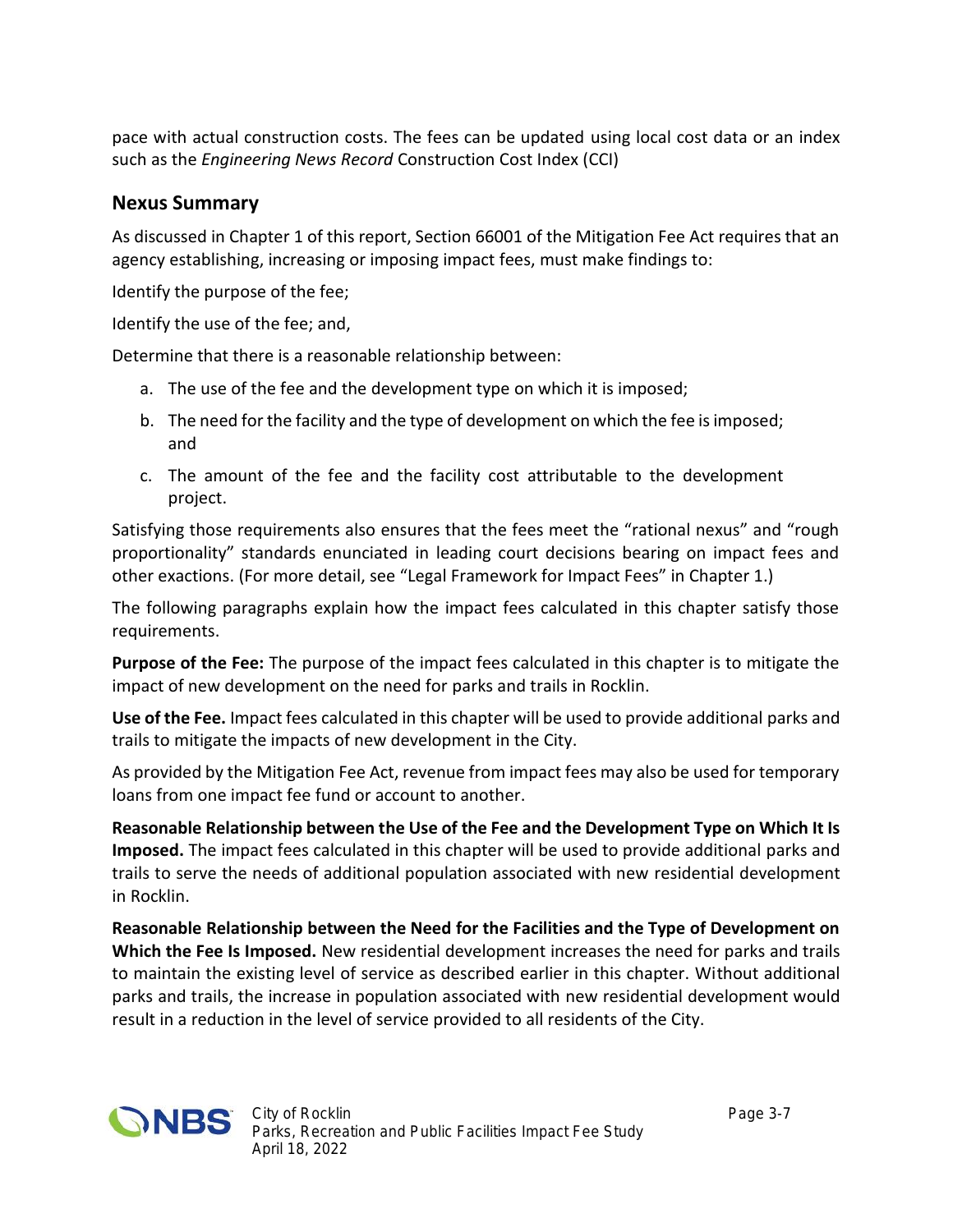**Reasonable Relationship between the Amount of the Fee and the Facility Cost Attributable to the Development Project.** The amount of the park improvement impact fees and trails impact fees charged to a residential development project will depend on the increase in population associated with that project. The fees per unit of development calculated in this chapter for each type of residential development are based on the estimated average population per unit for that type of development in Rocklin. Thus, the fee charged to a development project reflects the impact of that project on the need for parks in the City.

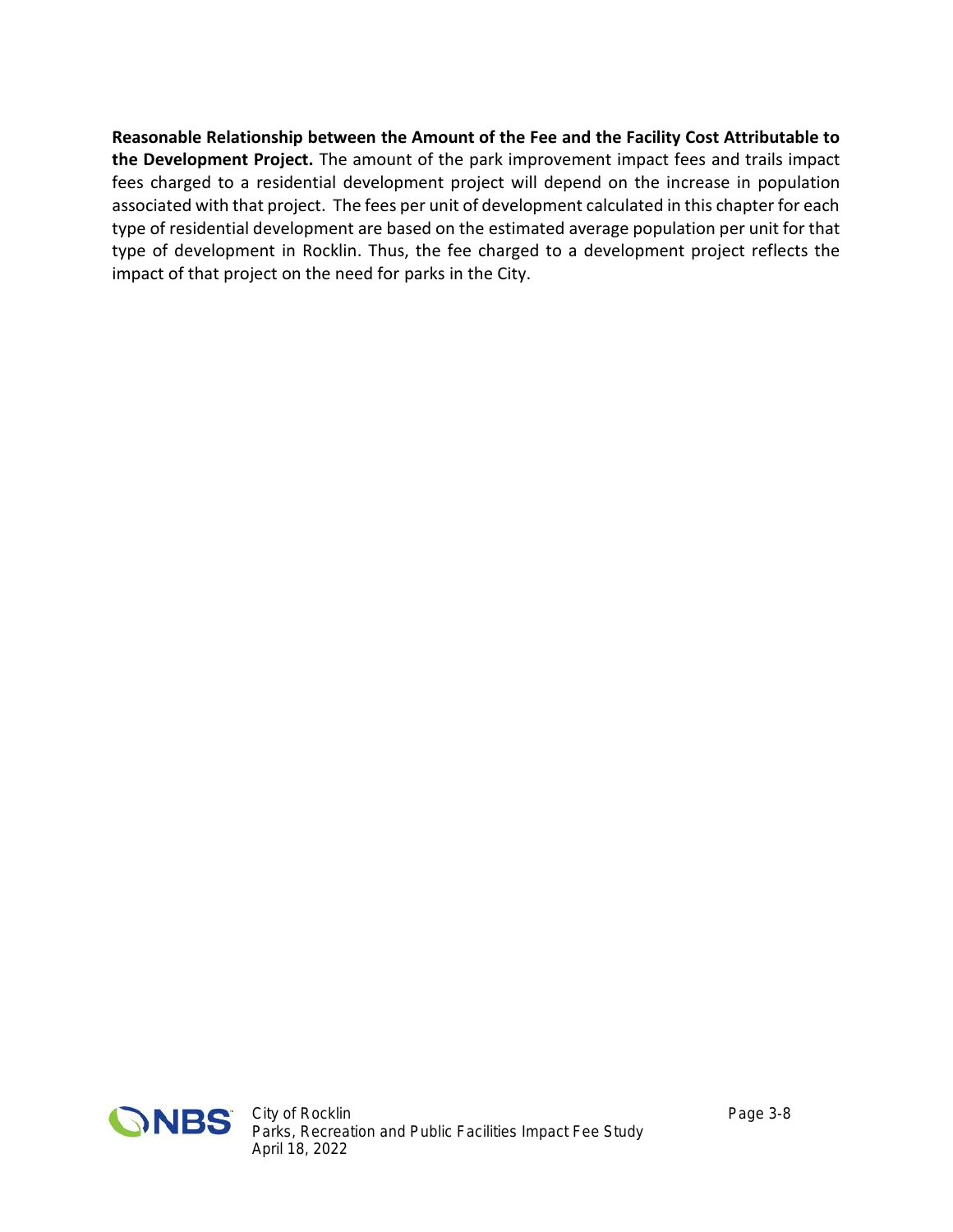## **Chapter 4. Community and Recreation Facilities**

Rocklin's existing public facilities impact fee encompasses community and recreation facilities as well as general government, police and fire facilities. In this report, impact fees for general government, police and fire facilities are calculated separately in Chapter 5. This chapter calculates impact fees for community and recreation facilities.

### **Methodology**

The method used to calculate development impact fees in this chapter is the standard-based method discussed in Chapter 1. That method calculates impact fees using the existing level of service defined as the per-capita cost of existing community and recreation facilities, based on the replacement cost of the City's existing facilities divided by the existing population. Replacement cost of existing facilities is used in these calculations as an indicator of the cost of providing additional facilities for future development.

#### **Demand Variable**

A demand variable is an attribute of development that is used in fee calculation formulas to represent the impact of development on a particular type of facility. The need for community and recreation facilities is almost universally defined in terms of the population to be served, so the demand variable used to calculate impact fees for community and recreation facilities in this chapter is added population.

Because the impact of development on the need for additional community and recreation facilities is created by an increase in population associated with new residential development, the fees calculated in this chapter will apply only to new residential development.

### **Service Area**

Rocklin's community and recreation facilities serve the entire City so impact fees for community and recreation facilities are intended to apply to all new residential development in the City.

### **Existing Facilities**

In order to calculate a ratio of existing facility costs to population, it is necessary to start with an inventory of the City's existing community and recreation facilities. Table 4.1 lists those facilities and shows the size, building replacement cost and land value for each facility. As noted earlier, replacement cost is used in this chapter as an indicator of the cost of additional facilities that will be needed to serve future development.

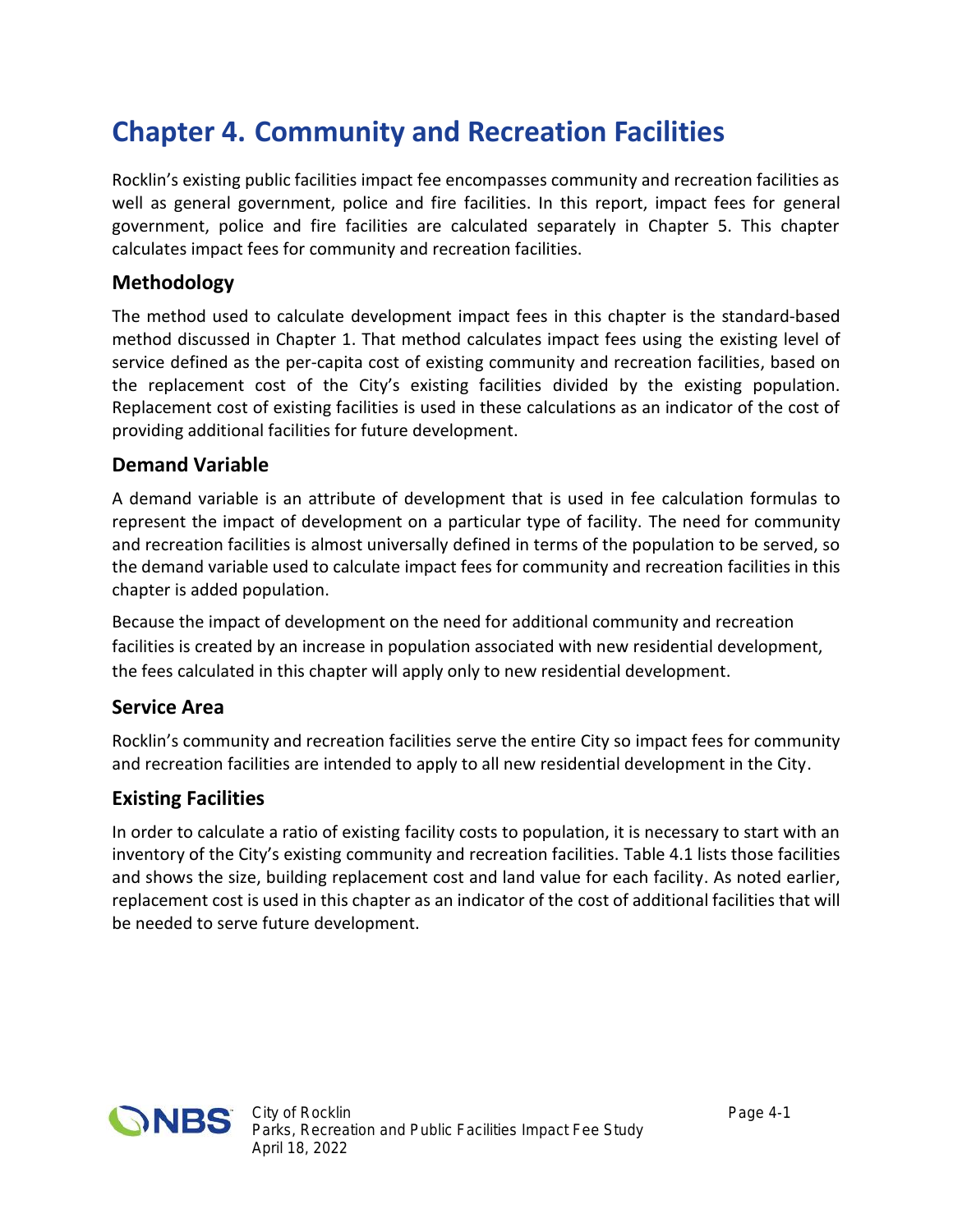| Table 4.+B2:H241: Existing Community and Recreation Facilities - Replacement Cost |
|-----------------------------------------------------------------------------------|
|-----------------------------------------------------------------------------------|

|                                        | Square | <b>Building</b>        |               | Site               | Land         | <b>Total Facility</b> |
|----------------------------------------|--------|------------------------|---------------|--------------------|--------------|-----------------------|
| Facility                               | Feet   | Repl Cost <sup>1</sup> | FF&E $^2$     | Acres <sup>3</sup> | Value        | Repl Cost             |
| Rocklin Event Center Main Building     | 28,000 | 6,682,603<br>s         | 511,671<br>S  | 6.40               | 854.398<br>Ś | 8,048,672<br>S        |
| Rocklin Event Center Ofc Buildings (2) | 2,400  | 428,500<br>Ś           | 88,500<br>S   | Included           |              | 517,000               |
| <b>Rocklin Historical Museum</b>       | 1,291  | 351,800<br>S           | 31,000<br>S   | 0.33               | 88,098<br>s  | 470,898<br>S          |
| Finnish Temperance Hall                | 5,644  | 1,438,800<br>s         | 113,700<br>s  | 1.70               | \$1,126,500  | Ś<br>2,679,000        |
| Finnish Temperance Hall Annex          | 960    | 144.600<br>Ŝ.          | 28,400<br>S   | Included           |              | 173,000               |
| <b>Third Street Recreation Center</b>  | 1,815  | 453.800<br>Ŝ.          | 36.600<br>S   | 13.00              |              | 490,400               |
| Rocklin Community Center               | 5,160  | 2,317,011<br>Ś.        | 104.000<br>Ś. | 7.20               |              | Ś<br>2,421,011        |
| Quarry Park Amphitheatre & Green Rm    | N/A    | \$3,279,498            | Ś<br>0        | In Park            |              | 3,279,498             |
| <b>Recreation Admin Office</b>         | 8,117  | 2,257,300<br>S.        | 163,600<br>S  | 1.73               |              | 2,420,900             |
| St. Mary's Church                      | 1,637  | Ś<br>398,200           | 31,500<br>Ś   | <b>UPRR Land</b>   |              | 429,700               |
| Library                                | 16,600 | 4,946,800<br>s         | Ś<br>0        | 2.30               | 694,817<br>s | 5,641,617<br>Ś        |
| <b>Total</b>                           |        | 22,698,912             | 1,108,971     | 32.66              | \$2,763,813  | 26,571,696<br>s       |

<sup>1</sup> Estimated building replacement cost from City of Rocklin property schedule, except for the Rocklin Community

Center which was based on historic cost escalated to 2021 using the *Engineering News Record* Building Cost Index

2 Furniture fixtures and equipment (FF&E) from the personal property column in the City property schedule

<sup>3</sup> Site acres from Placer County Parcel Maps

<sup>4</sup> Land value based on estimates by the City of Rocklin Finance Department

<sup>5</sup> Total facility replacement cost = building replacement cost + FF&E + land value

#### **Level of Service Standard - Cost per Capita**

The level of service standard used to calculate impact feesfor community and recreation facilities in this chapter is the existing level of service in the City, defined as the ratio of existing facility replacement cost to existing population. Table 4.2 calculates that ratio using the total facility replacement cost from Table 4.1 and the City's existing population from Table 2.2 in Chapter 2.

| Table 4.2: Community and Recreation Facilities - Cost per Capita |  |
|------------------------------------------------------------------|--|
|------------------------------------------------------------------|--|

| <b>Total Facility</b>  | Existing                | Cost per   |
|------------------------|-------------------------|------------|
| Repl Cost <sup>1</sup> | Population <sup>2</sup> | Capita $3$ |
| \$26,571,696           | 72,523                  | \$366.39   |

 $<sup>1</sup>$  See Table 4.1</sup>

<sup>2</sup> See Table 2.2

 $3$  Cost per capita = total facility replacement cost / existing population

#### **Impact Fees per Unit**

Table 4.3 calculates community and recreation facilities impact fees per unit by development type based on the cost per capita from Table 4.2 and the population per dwelling unit from Table 2.1. A 2% administrative charge is added to the impact fees to cover the cost of administrative activities mandated by the Mitigation Fee Act, and the cost of periodic impact fee update studies.

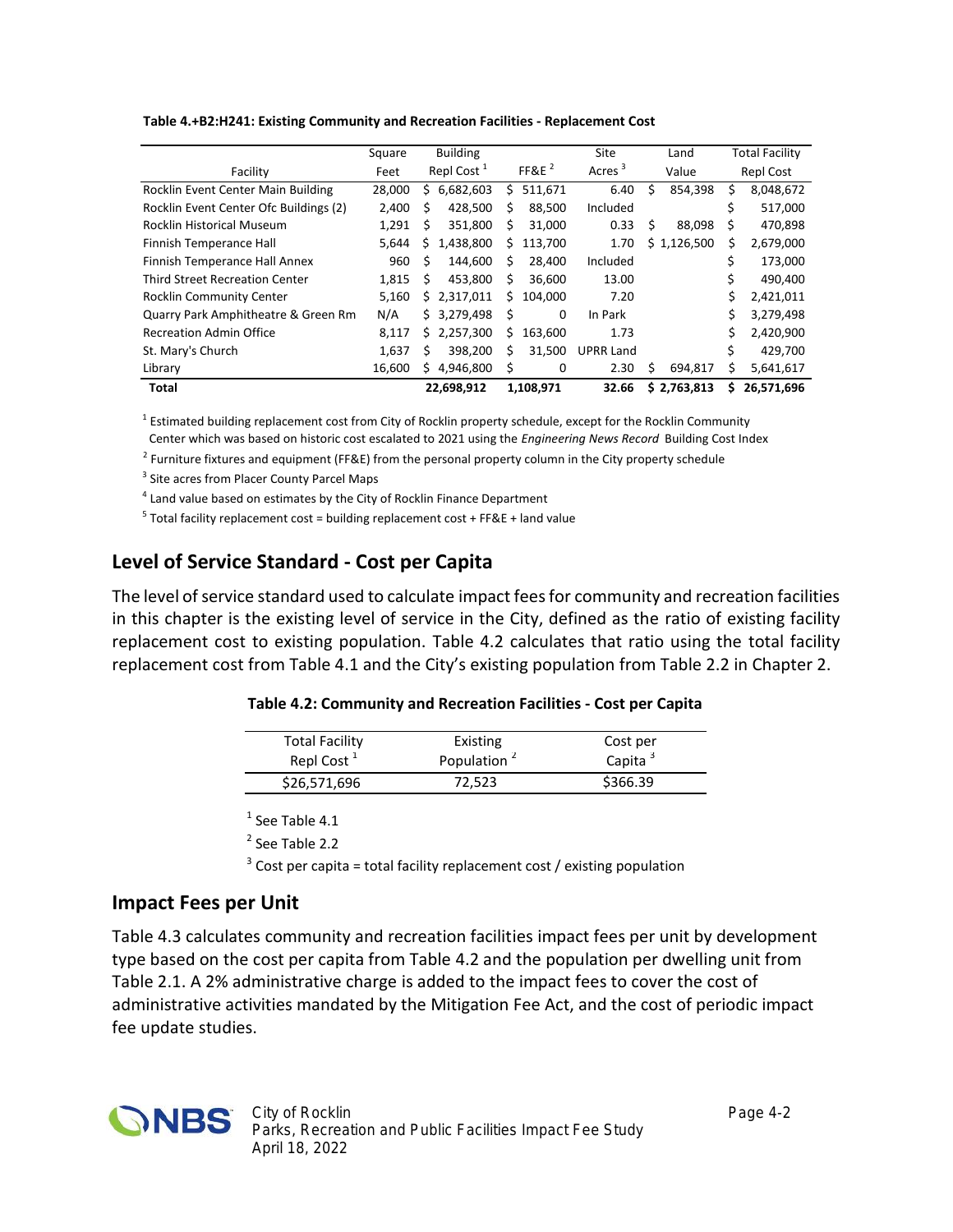#### **Table 4.3: Community and Recreation Facilities Impact Fees per Unit**

| Development                          |              | Cost per            | Population            |    | Cost                  |    | Admin               |     | Impact Fee            |
|--------------------------------------|--------------|---------------------|-----------------------|----|-----------------------|----|---------------------|-----|-----------------------|
| <b>Type</b>                          | <b>Units</b> | Capita <sup>1</sup> | per Unit <sup>2</sup> |    | per Unit <sup>3</sup> |    | Charge <sup>4</sup> |     | per Unit <sup>5</sup> |
| Residential <600 Square Feet         | DU           | \$366.39            | 1.01                  | Ś  | 370.05                | Ś  | 7.40                | S.  | 377.45                |
| Residential 600-1,000 Square Feet    | DU           | \$366.39            | 1.24                  | Ś  | 454.32                | Ś  | 9.09                | \$. | 463.41                |
| Residential >1,000-1,500 Square Feet | <b>DU</b>    | \$366.39            | 1.98                  | Ś. | 725.45                | Ś. | 14.51               | Ś   | 739.96                |
| Residential >1,500-2,500 Square Feet | <b>DU</b>    | \$366.39            | 2.76                  |    | \$1.011.24            | Ś. | 20.22               |     | \$1,031.46            |
| Residential >2,500-3,500 Square Feet | DU           | \$366.39            | 3.24                  |    | \$1.187.10            | Ś. | 23.74               |     | \$1,210.85            |
| Residential 3,500+ Square Feet       | DU           | \$366.39            | 4.20                  |    | \$1.538.84            | Ś. | 30.78               |     | \$1,569.61            |
| Residential - Age Restricted         | DU           | \$366.39            | 1.45                  |    | 531.27                | ς. | 10.63               |     | 541.89                |

 $<sup>1</sup>$  See Table 4.2</sup>

<sup>2</sup> See Table 2.1

 $3$  Cost per unit = cost per capita X population per unit

4 Admininstration charge based on 2% of the cost per unit

 $<sup>5</sup>$  Impact fee per unit = cost per unit + administration charge</sup>

#### **Projected Revenue**

Table 4.4 shows projected revenue for the community and recreation facilities impact fees calculated in this chapter. Projected revenue is a product of the added population to 2040 and the cost per capita from Table 4.2. It does not include the administrative charge included in the impact fees. The projected revenue assumes that future development will occur as projected in Chapter 2.

| Table 4.4: Projected Revenue - Community/Rec Facilities Impact Fees |  |
|---------------------------------------------------------------------|--|
|---------------------------------------------------------------------|--|

| Added          | Cost per            | Projected            |
|----------------|---------------------|----------------------|
| Population $1$ | Capita <sup>2</sup> | Revenue <sup>3</sup> |
| 15.646         | \$366.39            | \$5,732,537          |

<sup>1</sup> See Table 2.3

<sup>2</sup> See Table 4.2

 $3$  Projected revenue = added population X cost per capita

#### **Use of the Community and Recreation Center Impact Fees**

The future facilities for which these impact fees will be spent include new recreation facilities and additions to existing facilities.

#### **Updating the Fees**

The impact fees calculated in this chapter are based on estimated current replacement costs for existing facilities. We recommend that these fees be reviewed periodically and adjusted as needed to keep pace with actual construction costs. The fees can be updated using local cost data or an index such as the *Engineering News Record* Building Cost Index (BCI)

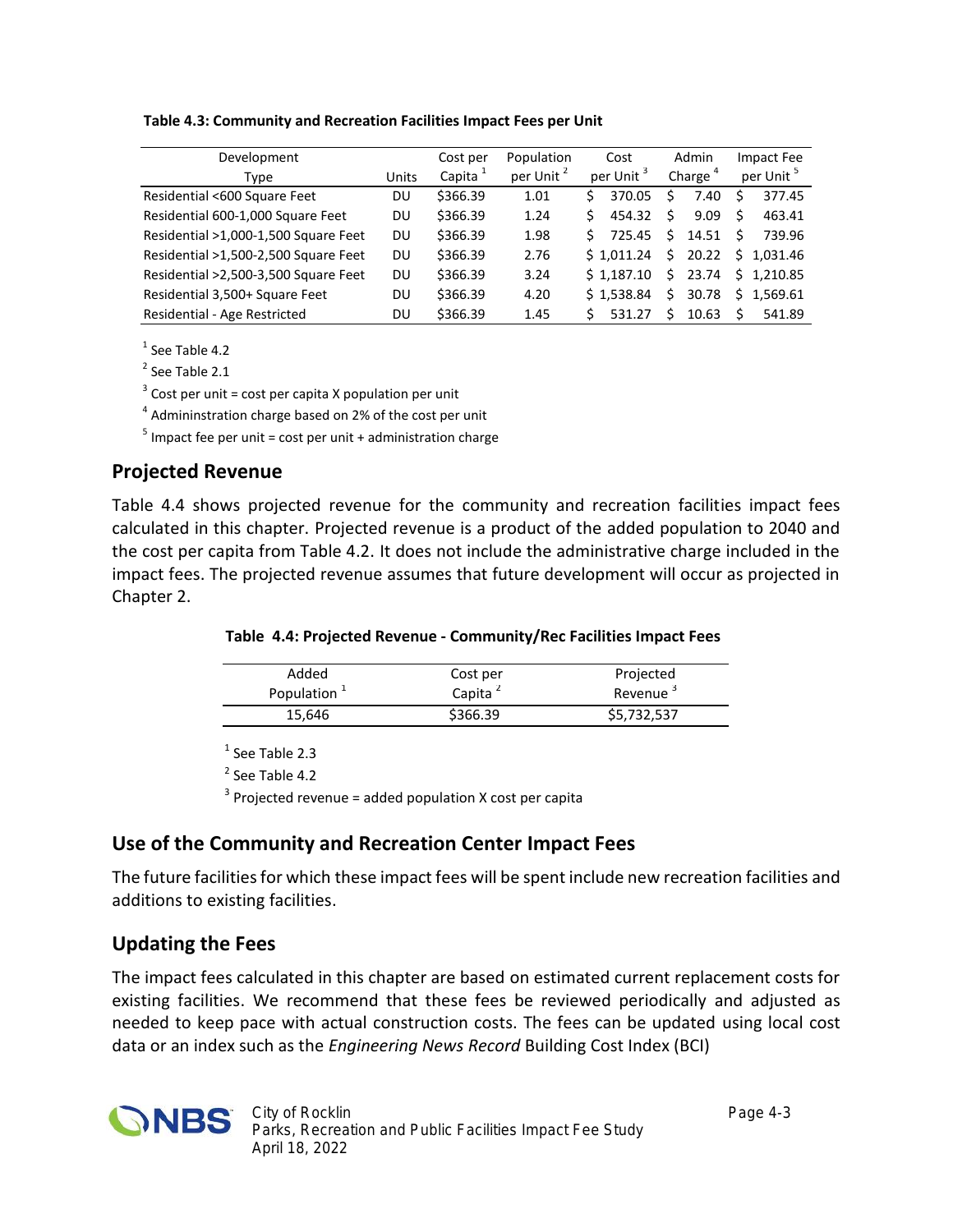#### **Nexus Summary**

As discussed in Chapter 1 of this report, Section 66001 of the Mitigation Fee Act requires that an agency establishing, increasing or imposing impact fees, must make findings to:

Identify the purpose of the fee;

Identify the use of the fee; and,

Determine that there is a reasonable relationship between:

- a. The use of the fee and the development type on which it is imposed;
- b. The need for the facility and the type of development on which the fee is imposed; and
- c. The amount of the fee and the facility cost attributable to the development project.

Satisfying those requirements also ensures that the fees meet the "rational nexus" and "rough proportionality" standards enunciated in leading court decisions bearing on impact fees and other exactions. (For more detail, see "Legal Framework for Impact Fees" in Chapter 1.)

The following paragraphs explain how the impact fees calculated in this chapter satisfy those requirements.

**Purpose of the Fee:** The purpose of the impact fees calculated in this chapter is to mitigate the impact of new development on the need for community and recreation facilities in Rocklin.

**Use of the Fee.** Impact fees calculated in this chapter will be used to provide additional community and recreation facilities to mitigate the impacts of new development on the need for such facilities in the City.

As provided by the Mitigation Fee Act, revenue from impact fees may also be used for temporary loans from one impact fee fund or account to another.

**Reasonable Relationship between the Use of the Fee and the Development Type on Which It Is Imposed.** The impact fees calculated in this chapter will be used to provide additional community and recreation facilities to serve the needs of additional population associated with new residential development in Rocklin.

**Reasonable Relationship between the Need for the Facilities and the Type of Development on Which the Fee Is Imposed.** New residential development increases the need for community and recreation facilities to maintain the existing level of service, as described earlier in this chapter. Without additional facilities, the increase in population associated with new residential development would result in a reduction in the level of service provided to all residents of the City.

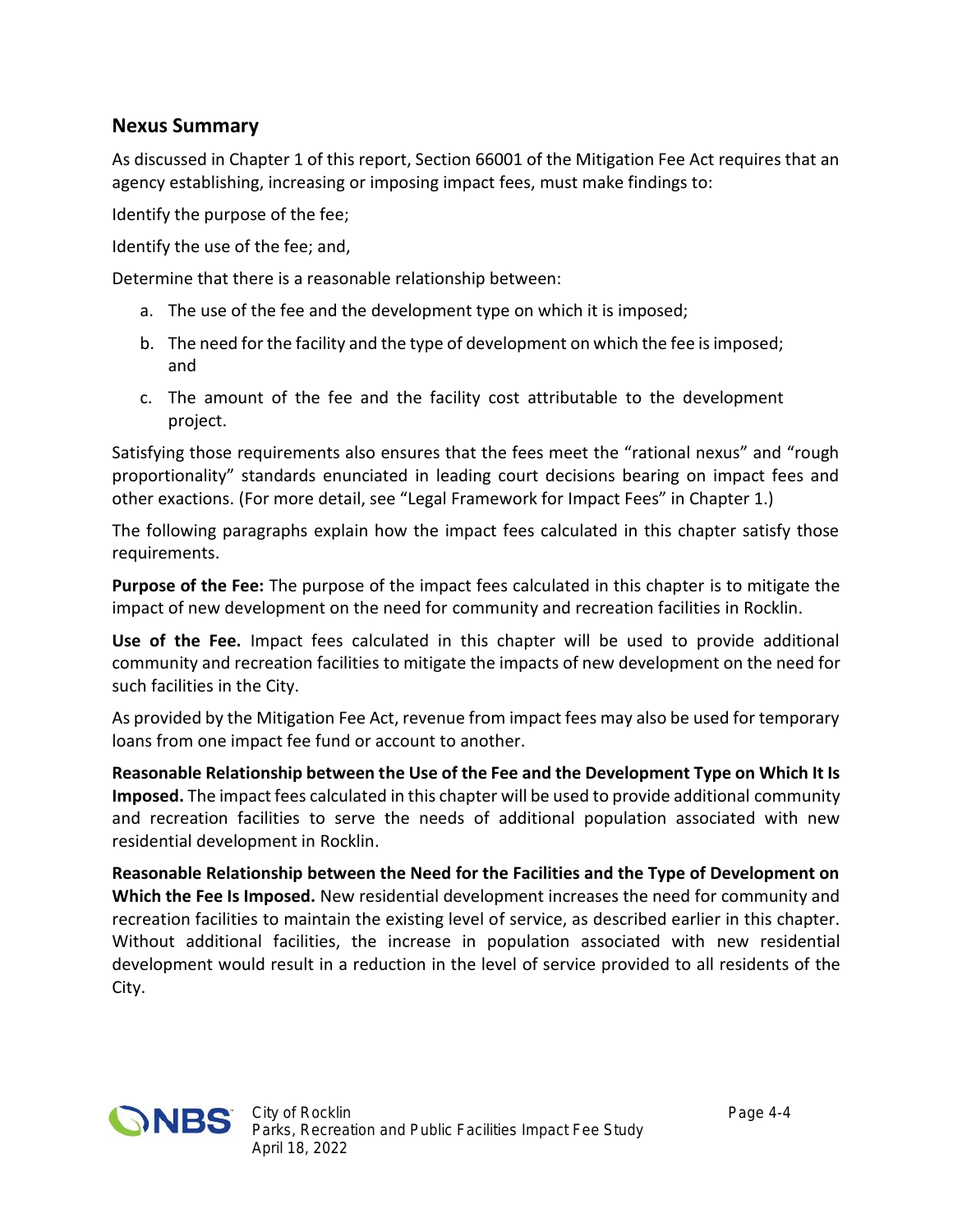**Reasonable Relationship between the Amount of the Fee and the Facility Cost Attributable to the Development Project.** The amount of the community and recreation facilities impact fees charged to a residential development project will depend on the increase in population associated with that project. The fees per unit of development calculated in this chapter for each type of residential development are based on the estimated average population per unit for that type of development in Rocklin. Thus, the fee charged to a development project reflects the impact of that project on the need for community and recreation facilities in the City.

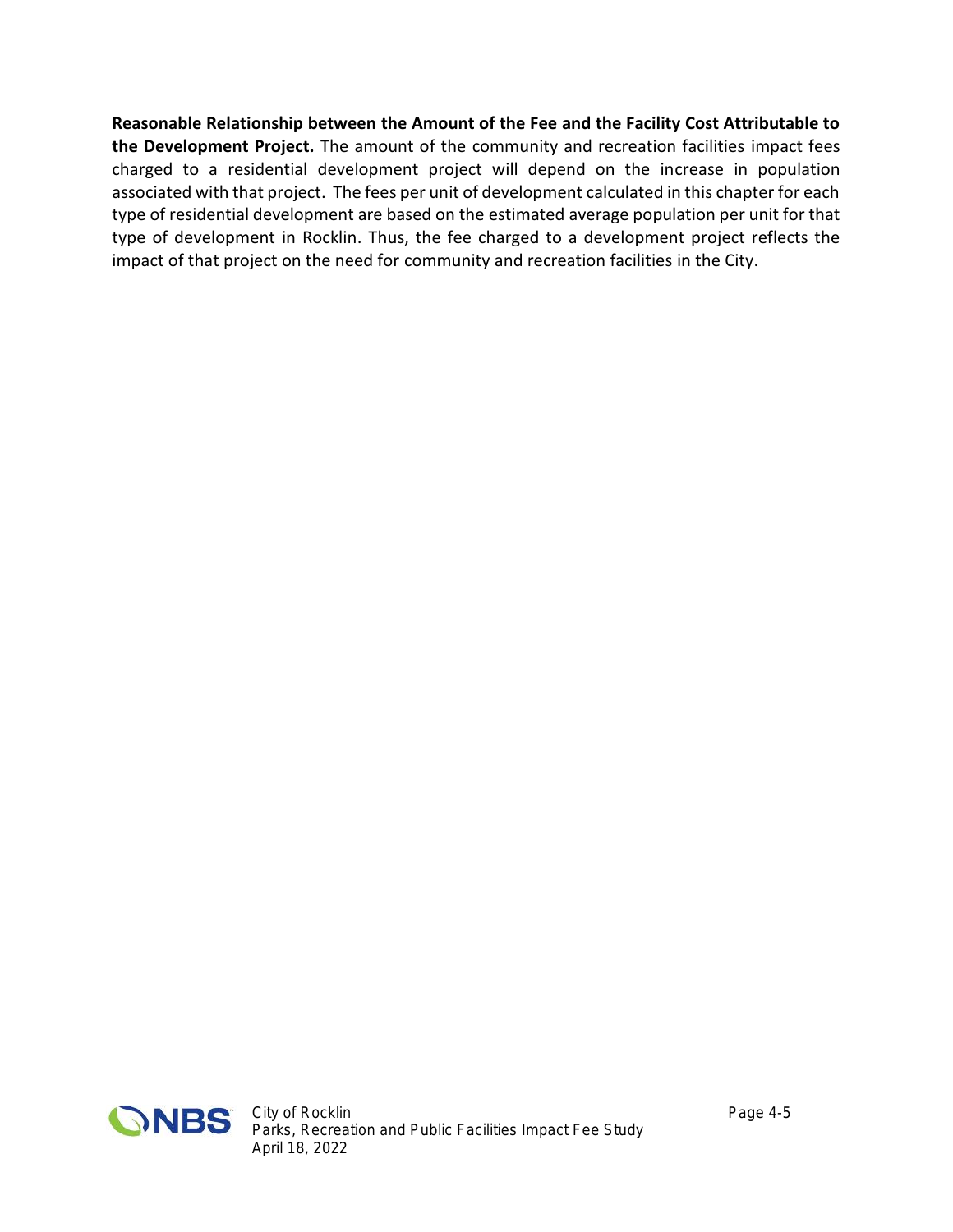# **Chapter 5. Public Facilities**

Rocklin's existing public facilities impact fee encompasses community and recreation facilities as well as general government, police and fire facilities. In this report, impact fees for community and recreation facilities are calculated separately in Chapter 4. This chapter calculates impact fees for general government, police and fire facilities.

## **Methodology**

The method used to calculate development impact fees in this chapter is a variation of the standard-based method discussed in Chapter 1. That method calculates impact fees using the existing level of service as the standard for the calculations. In this case, there are two groups of public facilities involved in the impact fee calculations: those that are currently at capacity and those that have capacity to serve additional development out to 2040.

For facilities that are currently at capacity, the standard used in this chapter is the ratio of facility replacement cost to the existing service population (see the next section for a discussion of service population). For facilities that have the capacity to serve future development out to 2040, the standard used here is the ratio of current replacement cost to the projected 2040 service population. The two groups of facilities are shown in Table 5.1 on the next page.

### **Demand Variable**

As explained in Chapter 2, a demand variable is an attribute of development that is used in fee calculation formulas to represent the impact of development on a particular type of facility. The impact fees for park improvements, trails and community and recreation facilities addressed elsewhere in this report are not impacted significantly by non-residential development, so impact fees for those facilities are calculated using resident population as the demand variable. However, the public facilities addressed in this chapter are impacted by both residential and non residential development.

Since added population is associated only with residential development and does not reflect impacts created by non-residential development, the demand variable used to calculate impact fees in this chapter is service population. Service population is a composite variable that includes both population (representing residential development) and employees of businesses in the City (representing non-residential development). The employee component of service population is weighted to reflect the fact that residents and employees do not create identical impacts on these public facilities. For a detailed discussion of service population weighting, see Chapter 2.

Unlike the other impact fees calculated in this study, public facilities impact fees will apply to both residential and non-residential development.

### **Service Area**

Rocklin's public facilities serve the entire City so impact fees for public facilities are intended to apply to all new development in the City.

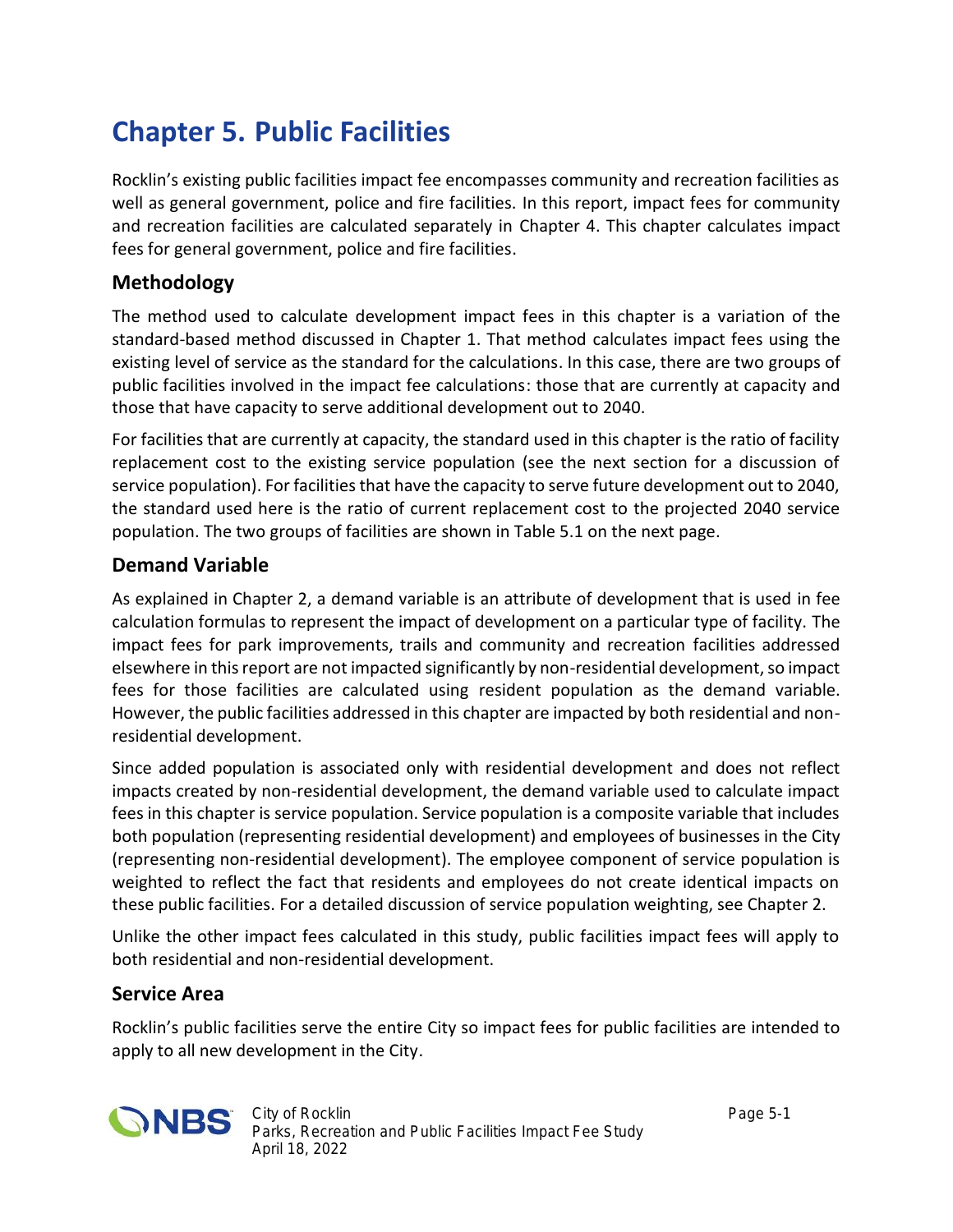#### **Existing Facilities**

In order to calculate a ratio of existing facility costs to population, it is necessary to start with an inventory of the City's existing public facilities. Table 5.1 lists Rocklin's existing public facilities and shows the size, replacement cost and land value for each facility.

|                                                             | Square | <b>Building</b>        |                   | Site               | Land          |     | <b>Total Repl</b> |
|-------------------------------------------------------------|--------|------------------------|-------------------|--------------------|---------------|-----|-------------------|
| Facility                                                    | Feet   | Repl Cost <sup>1</sup> | FF&E <sup>2</sup> | Acres <sup>3</sup> | Value         |     | Cost              |
| <b>Group 1: Facilities Serving Existing Development</b>     |        |                        |                   |                    |               |     |                   |
| <b>Administration Building</b>                              | 17,354 | 6,460,508              | 776,400           | 0.63               | 390,157<br>Ś. | Ś.  | 7,627,065         |
| Corp Yard Main Office Building                              | 9,300  | 7,252,529              | 320,000           | 11.50              | \$1,458,503   | \$  | 9,031,032         |
| Corp Yard Central Shop Building                             | 7,500  | 1,504,600              | 300,000           | Included           |               | \$  | 1,804,600         |
| Corp Yard Storage Building                                  | 800    | 107,600                | 25,600            | Included           |               | \$  | 133,200           |
| Corp Yard Fuel Canopy                                       | 4,080  | 367,200                | 45,000            | Included           |               | \$  | 412,200           |
| Corp Yard Modular Offices (3)                               | 4,927  | 697,485                | 117,500           | Included           |               | \$  | 814,985           |
| Corp Yard Open Vehicle Storage (6                           | 16,002 | 847,900                | 150,000           | Included           |               | \$  | 997,900           |
| Corp Yard Storage Sheds (5)                                 | 892    | 22,300                 | 28,600            | Included           |               | \$  | 50,900            |
| <b>Subtotal Group 1</b>                                     |        |                        |                   |                    |               | Ś.  | 20,871,882        |
| Group 2: Facilities Serving Existing and Future Development |        |                        |                   |                    |               |     |                   |
| <b>Historic City Hall</b>                                   | 4,368  | 1,409,200              | 195,400           | 1.14               | \$<br>11,570  | Ś.  | 1,616,170         |
| <b>Multi-Modal Train Station</b>                            | 3,400  | 3,036,426              | 55,900            |                    | Ś.<br>138,852 | \$  | 3,231,178         |
| <b>Police Building</b>                                      | 38,830 | 22,205,845             | 2,792,341         | 4.48               | \$2,448,976   | Ś.  | 27,447,162        |
| Police Shop/Storage                                         | 3,565  | 641,700                | 57,600            | Included           |               | \$  | 699,300           |
| Police Vehicle Shelters (4)                                 | 12,060 | 1,688,400              | 0                 | Included           |               |     | 1,688,400         |
| Radio Facility (Police/Fire)                                | 268    | 53,100                 | 50,000            | Included           |               | \$  | 103,100           |
| Fire Station #1                                             | 15,508 | 11,848,068             | 374,400           | 1.43               | Ś<br>277,933  | s   | 12,500,401        |
| Fire Station #2                                             | 10,766 | 3,043,900              | 207,400           | 2.20               | Ś<br>170,092  | S   | 3,421,392         |
| Fire Station #3                                             | 5,302  | 3,225,211              | 90,715            | 1.10               | 306,505<br>S  | S   | 3,622,431         |
| <b>Subtotal Group 2</b>                                     |        |                        |                   |                    |               | S   | 54,329,533        |
| <b>Total</b>                                                |        | 64,411,971             | 5,586,856         | 22.48              | 5,202,588     | \$. | 75,201,415        |

#### **Table 5.1: Existing Public Facilities**

<sup>1</sup> Estimated building replacement cost from City of Rocklin property schedule, except for Historic City Hall, the Administration Building and Fire Stations 1 and 3, which were based on historic cost escalated to 2021 using the Engineering News Record Building Cost Index; the present value of past interest payments on

facility-related debt is also included in the cost of the Police Building

2 Furniture fixtures and equipment (FF&E) from the personal property column in the City property schedule

<sup>3</sup> Site acres from Placer County Parcel Maps

<sup>4</sup> Land value estimated by the City of Rocklin

In addition to existing facilities, this analysis includes existing vehicles and equipment. Those assets are listed by department in Table 5.2.

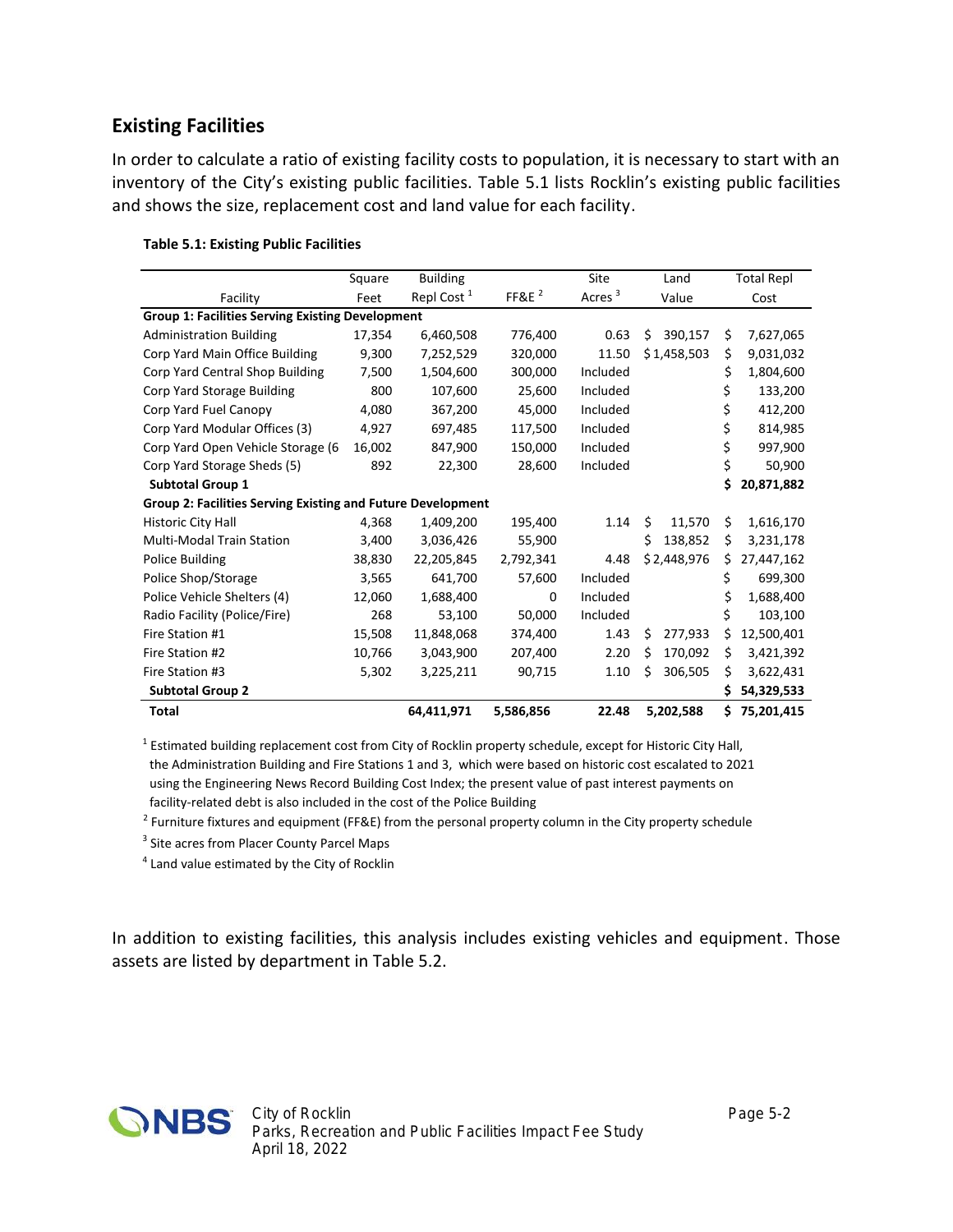| Department                              | No. of<br>Items $1$ |    | <b>Total Repl</b><br>Cost <sup>1</sup> |
|-----------------------------------------|---------------------|----|----------------------------------------|
| <b>Police Department</b>                | 69                  | Ś  | 2,213,833                              |
| <b>Fire Department</b>                  | 20                  | \$ | 5,260,498                              |
| <b>Community Development</b>            | 9                   | \$ | 199,178                                |
| <b>Parks Department</b>                 | 39                  | \$ | 1,015,097                              |
| Public Services (includes 24 pool veh.) | 81                  | \$ | 2,531,828                              |
| Total                                   |                     |    | 11,220,434                             |

#### **Table 5.2: Existing Vehicles and Equipment**

<sup>1</sup> Source: City of Rocklin Finance Department

#### **Level of Service Standard - Cost per Capita**

As discussed in the Methodology section above, the public facilities listed in Table 5.1 are shown in two groups: those currently at capacity and those with capacity to serve additional development to 2040.

Table 5.3 calculates the cost per capita for Group 1 facilities that are currently at capacity and for existing vehicles and equipment. The denominator in that calculation is the existing service population.

| Cost                   | Total             | <b>Existing Service</b> |                     | Cost per |
|------------------------|-------------------|-------------------------|---------------------|----------|
| Component              | Cost <sup>1</sup> | Population <sup>2</sup> | Capita <sup>3</sup> |          |
| Group 1 Facilities     | \$20,871,882      | 91,375                  |                     | 228.42   |
| Vehicles and Equipment | \$11,220,434      | 91,375                  |                     | 122.80   |

**Totals \$32,092,316 \$ 351.22**

#### **Table 5.3: Cost per Capita - Facilities Serving Existing Development**

 $<sup>1</sup>$  See Tables 5.1 and 5.2</sup>

<sup>2</sup> See Table 2.2

 $3$  Cost per capita = total cost / existing service population

Table 5.4 calculates the cost per capita for Group 2 facilities that have capacity to serve both existing development and additional development out to 2040. The denominator in that calculation is the projected 2040 service population.

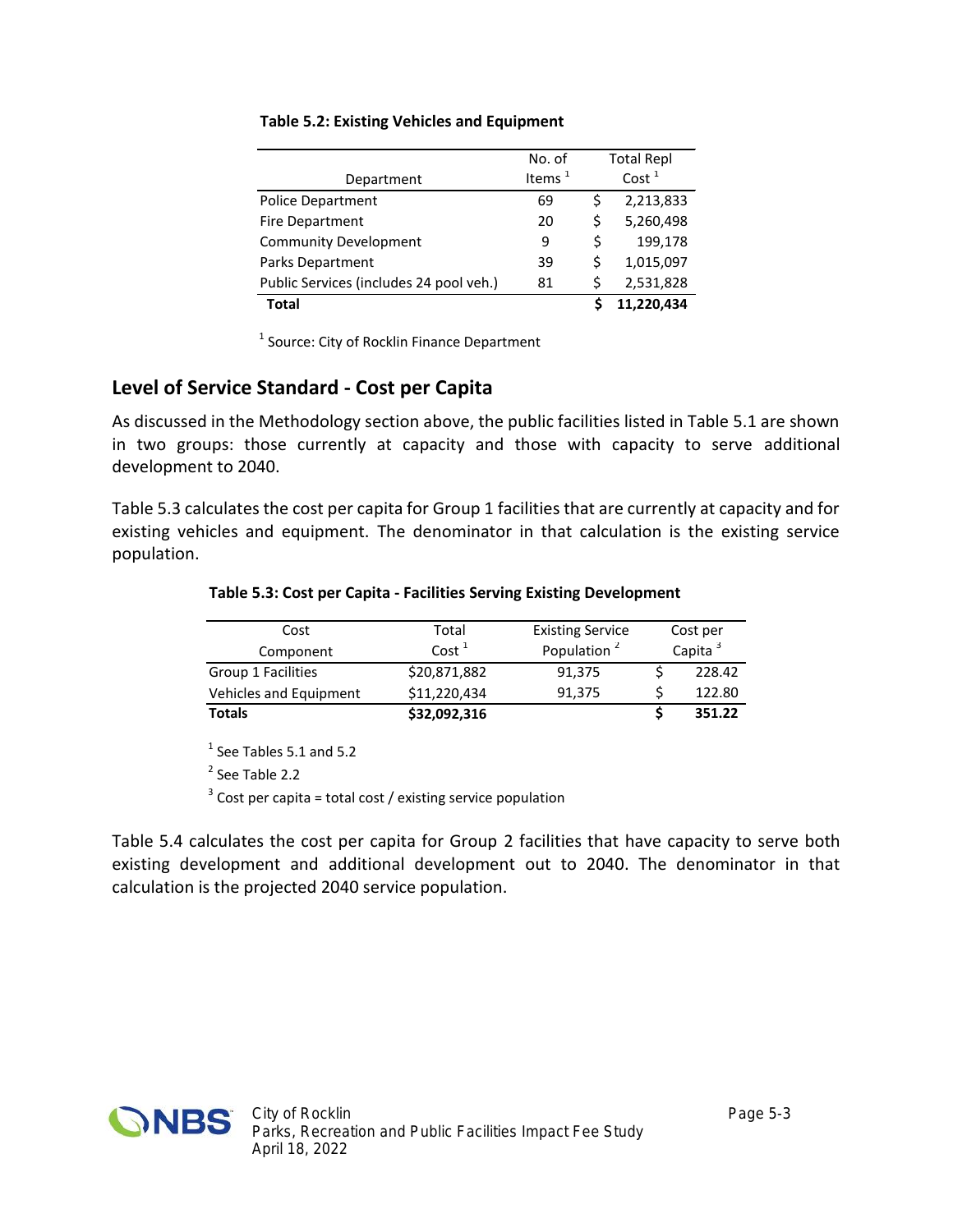| Cost               | Total             | 2040 Service            | Cost per            |        |  |  |
|--------------------|-------------------|-------------------------|---------------------|--------|--|--|
| Component          | Cost <sup>1</sup> | Population <sup>2</sup> | Capita <sup>3</sup> |        |  |  |
| Group 2 Facilities | \$54,329,533      | 118,179                 |                     | 459.72 |  |  |
| <b>Totals</b>      | \$54,329,533      |                         |                     | 459.72 |  |  |

| Table 5.4: Cost per Capita - Facilities Serving Existing + Future Development |
|-------------------------------------------------------------------------------|
|-------------------------------------------------------------------------------|

 $<sup>1</sup>$  See Table 5.1</sup>

<sup>2</sup> See Table 2.2

 $3$  Cost per capita = total cost / 2040 service population

#### **Impact Fees per Unit**

Table 5.5 calculates public facilities impact fees per unit by development type based on the sum of the costs per capita from Tables 5.3 and 5.4 and the service population per unit from Table 2.1. A 2% administrative charge is added to the impact fees to cover the cost of administrative activities mandated by the Mitigation Fee Act and the cost of periodic impact fee update studies.

#### **Table 5.5: Public Facilities Impact Fees per Unit**

| Development                          |            | Cost per            | Svc Pop               |    | Cost                  |   | Admin               |    | Impact Fee            |  |
|--------------------------------------|------------|---------------------|-----------------------|----|-----------------------|---|---------------------|----|-----------------------|--|
| Type                                 | Units      | Capita <sup>1</sup> | per Unit <sup>2</sup> |    | per Unit <sup>3</sup> |   | Charge <sup>4</sup> |    | per Unit <sup>5</sup> |  |
| Residential <600 Square Feet         | DU         | \$810.94            | 1.010                 | Ś. | 819.05                | Ś | 16.38               | Ś. | 835.43                |  |
| Residential 600-1,000 Square Feet    | DU         | \$810.94            | 1.240                 | \$ | 1,005.56              | Ś | 20.11               | Ś. | 1,025.67              |  |
| Residential >1,000-1,500 Square Feet | DU         | \$810.94            | 1.980                 | Ś. | 1,605.66              | Ś | 32.11               | S. | 1,637.77              |  |
| Residential >1,500-2,500 Square Feet | DU         | \$810.94            | 2.760                 |    | \$2,238.19            | Ś | 44.76               | S. | 2,282.95              |  |
| Residential >2,500-3,500 Square Feet | DU         | \$810.94            | 3.240                 | S. | 2,627.44              | Ś | 52.55               | ς  | 2,679.99              |  |
| Residential 3,500+ Square Feet       | DU         | \$810.94            | 4.200                 | Ś. | 3,405.94              | Ś | 68.12               | Š. | 3,474.06              |  |
| Residential - Age Restricted         | DU         | \$810.94            | 1.450                 |    | \$1,175.86            | S | 23.52               | S  | 1,199.38              |  |
| <b>Convalescent Care</b>             | DU         | \$810.94            | 1.342                 |    | \$1,088.51            | Ś | 21.77               | S. | 1,110.28              |  |
| Retail                               | KSF        | \$810.94            | 2.255                 |    | \$1,828.69            | Ś | 36.57               | S. | 1,865.27              |  |
| Office                               | <b>KSF</b> | \$810.94            | 1.812                 |    | \$1,469.48            | Ś | 29.39               | Ś. | 1,498.87              |  |
| Office-Medical                       | <b>KSF</b> | \$810.94            | 1.450                 | Ś. | 1,175.59              | Ś | 23.51               | Ś. | 1,199.10              |  |
| Industrial                           | <b>KSF</b> | \$810.94            | 0.604                 | \$ | 489.83                | Ŝ | 9.80                | Ś  | 499.62                |  |
| Industrial-High Tech                 | KSF        | \$810.94            | 1.208                 | \$ | 979.66                | Ś | 19.59               | Ŝ. | 999.25                |  |
| Church, Other Assembly <sup>6</sup>  | KSF        | \$810.94            | 0.161                 | \$ | 130.62                | Ś | 2.61                | Ŝ. | 133.23                |  |
| Hotel                                | Room       | \$810.94            | 0.564                 | \$ | 457.17                | Ś | 9.14                | Ŝ. | 466.32                |  |
| <b>Community College</b>             | Student    | \$810.94            | 0.161                 | \$ | 130.62                | S | 2.61                | Ś  | 133.23                |  |

 $1$  Cost per capita = sum of costs per capita from Tables 5.3 and 5.4

<sup>2</sup> See Table 2.1

 $3$  Cost per unit = cost per capita X service population per unit

4 Admininstration charge based on 2% of the cost per unit

<sup>5</sup> Impact fee per unit = cost per unit + administration charge

<sup>6</sup> Refers to a church or other place of assembly for community services as defined in the Rocklin Municipal Code (see note on page 2-2)



*City of Rocklin Page 5-4 Parks, Recreation and Public Facilities Impact Fee Study April 18, 2022*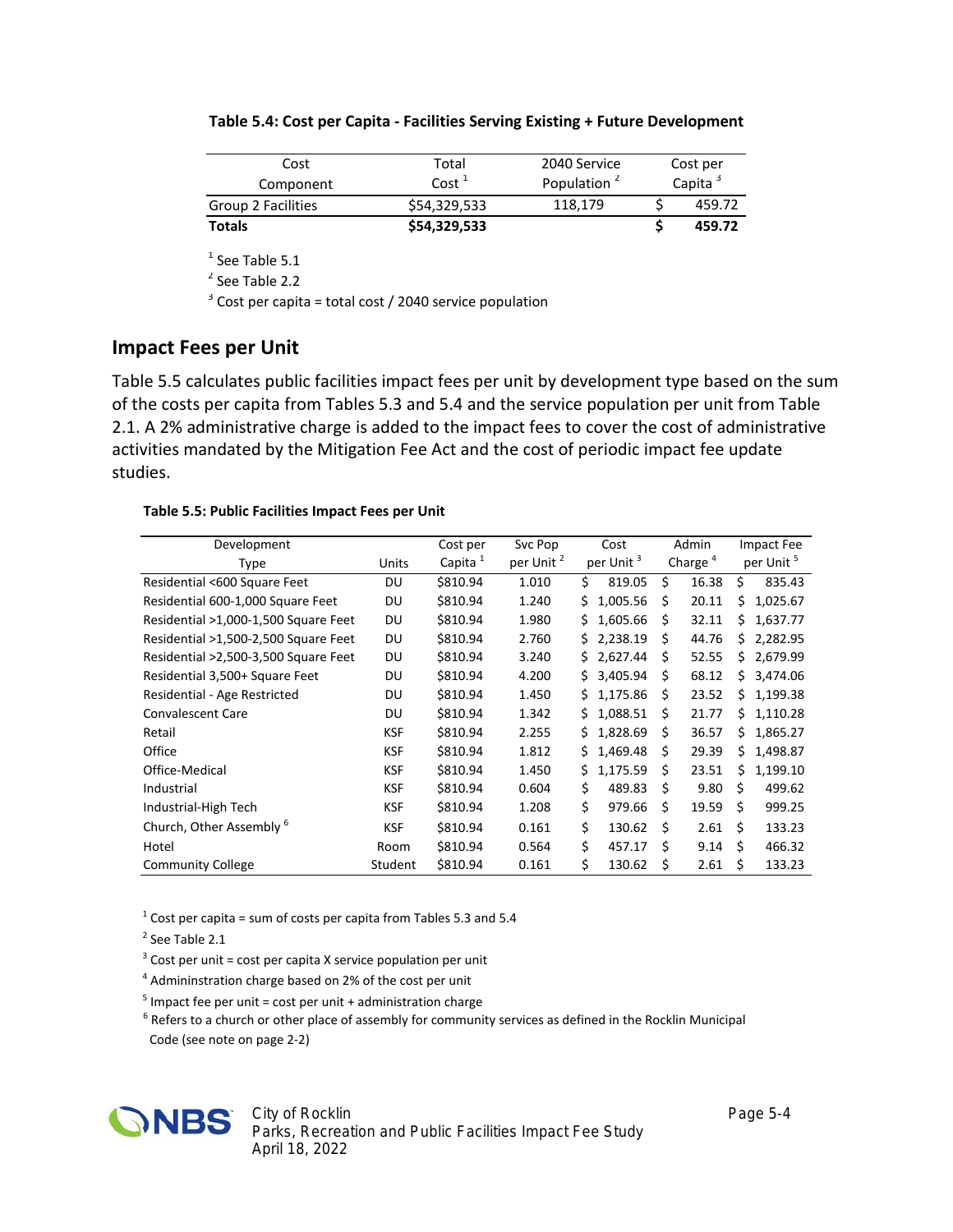#### **Projected Revenue**

Potential revenue from the public facilities impact fees calculated in this chapter is projected separately for residential and non-residential development. Revenue from residential impact fees cannot be projected on a per-unit basis because no future unit projections are available for the unit-size categories used in this report. Consequently, in Table 5.6, revenue for residential development is projected using the cost per capita of service population from Table 5.4 and the added residential service population from Table 2.3.

| Table 5.6: Projected Revenue - Public Facilities Impact Fees (Residential Dev) |  |
|--------------------------------------------------------------------------------|--|
|--------------------------------------------------------------------------------|--|

| Development     | Cost per            | Added Res                         | Projected            |
|-----------------|---------------------|-----------------------------------|----------------------|
| Tvpe            | Capita <sup>+</sup> | Svc Pop <sup><math>2</math></sup> | Revenue <sup>3</sup> |
| All Residential | \$810.94            | 15.962                            | \$12,943,852         |

<sup>1</sup> See Table 5.5

 $2$  Added residential service population; see Table 2.3

 $3$  Projected revenue = impact fee per capita X added service population

Potential revenue from non-residential development is projected in Table 5.7 using impact fees per unit from Table 5.4 and added units from Table 2.3.

| Development              |            |                       | <b>Impact Fee</b> | Future             |                      | Projected      |  |  |
|--------------------------|------------|-----------------------|-------------------|--------------------|----------------------|----------------|--|--|
|                          |            |                       |                   |                    |                      |                |  |  |
| Type                     | Units      | per Unit <sup>1</sup> |                   | Units <sup>2</sup> | Revenue <sup>3</sup> |                |  |  |
| <b>Convalescent Care</b> | DU         | \$                    | 1,088.51          | 444                | \$                   | 483,297.01     |  |  |
| Retail                   | <b>KSF</b> | \$                    | 1,828.69          | 2.324              |                      | \$4,248,964.34 |  |  |
| Office                   | <b>KSF</b> | \$                    | 1,469.48          | 1,562              |                      | \$2,295,701.56 |  |  |
| Office-Medical           | <b>KSF</b> | \$                    | 1,175.59          | 77                 | Ś                    | 89,932.43      |  |  |
| Industrial               | <b>KSF</b> | \$                    | 489.83            | 104                | \$                   | 50,697.20      |  |  |
| Industrial-High Tech     | <b>KSF</b> | \$                    | 979.66            | 374                | \$                   | 365,901.55     |  |  |
| Church, Other Assembly 4 | <b>KSF</b> | \$                    | 130.62            | 32                 | \$                   | 4,114.56       |  |  |
| Hotel                    | Room       | \$                    | 457.17            | 0                  | \$                   | 0.00           |  |  |
| <b>Total</b>             |            |                       |                   |                    |                      | \$7,538,608.65 |  |  |

**Table 5.7: Projected Revenue from Public Facilities Impact Fees (Non-Res. Dev)**

 $<sup>1</sup>$  See Table 5.5</sup>

<sup>2</sup> See Table 2.3

 $3$  Projected revenue = impact fee per unit X future units

<sup>4</sup> Refers to a church or other place of assembly for community services as defined in the Rocklin Municipal Code (see note on page 2-2)

The combined total of projected revenue from residential and non-residential impact fees is the sum of the projected revenue from Tables 5.6 and 5.7 and comes to \$20,482,461. The projected

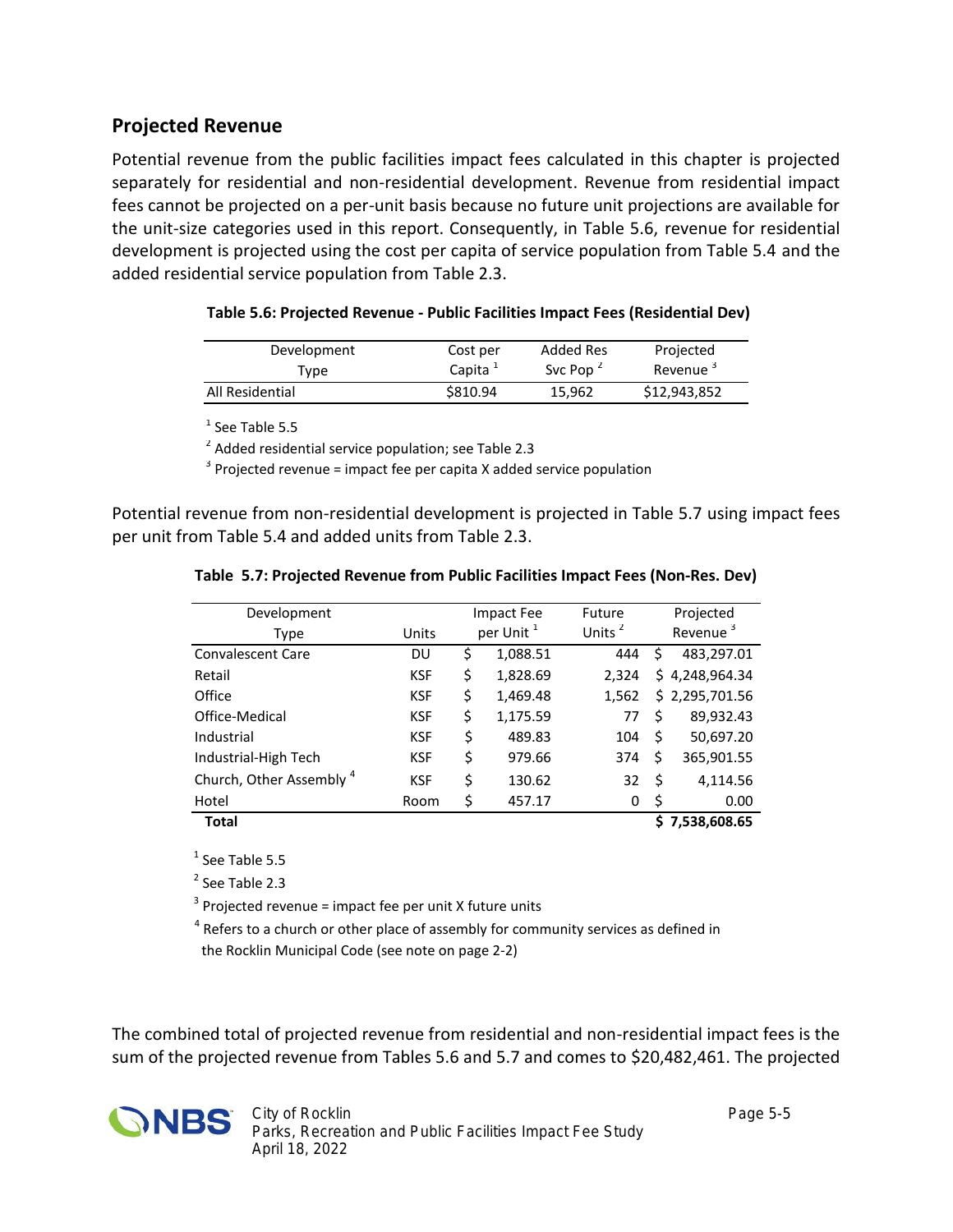revenue assumes that future development will occur as projected in Chapter 2. It does not include revenue from the administrative charge.

### **Use of the Fees**

The impact fee revenue projected in Table 5.6 will be used to repay outstanding debt on the existing police building which has capacity to serve future development, and to fund additional public facilities, vehicles and equipment to serve growth in Rocklin

## **Updating the Fees**

The impact fees calculated in this chapter are based on estimated current replacement costs for existing facilities. We recommend that these fees be reviewed periodically and adjusted as needed to keep pace with actual construction costs. The fees can be updated using local cost data or an index such as the *Engineering News Record* Building Cost Index (BCI)

#### **Nexus Summary**

As discussed in Chapter 1 of this report, Section 66001 of the Mitigation Fee Act requires that an agency establishing, increasing or imposing impact fees, must make findings to:

Identify the purpose of the fee;

Identify the use of the fee; and,

Determine that there is a reasonable relationship between:

- a. The use of the fee and the development type on which it is imposed;
- b. The need for the facility and the type of development on which the fee is imposed; and
- c. The amount of the fee and the facility cost attributable to the development project.

Satisfying those requirements also ensures that the fees meet the "rational nexus" and "rough proportionality" standards enunciated in leading court decisions bearing on impact fees and other exactions. (For more detail, see "Legal Framework for Impact Fees" in Chapter 1.)

The following paragraphs explain how the impact fees calculated in this chapter satisfy those requirements.

**Purpose of the Fee:** The purpose of the impact fees calculated in this chapter is to mitigate the impact of new development on the need for public facilities in Rocklin.

**Use of the Fee.** Impact fees calculated in this chapter will be used to fund public facilities to mitigate the impacts of new development on the need for such facilities in the City.

As provided by the Mitigation Fee Act, revenue from impact fees may also be used for temporary loans from one impact fee fund or account to another.

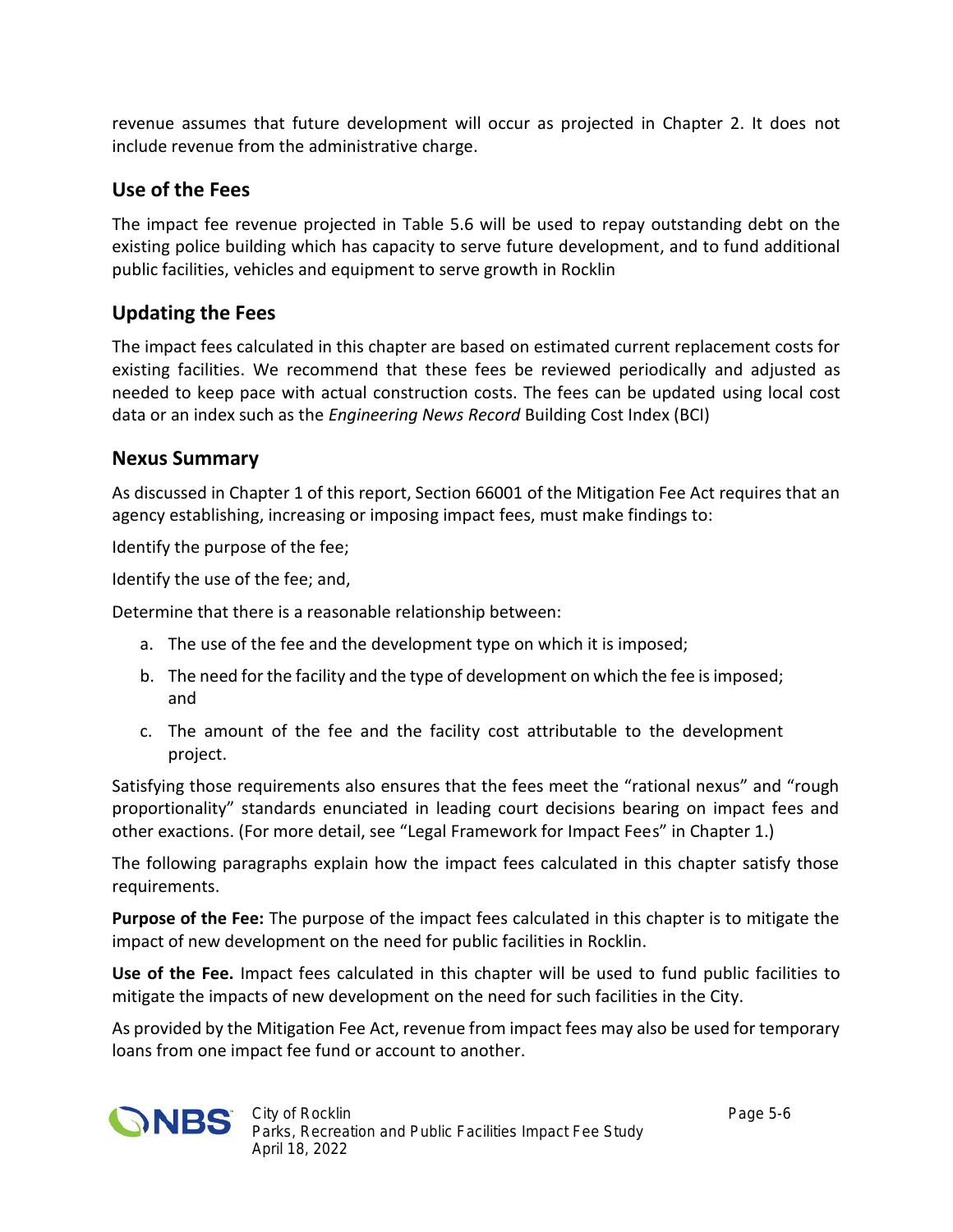**Reasonable Relationship between the Use of the Fee and the Development Type on Which It Is Imposed.** The impact fees calculated in this chapter will be used to fund public facilities to serve the needs of added service population associated with new development in Rocklin.

**Reasonable Relationship between the Need for the Facilities and the Type of Development on Which the Fee Is Imposed.** New development increases the need for public facilities to maintain the existing level of service, as described earlier in this chapter. Without additional facilities, the increase in service population associated with new development would result in a reduction in the level of service provided to all residents and businesses in the City.

**Reasonable Relationship between the Amount of the Fee and the Facility Cost Attributable to the Development Project.** The amount of the public facilities impact fees charged to a development project will depend on the increase in service population associated with that project. The fees per unit of development calculated in this chapter for each type of development are based on the estimated average service population per unit for that type of development in Rocklin. Thus, the fee charged to a development project reflects the impact of that project on the need for public facilities in the City.

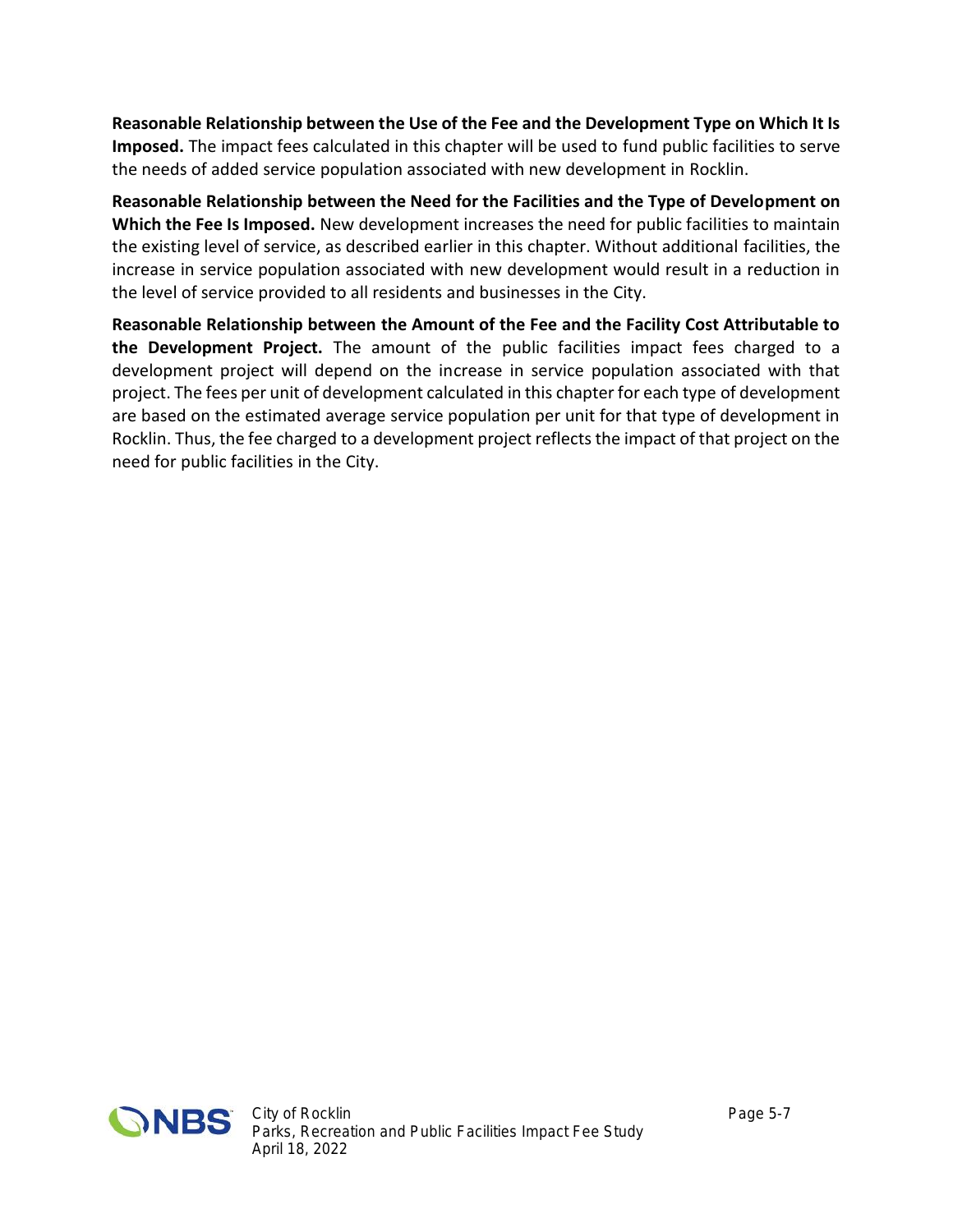# **Chapter 6. Implementation**

This chapter of the report contains recommendations for adoption and administration of impact fees, and for the interpretation and application of the development impact fees calculated in this study. It was not prepared by an attorney and is not intended as legal advice.

Statutory requirements for the adoption and administration of fees imposed as a condition of development approval (impact fees) are found in the Mitigation Fee Act (Government Code Sections 66000 *et seq.*).

### **Adoption**

The form in which development impact fees are enacted should be determined by the City attorney. Procedures for adoption of fees subject to the Mitigation Fee Act, including notice and public hearing requirements, are specified in Government Code Sections 66016 and 66018. It should be noted that Section 66018 refers to Government Code Section 6062a, which requires that the public hearing notice be published at least twice during the 10-day notice period. Government Code Section 66017 provides that fees subject to the Mitigation Fee Act do not become effective until 60 days after final action by the governing body.

*Note: Section 66016.5 of the Mitigation Fee Act, added by AB 602 in 2021, requires that after January 1, 2022, all impact fee nexus studies must be adopted at a public hearing with at least 30-days' notice. This change appears to conflict with the existing 10-day noticing requirements in Section 66018, but it is reasonable to assume that the new 30-day notice requirement overrides the existing notice period.*

Actions establishing or increasing fees subject to the Mitigation Act require certain findings, as set forth in Government Code Section 66001 and discussed below and in Chapter 1 of this report.

**Establishment of Fees**. Pursuant to the Mitigation Fee Act, Section 66001(a), when an agency establishes fees to be imposed as a condition of development approval, it must make findings to:

- 1. Identify the purpose of the fee;
- 2. Identify the use of the fee; and
- 3. Determine how there is a reasonable relationship between:
	- a. The use of the fee and the type of development project on which it is imposed;
	- b. The need for the facility and the type of development project on which the fee is imposed

Examples of findings that could be used for impact fees calculated in this study are shown below. The specific language of such findings should be provided by the City Attorney. A more complete discussion of the nexus for each fee can be found in individual chapters of this report.

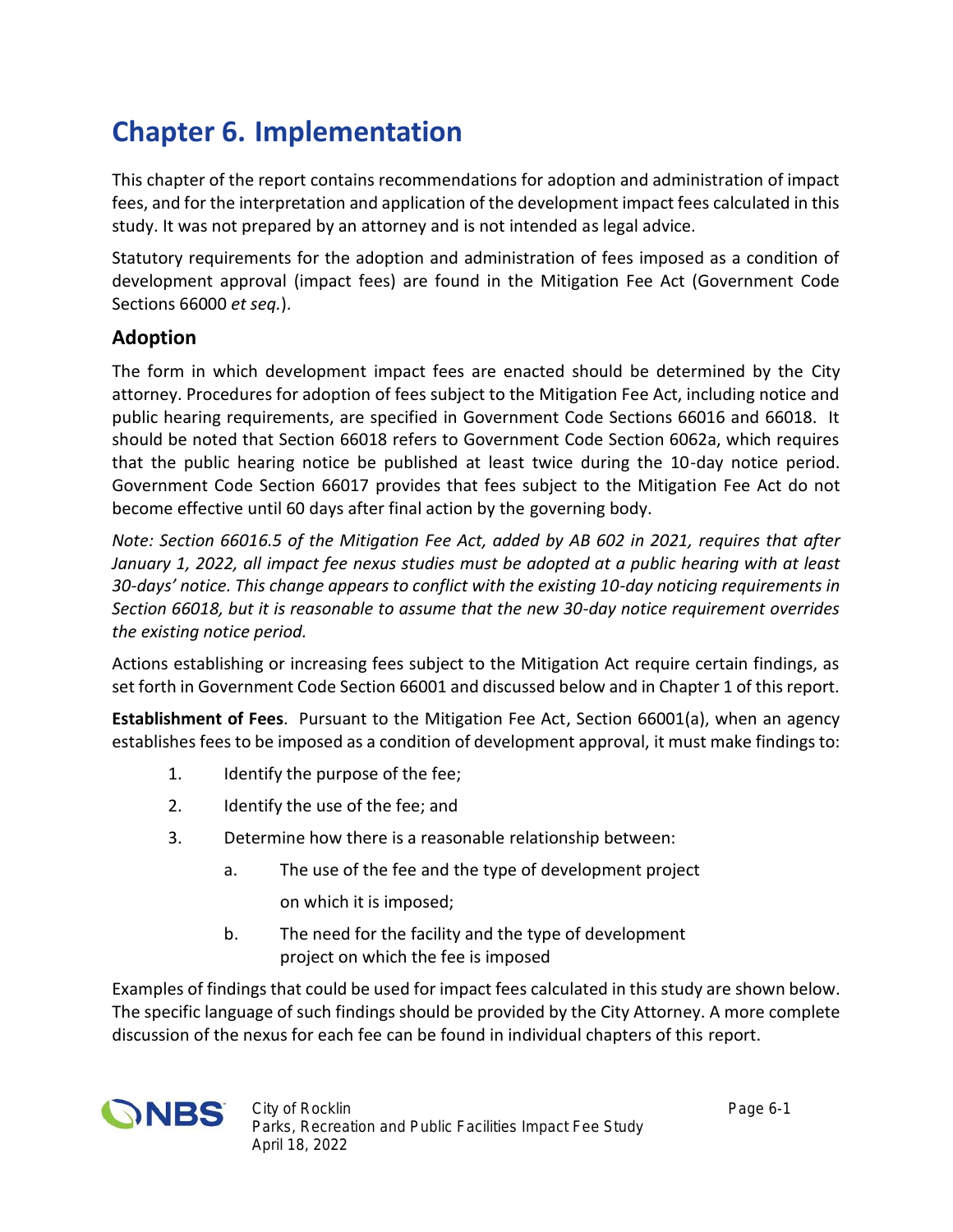**Sample Finding: Purpose of the Fee**. The City Council finds that the purpose of the impact fees hereby enacted is to protect the public health, safety and welfare by requiring new development to contribute to the cost of public facilities needed to mitigate the impacts of new development.

**Sample Finding: Use of the Fee.** The City Council finds that revenue from the impact fees hereby enacted will be used to provide public facilities needed to mitigate the impacts of new development in the City and identified in the 2022 City of Rocklin Parks, Recreation and Public Facilities Impact Fee Study by NBS.  $1$ 

*Note: See the subsection on page 6-6 titled "Capital Improvement Plan" for a discussion of a requirement added by AB 602 regarding adoption of a Capital Improvement Plan in conjunction with an impact fee nexus study.*

**Sample Finding: Reasonable Relationship:** Based on analysis presented in the 2022 City of Rocklin Parks, Recreation and Public Facilities Impact Fee Study by NBS, the City Council finds that there is a reasonable relationship between:

- a. The use of the fees and the types of development projects on which they are imposed; and,
- b. The need for facilities and the types of development projects on which the fees are imposed.

### **Administration**

The California Mitigation Fee Act (Government Code Sections 66000 et seq.) mandates procedures for administration of impact fee programs, including collection and accounting, reporting, and refunds. References to code sections in the following paragraphs pertain to the California Government Code.

**Imposition of Fees**. Pursuant to the Mitigation Fee Act, Section 66001(a), when an agency imposes an impact fee upon a specific development project, it must make essentially the same findings adopted upon establishment of the fees to:

- 1. Identify the purpose of the fee;
- 2. Identify the use of the fee; and
- 3. Determine how there is a reasonable relationship between:
	- a. The use of the fee and the type of development project on which it is imposed;
	- b. The need for the facility and the type of development project on which the fee is imposed

<sup>1</sup> According to Gov't Code Section 66001 (a) (2), the use of the fee may be specified in a capital improvement plan, the General Plan, or other public documents that identify the public facilities for which the fee is charged. The findings recommended here identify this impact fee study as the source of that information.

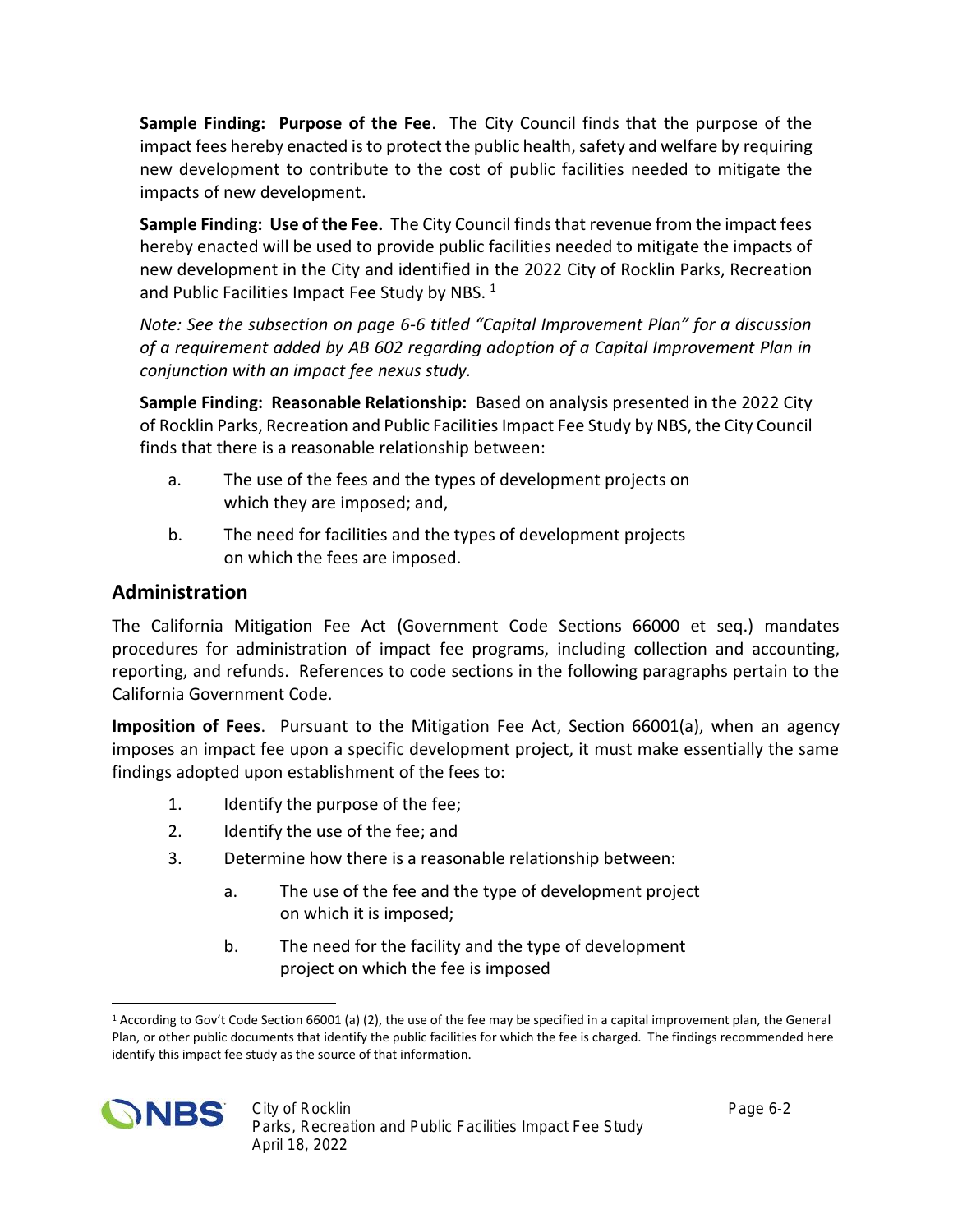Per Section 66001 (b), at the time when an impact fee is imposed on a specific development project, the City is also required to make a finding to determine how there is a reasonable relationship between:

> c. The amount of the fee and the facility cost attributable to the development project on which it is imposed.

In addition, Section 66006 (f) provides that a local agency, at the time it imposes a fee for public improvements on a specific development project, "... shall identify the public improvement that the fee will be used to finance." The required notification could refer to the improvements identified in this study.

Section 66020 (d) (1) states that the agency, at the time it imposes an impact fee, shall provide a written statement of the amount of the fee and written notice of a 90-day period during which the imposition of the fee can be protested. Failure to protest imposition of the fee during that period may deprive the fee payer of the right to subsequent legal challenge.

Section 66022 (a) provides a separate procedure for challenging the establishment of an impact fee. Such challenges must be filed within 120 days of enactment.

**Collection of Fees**. Section 66007 (a), provides that a local agency shall not require payment of fees by developers of residential projects prior to the date of final inspection, or issuance of a certificate of occupancy, whichever occurs first.

However, "utility service fees" (not defined) may be collected upon application for utility service. In a residential development project of more than one dwelling unit, Section 66007 (a) allows the agency to choose to collect fees either for individual units or for phases upon final inspection, or for the entire project upon final inspection of the first dwelling unit completed.

Section 66007 (b) provides two exceptions when the local agency may require the payment of fees from developers of residential projects at an earlier time: (1) when the local agency determines that the fees "will be collected for public improvements or facilities for which an account has been established and funds appropriated and for which the local agency has adopted a proposed construction schedule or plan prior to final inspection or issuance of the certificate of occupancy" or (2) the fees are "to reimburse the local agency for expenditures previously made."

Statutory restrictions on the time at which fees may be collected do not apply to non-residential development.

In cases where the fees are not collected upon issuance of building permits, Sections 66007 (c) (1) and (2) provide that the City may require the property owner to execute a contract to pay the fee, and to record that contract as a lien against the property until the fees are paid.

**Earmarking and Expenditure of Fee Revenue.** Section 66006 (a) mandates that fees be deposited "with other fees for the improvement in a separate capital facilities account or fund in a manner to avoid any commingling of the fees with other revenues and funds of the local agency, except for temporary investments, and expend those fees solely for the purpose for which the

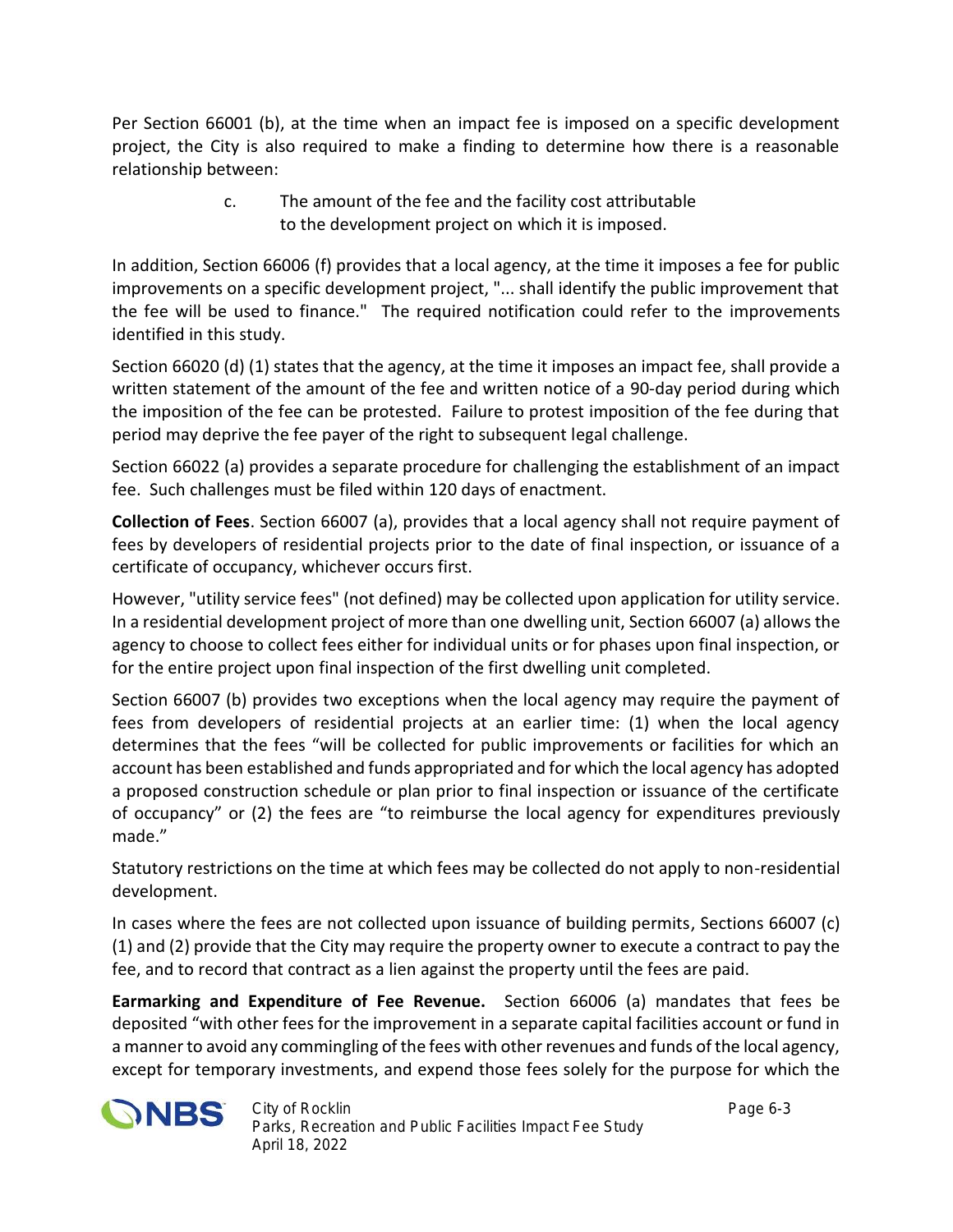fee was collected." Section 66006 (a) also requires that interest earned on the fee revenues be placed in the capital account and used for the same purpose.

The language of the law is not clear as to whether depositing fees "with other fees for the improvement" refers to a specific capital improvement or a class of improvements (e.g., street improvements).

We are not aware of any municipality that has interpreted that language to mean that funds must be segregated by individual projects. And, as a practical matter, that approach would be unworkable in any event because it would mean that no pay-as-you-go project could be constructed until all benefiting development had paid the fees. Common practice is to maintain separate funds or accounts for impact fee revenues by facility category (i.e., streets, park improvements), but not for individual projects.

**Impact Fee Exemptions, Reductions, and Waivers**. In the event that a development project is found to have no impact on facilities for which impact fees are charged, such project must be exempted from the fees.

If a project has characteristics that will make its impacts on a particular public facility or infrastructure system significantly and permanently smaller than the average impact used to calculate impact fees in this study, the fees should be reduced accordingly. Per Section 66001 (b), there must be a reasonable relationship between the amount of the fee and the cost of the public facility attributable to the development on which the fee is imposed. The fee reduction is required if the fee is not proportional to the impact of the development on relevant public facilities.

In some cases, the agency may desire to voluntarily waive or reduce impact fees that would otherwise apply to a project as a way of promoting goals such as affordable housing or economic development. Such a waiver or reduction may not result in increased costs to other development projects, so the effect of such policies is that the lost revenue must be made up from sources other than impact fees.

**Credit for Improvements Provided by Developers**. If the City requires a developer, as a condition of project approval, to dedicate land or construct facilities or improvements for which impact fees are charged, the City should ensure that the impact fees are adjusted so that the overall contribution by the developer does not exceed the impact created by the development.

In the event that a developer voluntarily offers to dedicate land, or construct facilities or improvements in lieu of paying impact fees, the City may accept or reject such offers, and may negotiate the terms under which such an offer would be accepted. Excess contributions by a developer may be offset by reimbursement agreements.

**Credit for Existing Development.** If a project involves replacement, redevelopment or intensification of previously existing development, impact fees should be applied only to the portion of the project that represents a net increase in demand for relevant City facilities, applying the measure of demand used in this study to calculate that particular impact fee.

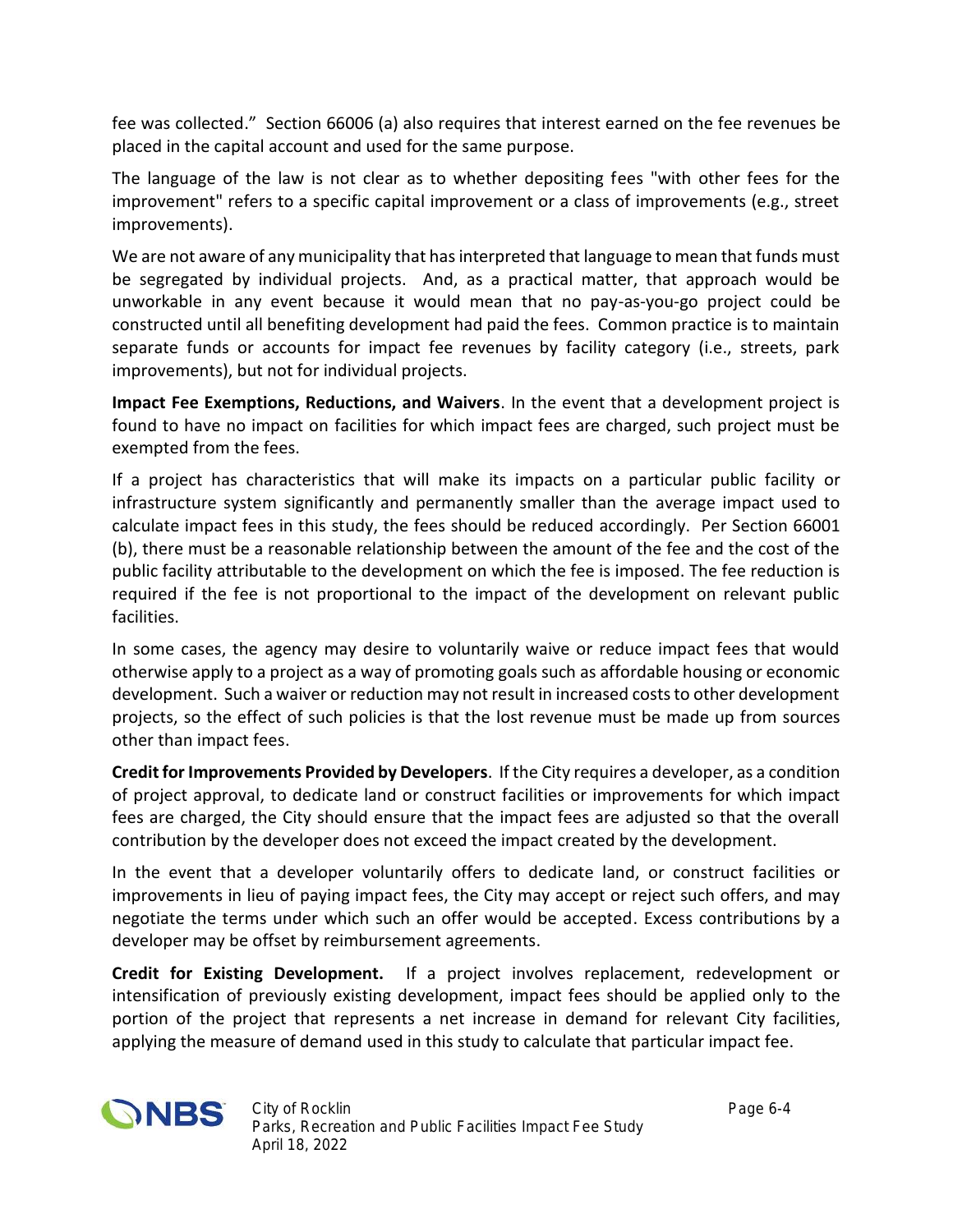**Annual Report.** Section 66006 (b) (1) requires that once each year, within 180 days of the close of the fiscal year, the local agency must make available to the public the following information for each separate account established to receive impact fee revenues:

- 1. A brief description of the type of fee in the account or fund;
- 2. The amount of the fee;
- 3. The beginning and ending balance of the account or fund;
- 4. The amount of the fees collected and interest earned;
- 5. Identification of each public improvement on which fees were expended and the amount of the expenditures on each improvement, including the percentage of the cost of the public improvement that was funded with fees;
- 6. Identification of the approximate date by which the construction of a public improvement will commence, if the City determines sufficient funds have been collected to complete financing of an incomplete public improvement;
- 7. A description of each inter-fund transfer or loan made from the account or fund, including interest rates, repayment dates, and a description of the improvement on which the transfer or loan will be expended;
- 8. The amount of any refunds or allocations made pursuant to Section 66001, paragraphs (e) and (f).

The annual report must be reviewed by the City Council at its next regularly scheduled public meeting, but not less than 15 days after the statements are made public, per Section 66006 (b)  $(2).$ 

**Refunds under the Mitigation Fee Act**. Prior to 1996, The Mitigation Fee Act required that a local agency collecting impact fees was required to expend or commit impact fee revenue within five years or make findings to justify a continued need for the money. Otherwise, those funds had to be refunded. SB 1693, adopted in 1996 as an amendment to the Mitigation Fee Act, changed that requirement in material ways.

Now, Section 66001 (d) requires that, for the fifth fiscal year following the first deposit of any impact fee revenue into an account or fund as required by Section 66006 (b), and every five years thereafter, the local agency shall make all of the following findings for any fee revenue that remains unexpended, whether committed or uncommitted:

- 1. Identify the purpose to which the fee will be put;
- 2. Demonstrate the reasonable relationship between the fee and the purpose for which it is charged;
- 3. Identify all sources and amounts of funding anticipated to complete financing of incomplete improvements for which impact fees are to be used;

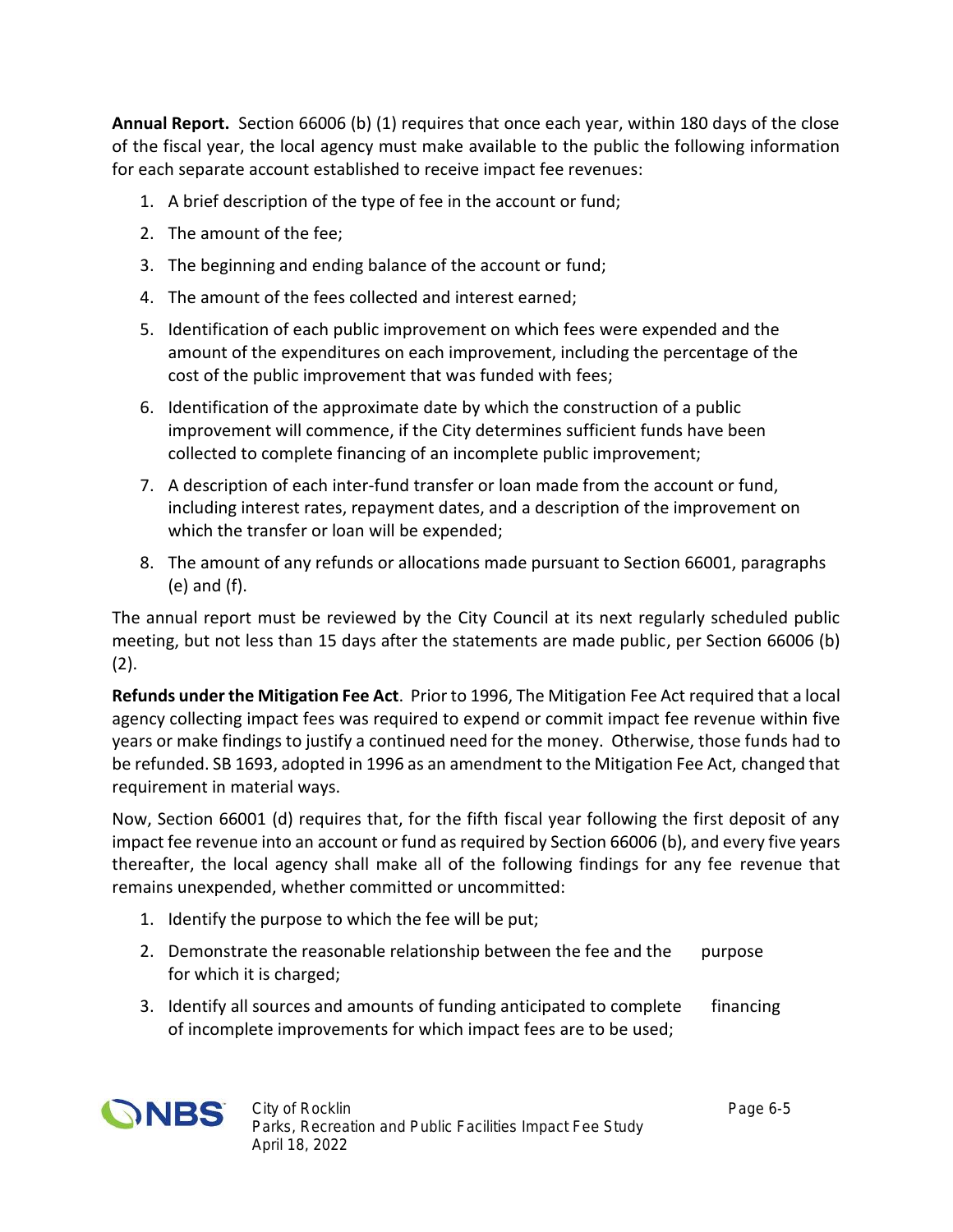4. Designate the approximate dates on which the funding necessary to complete financing of those improvements will be deposited into the appropriate account or fund.

Those findings are to be made in conjunction with the annual reports discussed above. If such findings are not made as required by Section 66001, the local agency could be required to refund the moneys in the account or fund, per Section 66001 (d).

Once the agency determines that sufficient funds have been collected to complete financing on incomplete improvements for which impact fee revenue is to be used, it must, within 180 days of that determination, identify an approximate date by which construction of the public improvement will be commenced (Section 66001 (e)). If the agency fails to comply with that requirement, it must refund impact fee revenue in the account according to procedures specified in Section 66001 (d).

**Capital Improvement Plan**. Section 66002 (b) of the Mitigation Fee Act provides that if a local agency adopts a capital improvement plan to identify the use of impact fees, that plan must be adopted and annually updated by a resolution of the governing body at a noticed public hearing. The alternative, per Section 66001 (a) (2) is to identify improvements by applicable general or specific plans or in other public documents.

However, Section 66015.5 of the Mitigation Fee Act, added by AB 602, requires that after January 1, 2022, counties with a population of 250,000 or more and cities within those counties must adopt a capital improvement plan as part of any new nexus study. It is unclear at this time whether such capital improvement plans must be updated annually as required by Section 66002 (b), but that requirement may apply.

**Indexing of Impact Fees**. Where impact fees calculated in this report are based on current costs, those costs should, if possible, be adjusted periodically to account for changes in the cost of facilities or other capital assets that will be funded by the impact fees. That adjustment is intended to account for escalation in costs for land, construction, vehicles and other relevant capital assets. We recommend the *Engineering News Record* Building Cost Index (BCI) as the primary basis for indexing building construction costs. Costs for land, and for vehicles and equipment can be adjusted based on local data or vendor prices.

### **Training and Public Information**

Effective administration of an impact fee program requires considerable preparation and training. It is important that those responsible for collecting the fees, and for explaining them to the public, understand both the details of the fee program and its supporting rationale.

Before fees are imposed, a staff training workshop is highly desirable if more than a handful of employees will be involved in collecting or accounting for fees.

It is also useful to pay close attention to handouts that provide information to the public regarding impact fees. Impact fees should be clearly distinguished from other fees, such as user

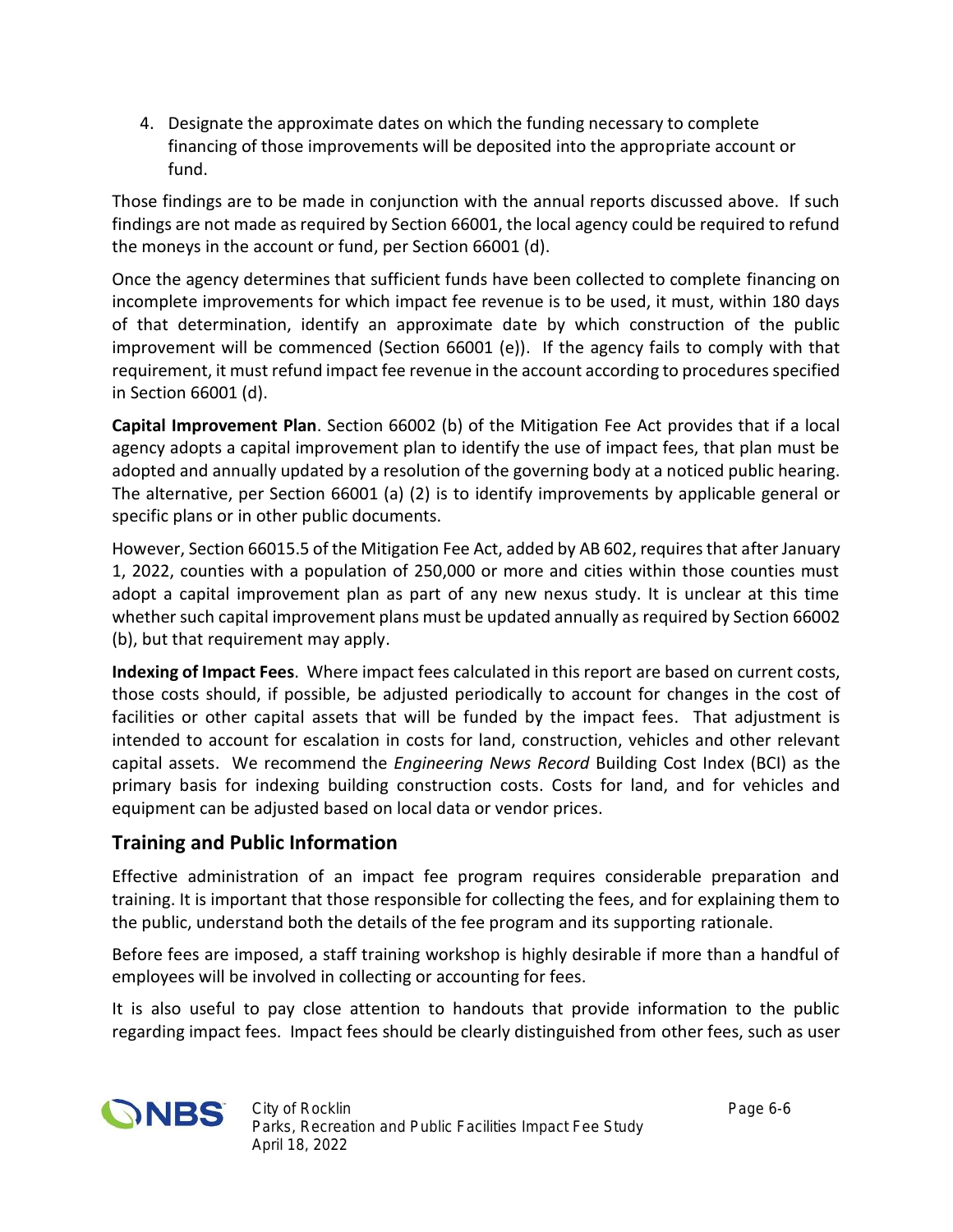feesfor application processing, and the purpose and use of particular impact fees should be made clear.

Finally, anyone responsible for accounting, capital budgeting, or project management for projects involving impact fees must be fully aware of the restrictions placed on the expenditure of impact fee revenues. Some fees recommended in this report are tied to a specific list of improvements. Fees must be expended accordingly, and the City must be able to show that funds have been properly expended.

### **Recovery of Study Costs and Administrative Costs**

To recover the cost of periodic impact fee update studies and ongoing staff costs for managing those updates and preparing annual reports and five-year updates required by the Mitigation Fee Act, an administrative charge may be added to the impact fees calculated in this report. The administrative charges are included in the calculation of impact fees in this report.

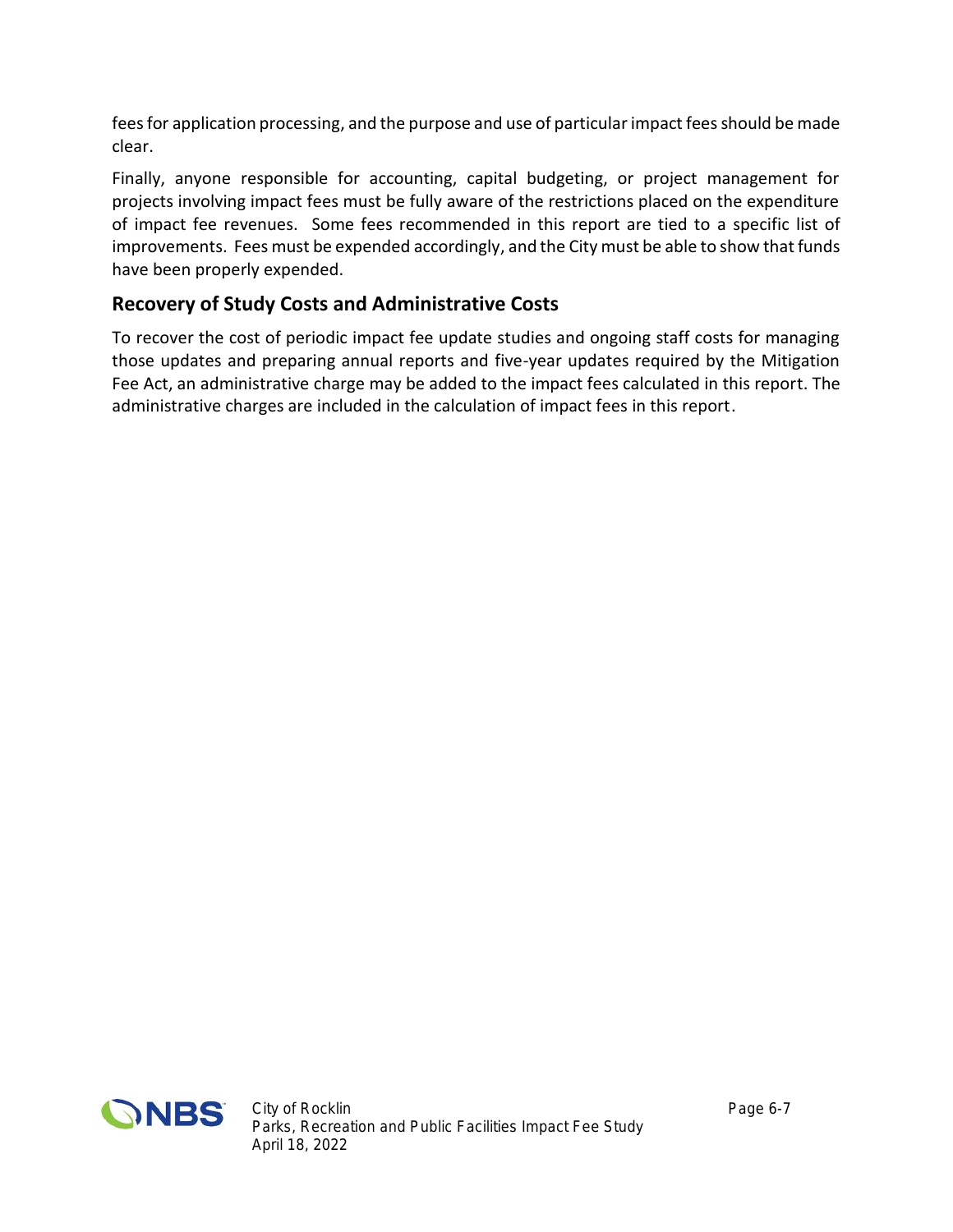## *APPENDIX A*

*Comparative Survey*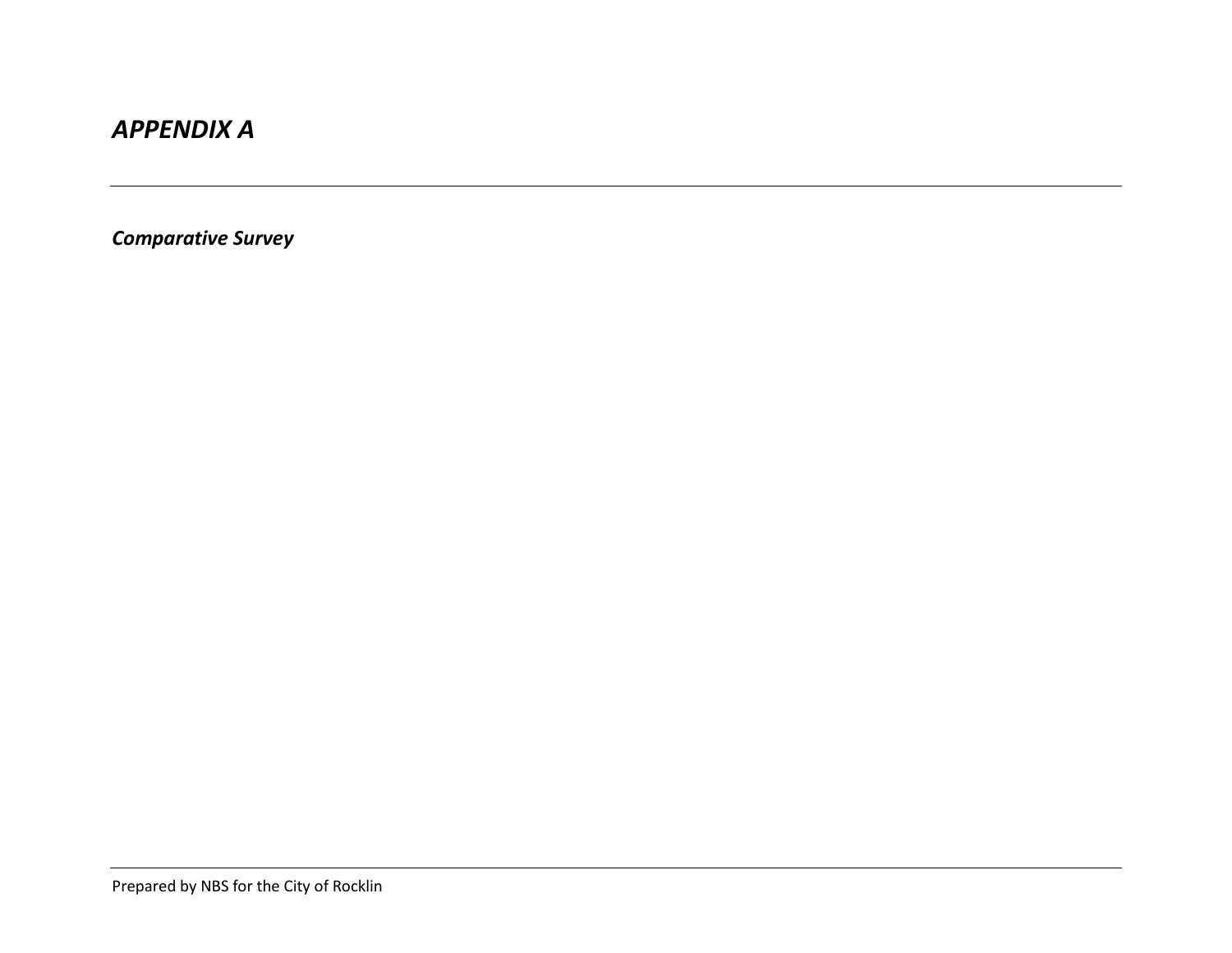#### **City of Rocklin Development Impact Fee Study 2019/2020 Parks and Trails Impact Fees Comparison**

|                                            |              | Rocklin                                                                                 |                                                                                          |                                                                               |                                                        |                                                   |                               | Citrus Heights <sup>1</sup>                                                           | Elk Grove <sup>2</sup>                                                       |                                                     |                                  | Folsom <sup>3</sup>                           | Lincoln <sup>4</sup>            |                                                                 | Roseville <sup>5</sup>                                                |                           | West<br>Sacramento <sup>6</sup> |
|--------------------------------------------|--------------|-----------------------------------------------------------------------------------------|------------------------------------------------------------------------------------------|-------------------------------------------------------------------------------|--------------------------------------------------------|---------------------------------------------------|-------------------------------|---------------------------------------------------------------------------------------|------------------------------------------------------------------------------|-----------------------------------------------------|----------------------------------|-----------------------------------------------|---------------------------------|-----------------------------------------------------------------|-----------------------------------------------------------------------|---------------------------|---------------------------------|
| <b>Land Use</b>                            | <b>Units</b> | <b>Existing Park</b><br><b>Development</b><br>Fees (w/<br><b>Dedication of</b><br>Land) | <b>Existing Park</b><br><b>Development</b><br>Fees (w/o<br><b>Dedication of</b><br>Land) | <b>NW Rocklin</b><br><b>Community</b><br>(Plan Area)<br>Park Fee <sup>7</sup> | <b>Existing</b><br><b>Community</b><br><b>Park Fee</b> | <b>Proposed Park</b><br><b>Improvement</b><br>Fee | Proposed<br><b>Trails Fee</b> | <b>Park Impact</b><br>Fees                                                            | <b>Parks and</b><br>Related<br><b>Facilities</b><br>(varies by Plan<br>Area) | <b>SEPA Park and</b><br><b>Trail Fee</b><br>Program | <b>General Park</b><br>Equipment | Park<br>Construction<br><b>Capital Impact</b> | Park &<br><b>Recreation Tax</b> | <b>Park Fees</b><br>(varies by<br><b>Specific Plan</b><br>Area) | <b>Bike Trail Fees</b><br>(varies by<br><b>Specific Plan</b><br>Area) | <b>Park Impact</b><br>Fee |                                 |
| <b>Single Family</b><br><b>Residential</b> | DU           | Ś<br>1,299                                                                              | Ŝ.<br>1,985                                                                              | Whitney                                                                       | Ŝ.<br>711                                              | \$1,954<br>\$8,127                                | \$87 - \$362                  | I\$<br>1,079                                                                          | SFR:<br>\$169 - \$15,048<br>Age Restricted:<br>\$2,255 - \$8,405             | $\mathsf{S}$<br>$20,430$ \$                         | 92                               | SFR:<br>\$6,900<br>Age Restricted:<br>\$3,544 |                                 | \$114 - \$7,497                                                 | \$207 - \$802                                                         | <b>S</b>                  | 16,526                          |
| <b>Multi-Family</b><br>Residential         | DU           | Ś<br>1,199                                                                              | \$<br>1,799                                                                              | Ranch<br>SFR:<br>\$3,823/unit<br>PD-20:<br>\$2,209/unit                       | 569<br>-\$                                             | $$1,954 -$<br>\$8,127                             | \$87 - \$362                  | l s<br>801                                                                            | 3+ Units:<br>\$85 - \$10,167<br>Age Restricted:<br>\$1,577 - \$5,875         | $\mathsf{S}$<br>$14,758$ \$                         | 92                               | MFR:<br>\$4,584<br>Age Restricted:<br>\$3,544 |                                 | $$1,106 - $7,497$                                               | \$138 - \$571                                                         | $\frac{1}{2}$             | 13,551                          |
| Apartment                                  | DU           | $1,099$ \$<br>Ŝ.                                                                        | 1,648                                                                                    | PD-BP:<br>\$12,057/acre                                                       |                                                        |                                                   |                               | 665<br>Ś                                                                              |                                                                              |                                                     |                                  |                                               |                                 |                                                                 |                                                                       |                           |                                 |
| <b>Mobile Home</b>                         | DU           | Ś.<br>751 \$                                                                            | 1,126                                                                                    | PD-C:                                                                         |                                                        | \$1,954<br>\$8,127                                | \$87 - \$362                  | \$.<br>578                                                                            |                                                                              |                                                     | $\ddot{\mathsf{s}}$<br>43        | \$<br>2,649                                   |                                 |                                                                 |                                                                       |                           |                                 |
| <b>Second Units</b>                        | DU           | $500$ \$<br>\$                                                                          | 750                                                                                      | \$7,033/acre                                                                  |                                                        |                                                   |                               |                                                                                       |                                                                              |                                                     |                                  |                                               | \$261/EDU                       |                                                                 |                                                                       |                           |                                 |
| Commercial/<br>Retail                      | SF           | n/a                                                                                     | n/a                                                                                      | <b>Hwy 65</b><br>Corridor<br>BP:<br>\$12,057/acre                             | n/a                                                    | n/a                                               | n/a                           | $<$ 5 $K$ s.f.<br>exempt<br>5K - 10K s.f.<br>\$.09/s.f.<br>$>10K$ s.f.<br>\$.18/s.f.  | Commercial/ \$<br>Office:<br>$$.02 - $1.54$                                  | 0.22                                                | \$<br>$0.02 \,$ \$               | 0.47                                          |                                 | n/a                                                             | n/a                                                                   | \$                        | 1.43                            |
| Office                                     | <b>SF</b>    | n/a                                                                                     | n/a                                                                                      | C:<br>\$7,033/acre<br>BP/C:<br>\$7,033/acre                                   | n/a                                                    | n/a                                               | n/a                           | $<$ 5 $K$ s.f.<br>exempt<br>5K - 10K s.f.<br>\$.185/s.f.<br>$>10K$ s.f.<br>\$.37/s.f. | Travel<br>Commercial:<br>$$.02 - $0.23$                                      | l \$<br>0.40                                        | n/a                              | n/a                                           |                                 | n/a                                                             | n/a                                                                   | \$                        | 2.31                            |
| <b>Light Industrial</b>                    | SF           | n/a                                                                                     | n/a                                                                                      |                                                                               | n/a                                                    | n/a                                               | n/a                           | $5K$ s.f.<br>exempt<br>5K - 10K s.f.<br>\$.045/s.f.<br>>10K s.f.<br>\$.09/s.f.        | $$.05 - $.53$                                                                | <b>S</b><br>0.12                                    | $\mathsf{\$}$<br>$0.02$ \$       | 0.47                                          |                                 | n/a                                                             | n/a                                                                   | \$                        | 0.99                            |

1. July 2019 Development Impact Fee Schedule. Notes: Fees apply to res./comm. Development >5K s.f. only and Quimby Fees are collected by Sunrise RPD

2. 2019 Development Related Fees schedule. Low end of fees occur in areas with CFD funding

3. Impact and Connection Fee Schedule as of July 1, 2019

4. Master Fee Schedule 2012

5. Roseville Residential and Non-Residential Development Fees July 2019-June 2020

6. Fee Schedule as of January 1, 2019

7. In the Whitney Ranch Zoning Area, only the Administrative Fee is collected until a cap is reached. Once the cap has been reached, the full Whitney Ranch Community Park Fee will be due. The Administrative Fee is \$147 for

Single Family Residences and \$85 for residential units with PD-20 zoning.